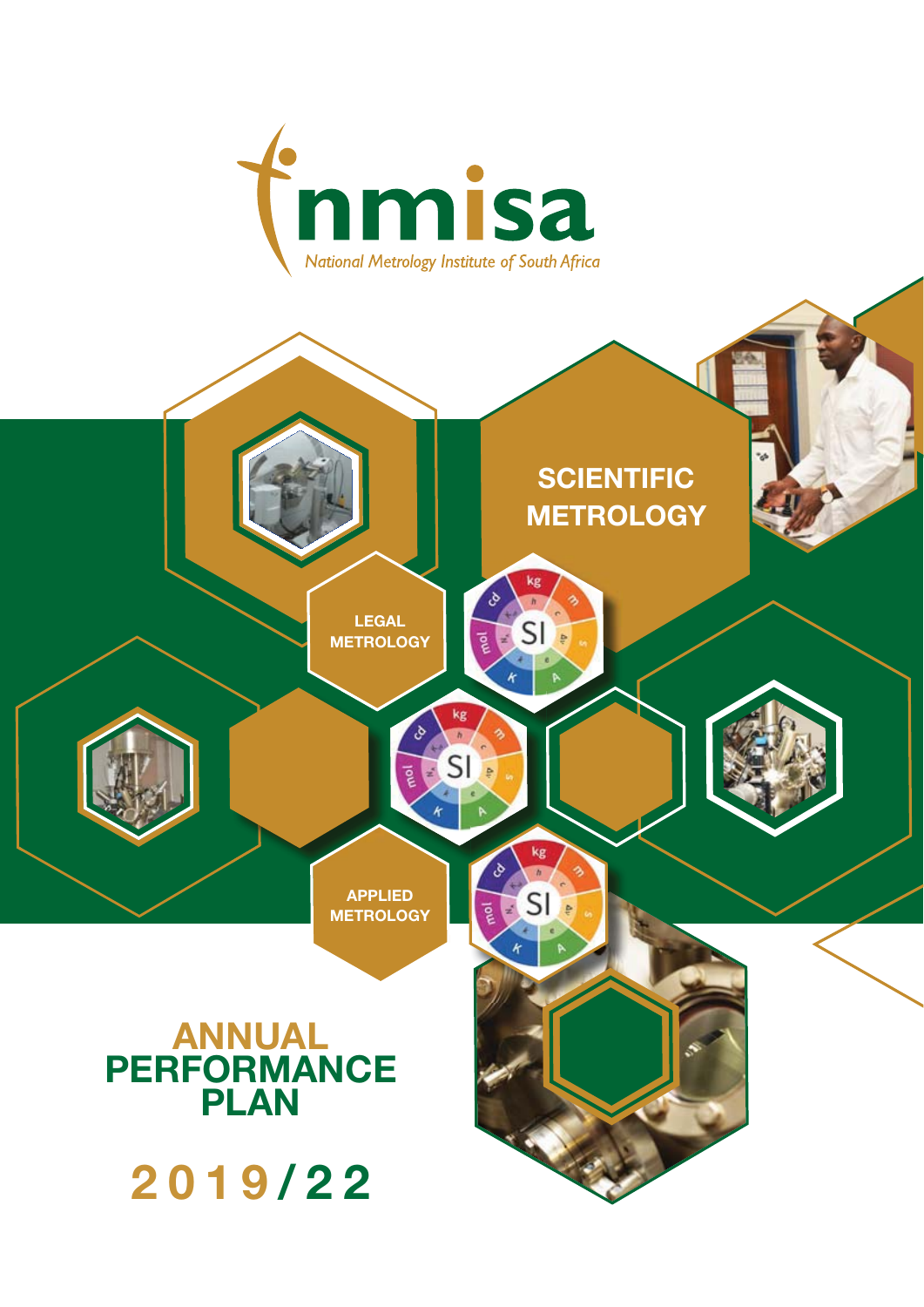



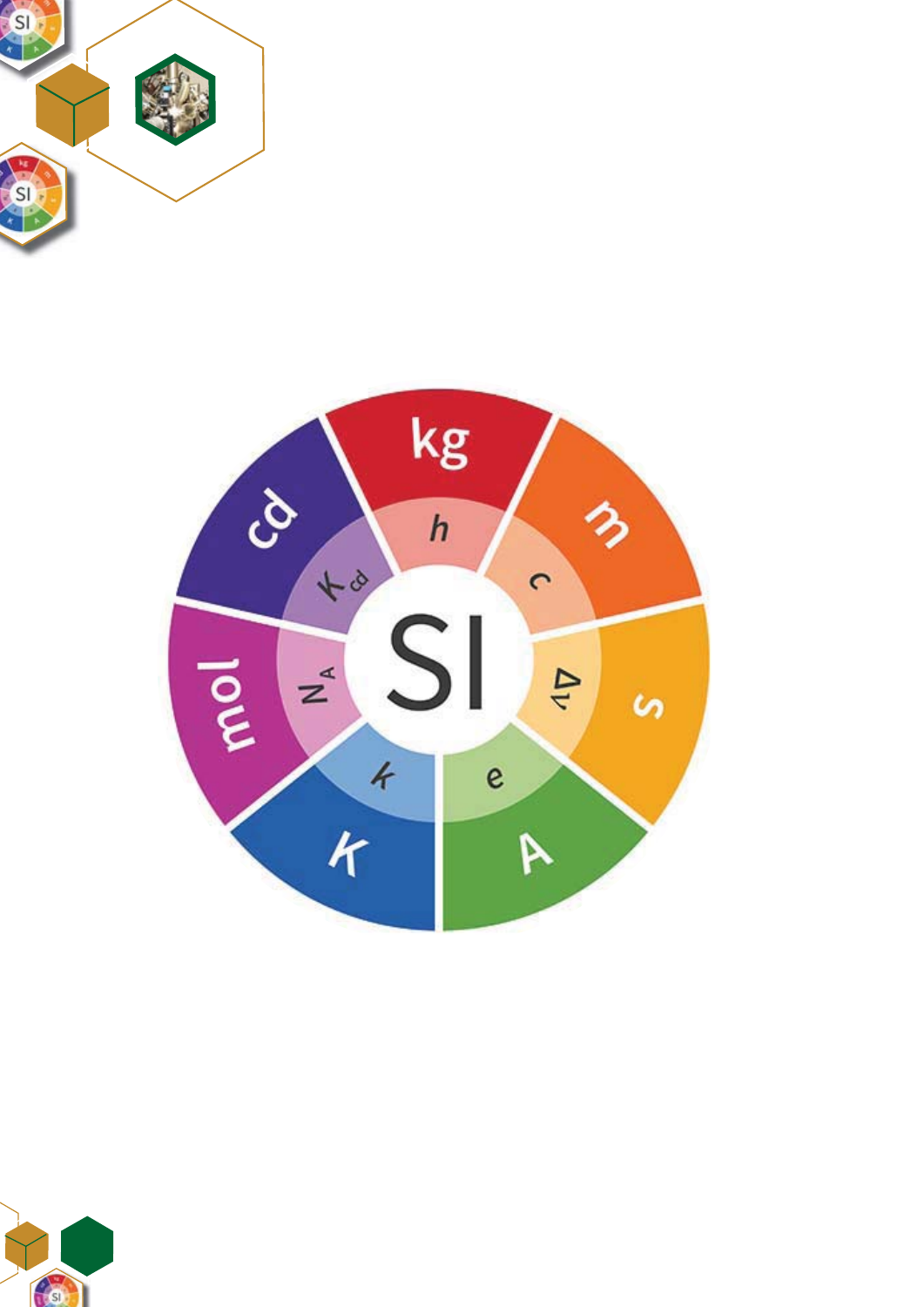



## **FOREWORD BY THE MINISTER**

### *Dr Rob Davies, MP Minister of Trade and Industry*

The National Metrology Institute of South Africa underpins all accurate measurements for the country and the Region contributing to the overall quality of life, trade and regulatory environments. NMISA is therefore responsible for ensuring measurement equivalence with the global system of measurement, the SI. NMISA as part of South Africa's quality infrastructure is key in the operation of domestic markets and global competitiveness by ensuring the integrity of measurements conducted at various stages of the value chains of different commodities and manufactured products for the local and export markets. The continued participation of NMISA and other South African TI entities in International technical infrastructure activities is imperative to ensure a solid technical infrastructure system that allows the economy to take advantage of export opportunities in a dynamic environment with rapid technological development and associated changes in regulations.

In November 2018 at the General Conference on Weight and Measures, delegates voted for the revision of the SI. The kilogram, ampere, kelvin and the mole are the base units that will be revised. These changes will come into effect on 20 May 2019, a day marking World Metrology Day. For the period 2019-2024, NMISA will continue in its efforts by embarking on projects that will ensure primary realisation of the relevant SI base units and equivalence to the global system. Coupled with the revision of the SI units, NMISA has refocused its strategy to further support regulations, trade and the industry as well as aiding SMEs in providing appropriate services for manufacturing and beneficiation. Furthermore, metrology services performed by State-owned Entities will be consolidated under NMISA as a cohesive shared service to better support the South African

Government and industry. The transfer of Legal metrology function to NMISA will ensure alignment of regulations and scientific metrology for a seamless and symbiotic management and allocation of resources thus ensuring protection of the public and locking out unreliable goods.

In the IPAP for 2018/19-2020/21, a lack of understanding and therefore underutilisation of NMISA and other Technical Infrastructure offering by emerging industries and other stakeholder including Government Departments and SOEs was identified as a key challenge that needs resolving. As a member of the TI entities, NMISA supports a variety of regulators, as identified in the IPAP, a delay in the implementation of regulations negatively impacts on the effectiveness of the institutions programme. I welcome the strategic thrust of NMISA to enhance efforts related to measurement support for Government regulatory efficiency. NMISA will continue to play a leading role in providing metrology services and support to better equip industries in the SADC Region to be competitive in domestic and International markets.

I would like to take this opportunity to endorse the NMISA Strategic Plan 2019-2024 and Annual Performance Plan 2019-2022.

Dr Rob Davies, MP Minister the dti

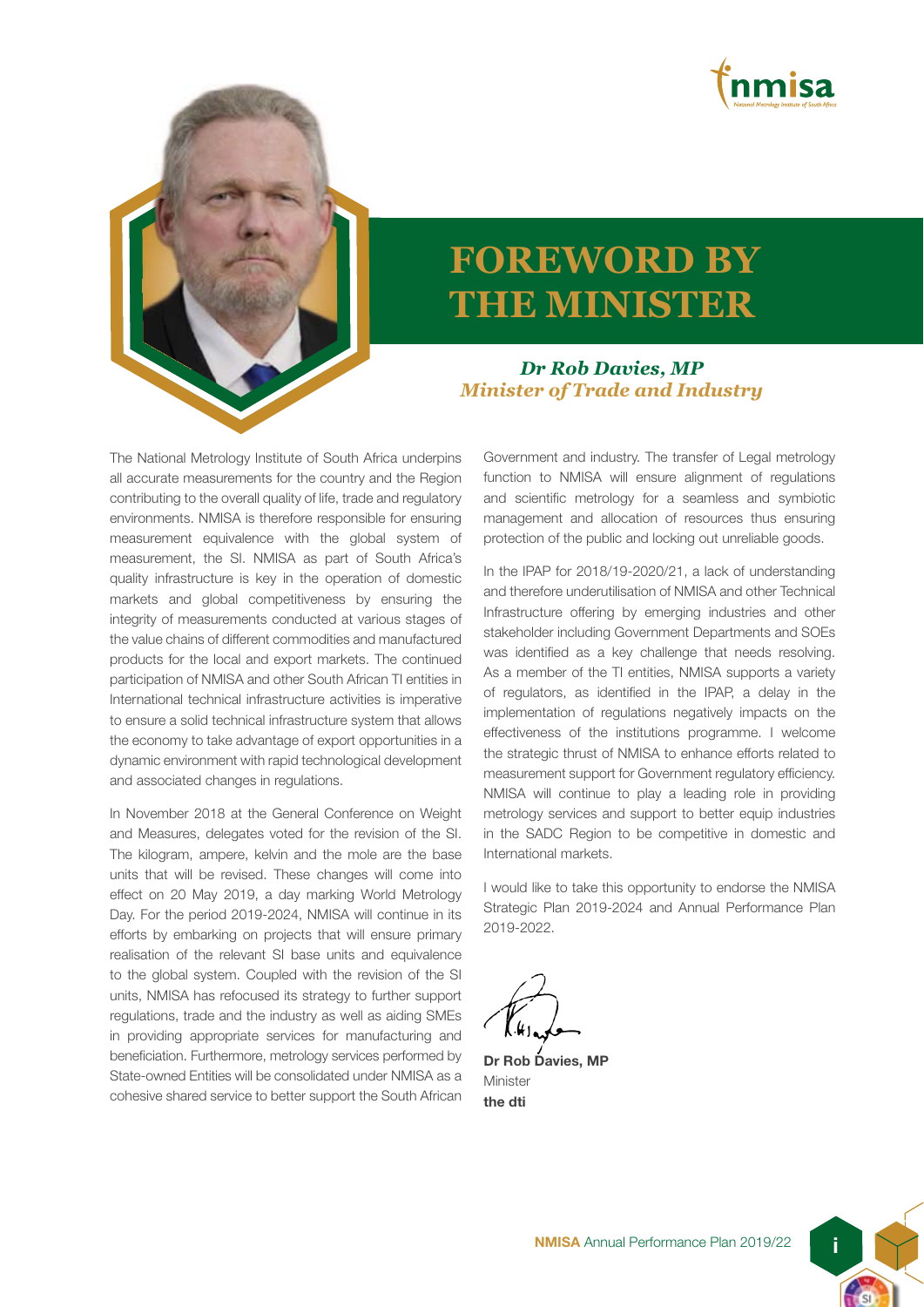

## **OFFICIAL SIGN-OFF**

It is hereby certified that this Annual Performance Plan:

- Was developed by the management of NMISA under the guidance of the Board and the Board Chair, Ms J Mogadime,
- Was prepared in line with the current Strategic Plan of NMISA, and
- Accurately reflects the performance targets that NMISA will endeavour to achieve, given the resources made available in the budget for 2019/20 – 2021/22.

Prepared and compiled by NMISA Directors and Managers.

lanelo

Mr Calvin Sehlapelo Chief Financial Officer

31 January 2019

Mr Ndwakhulu Mukhufhi Accounting Officer

31 January 2019

Ms Jabu Mogadime Accounting Authority

31 January 2019

Approved by:

Dr Rob Davies Executive Authority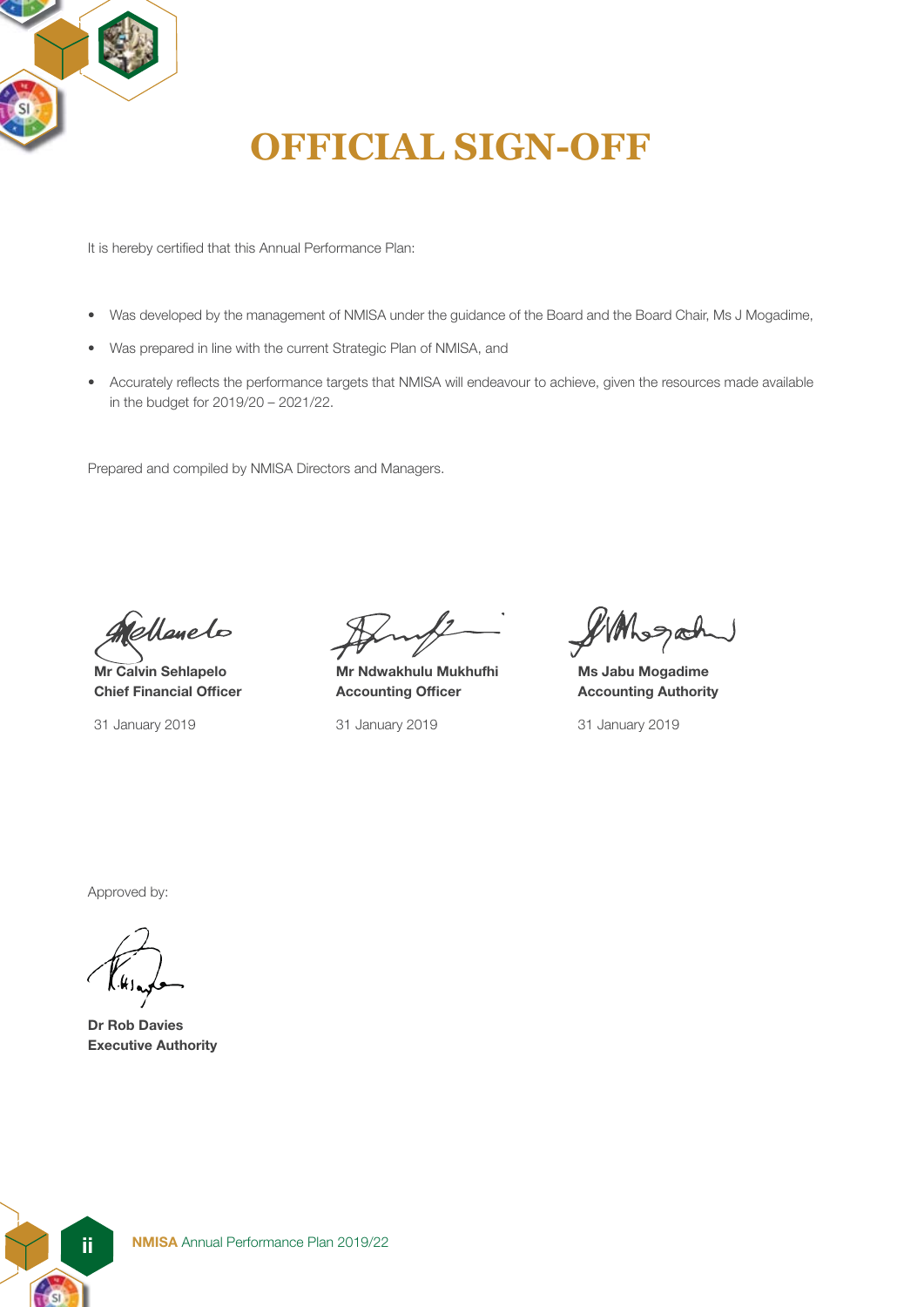

# **ABBREVIATIONS AND ACRONYMS**

| <b>AFFRMP</b>   | Africa Food and Feed Reference Material Programme                                                                          |
|-----------------|----------------------------------------------------------------------------------------------------------------------------|
| <b>AFRA</b>     | African Regional Cooperative Agreement for Research, Development and Training Related to Nuclear<br>Science and Technology |
| <b>AFRIMETS</b> | Intra-Africa Metrology System                                                                                              |
| <b>APP</b>      | Annual Performance Plan                                                                                                    |
| <b>BIPM</b>     | International Bureau of Weights and Measures                                                                               |
| <b>BRIC</b>     | Brazil, Russia, India and China                                                                                            |
| <b>CAPEX</b>    | Capital Expenditure                                                                                                        |
| $\overline{cc}$ | Consultative committee                                                                                                     |
| <b>CEO</b>      | <b>Chief Executive Officer</b>                                                                                             |
| <b>CFTA</b>     | Continental Free Trade Area                                                                                                |
| <b>CGPM</b>     | General Conference on Weights and Measures                                                                                 |
| <b>ChemMAT</b>  | Chemistry and Materials Characterisation                                                                                   |
| <b>CIPM</b>     | International Committee for Weights and Measures                                                                           |
| <b>CMC</b>      | Calibration and Measurement Capabilities                                                                                   |
| <b>COTII</b>    | Committee of Trade and Industry Institutions                                                                               |
| <b>CRM</b>      | <b>Certified Reference Material</b>                                                                                        |
| <b>CSIR</b>     | Council for Scientific and Industrial Research                                                                             |
| <b>DCLF</b>     | <b>Direct Current Low Frequency</b>                                                                                        |
| <b>DDG</b>      | <b>Deputy Director General</b>                                                                                             |
| Dr              | Doctor                                                                                                                     |
| <b>DS</b>       | Dosimetry                                                                                                                  |
| <b>EHS</b>      | Environment, Health and Safety                                                                                             |
| <b>EM</b>       | <b>Electricity and Magnetism</b>                                                                                           |
| <b>EXCO</b>     | <b>Executive Committee</b>                                                                                                 |
| <b>HCD</b>      | Human Capital Development                                                                                                  |
| <b>HR</b>       | <b>Human Resources</b>                                                                                                     |
| <b>ICT</b>      | Information and Communication Technology                                                                                   |
| <b>IPAP</b>     | Industrial Policy Action Plan                                                                                              |
| IR              | Ionising Radiation                                                                                                         |
| <b>ISO</b>      | International Standards Organisation                                                                                       |
| <b>KCDB</b>     | Key Comparison Database                                                                                                    |
| <b>KPI</b>      | Key Performance Indicator                                                                                                  |
| <b>LED</b>      | <b>Light Emitting Diode</b>                                                                                                |
| <b>MAT</b>      | Materials Characterisation Group                                                                                           |
| <b>MEA</b>      | Multilateral Environment Agreements                                                                                        |
| <b>MRA</b>      | Mutual Recognition Arrangement                                                                                             |
| <b>MRL</b>      | Minimum Residue Levels                                                                                                     |
| <b>MTEF</b>     | Medium Term Expenditure Framework                                                                                          |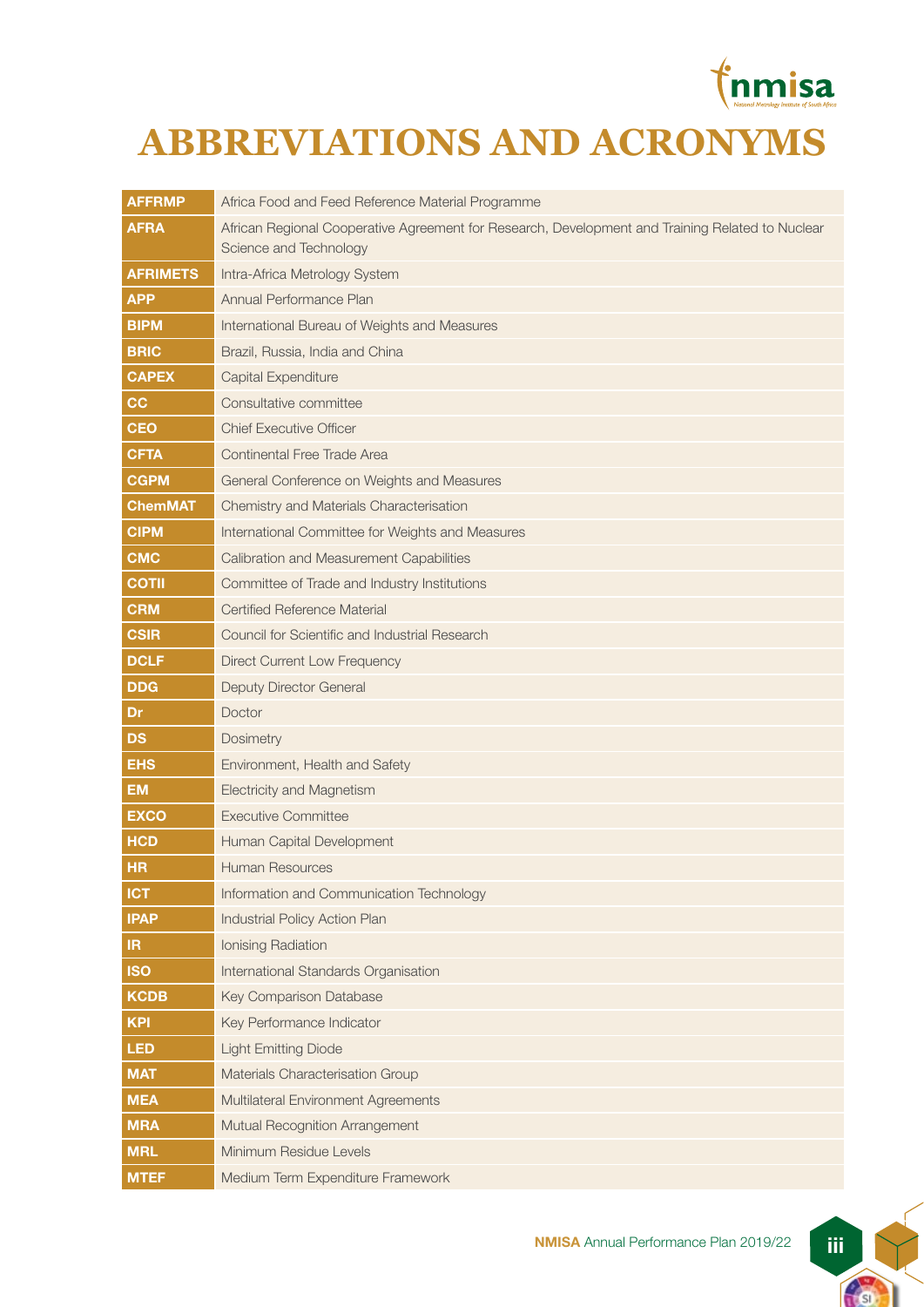| <b>NEDLAC</b>  | National Economic Development and Labour Council                |
|----------------|-----------------------------------------------------------------|
| <b>NIST</b>    | National Institute of Standards and Technology (NMI of the USA) |
| <b>NLA</b>     | National Laboratory Association South Africa                    |
| <b>NMI</b>     | National Metrology Institute                                    |
| <b>NMISA</b>   | National Metrology Institute of South Africa                    |
| <b>NMS</b>     | National Measurement Standard                                   |
| <b>NRC</b>     | National Research Council (Canada)                              |
| <b>NRCS</b>    | National Regulator for Compulsory Specifications                |
| <b>NTB</b>     | <b>Non-Tariff Barriers</b>                                      |
| <b>NSI</b>     | National System of Innovation                                   |
| <b>OEM</b>     | Original Equipment Manufacturer                                 |
| OH&S           | Occupational Health and Safety                                  |
| <b>OIML</b>    | International Organisation of Legal Metrology                   |
| <b>OPEX</b>    | <b>Operational Expenditure</b>                                  |
| <b>PFMA</b>    | Public Finance Management Act                                   |
| <b>POP</b>     | Persistent Organic Pollutant                                    |
| <b>PPP</b>     | Private Public Partnership                                      |
| <b>PTS</b>     | <b>Proficiency Testing Schemes</b>                              |
| <b>RIID</b>    | Research International and Infrastructure Development           |
| <b>RMO</b>     | Regional Metrology Organisation                                 |
| <b>RS</b>      | Radioactivity Standards                                         |
| <b>SA</b>      | South Africa                                                    |
| <b>SADC</b>    | Southern African Development Community                          |
| <b>SADCMET</b> | SADC Cooperation in Measurement Traceability                    |
| <b>SANAS</b>   | South African National Accreditation System                     |
| <b>SANS</b>    | South African National Standards                                |
| <b>SEDA</b>    | Small Enterprise Development Agency                             |
| <b>SEM</b>     | <b>Scanning Electron Microscope</b>                             |
| <b>SHEQ</b>    | Safety Health Environment and Quality                           |
| SI             | International System of Units                                   |
| <b>SKA</b>     | <b>Square Kilometre Array</b>                                   |
| <b>SME</b>     | Small, Medium Enterprises                                       |
| <b>SMME</b>    | Small, Medium and Micro Enterprises                             |
| <b>SOE</b>     | <b>State-owned Entity</b>                                       |
| <b>TBT</b>     | <b>Technical Barrier to Trade</b>                               |
| <b>TC</b>      | <b>Technical Committee</b>                                      |
| <b>TCS</b>     | <b>Technical Cooperation Section</b>                            |
| the dti        | The Department of Trade & Industry                              |
| TI             | <b>Technical Infrastructure</b>                                 |
| <b>VOIP</b>    | Voice Over Internet Protocol                                    |
| <b>XPS</b>     | X-ray Photoelectron Spectroscopy                                |

G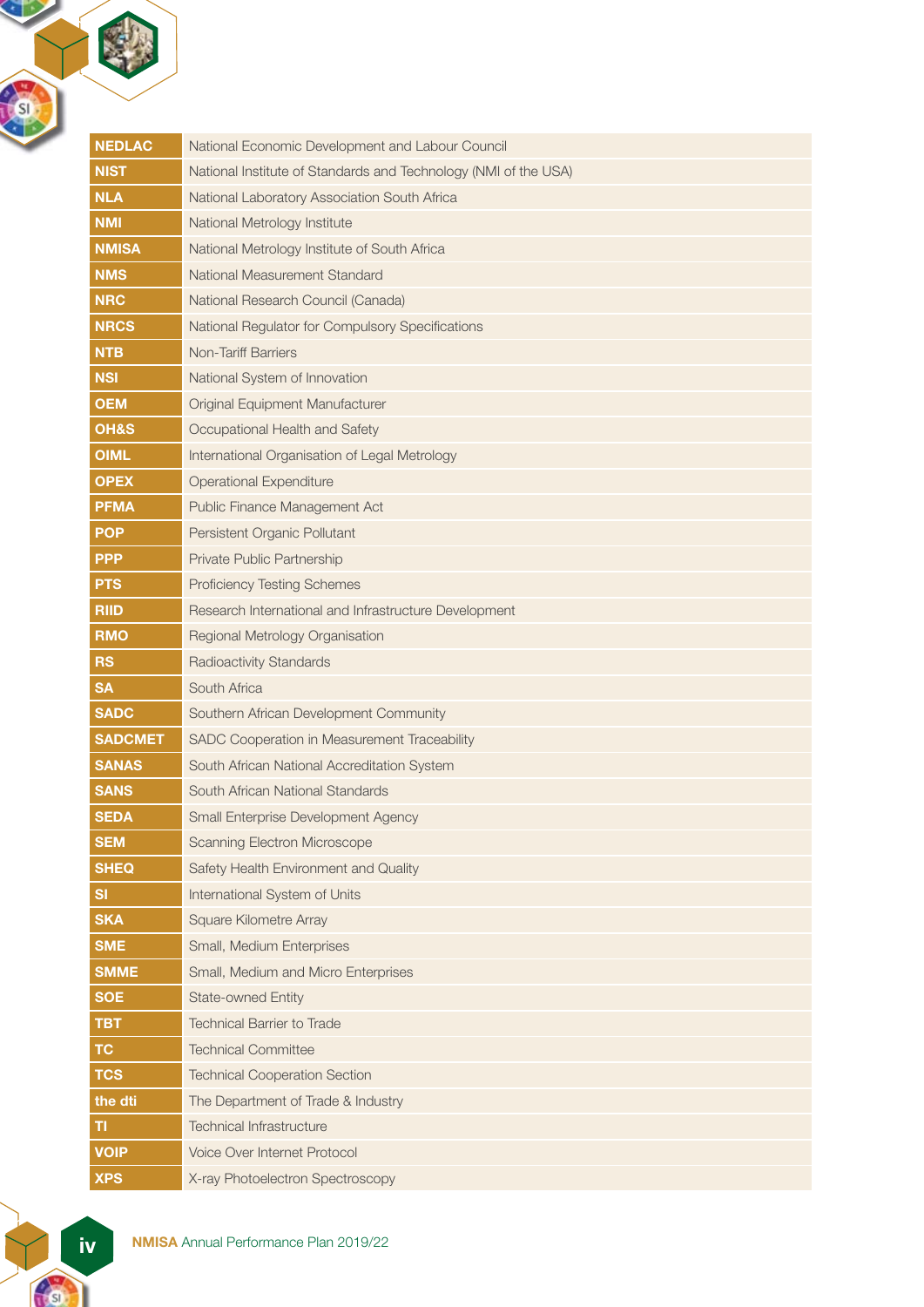

## **TABLE OF CONTENTS**

|              |     | <b>PART A: STRATEGIC OVERVIEW</b>                                   |                 |
|--------------|-----|---------------------------------------------------------------------|-----------------|
| 1            |     |                                                                     |                 |
|              | 1.1 |                                                                     |                 |
|              |     |                                                                     |                 |
|              |     | 1.2.1                                                               |                 |
|              |     | 1.2.2                                                               |                 |
|              |     |                                                                     |                 |
|              | 1.3 |                                                                     |                 |
|              |     |                                                                     |                 |
|              |     |                                                                     |                 |
| $\mathbf{2}$ |     |                                                                     |                 |
| 3            |     |                                                                     |                 |
|              | 3.1 |                                                                     |                 |
|              |     |                                                                     |                 |
|              |     | RELATING EXPENDITURE TRENDS TO STRATEGIC OUTCOME ORIENTED GOALS  12 |                 |
|              |     | PART B: PROGRAMME AND PROJECT PLANS                                 | 14 <sup>1</sup> |
|              |     |                                                                     |                 |
|              | 4.1 |                                                                     |                 |
|              | 4.2 |                                                                     |                 |
|              |     |                                                                     |                 |
|              |     |                                                                     |                 |
|              |     | 4.5 PERFORMANCE INDICATORS AND PERFORMANCE TARGETS PER PROGRAMME 19 |                 |
|              |     | 4.5.1                                                               |                 |
|              |     | 4.5.2                                                               |                 |
|              | 4.6 |                                                                     |                 |
|              |     | 4.6.1                                                               |                 |
|              |     | 4.6.2                                                               |                 |



 $\mathbf{v}$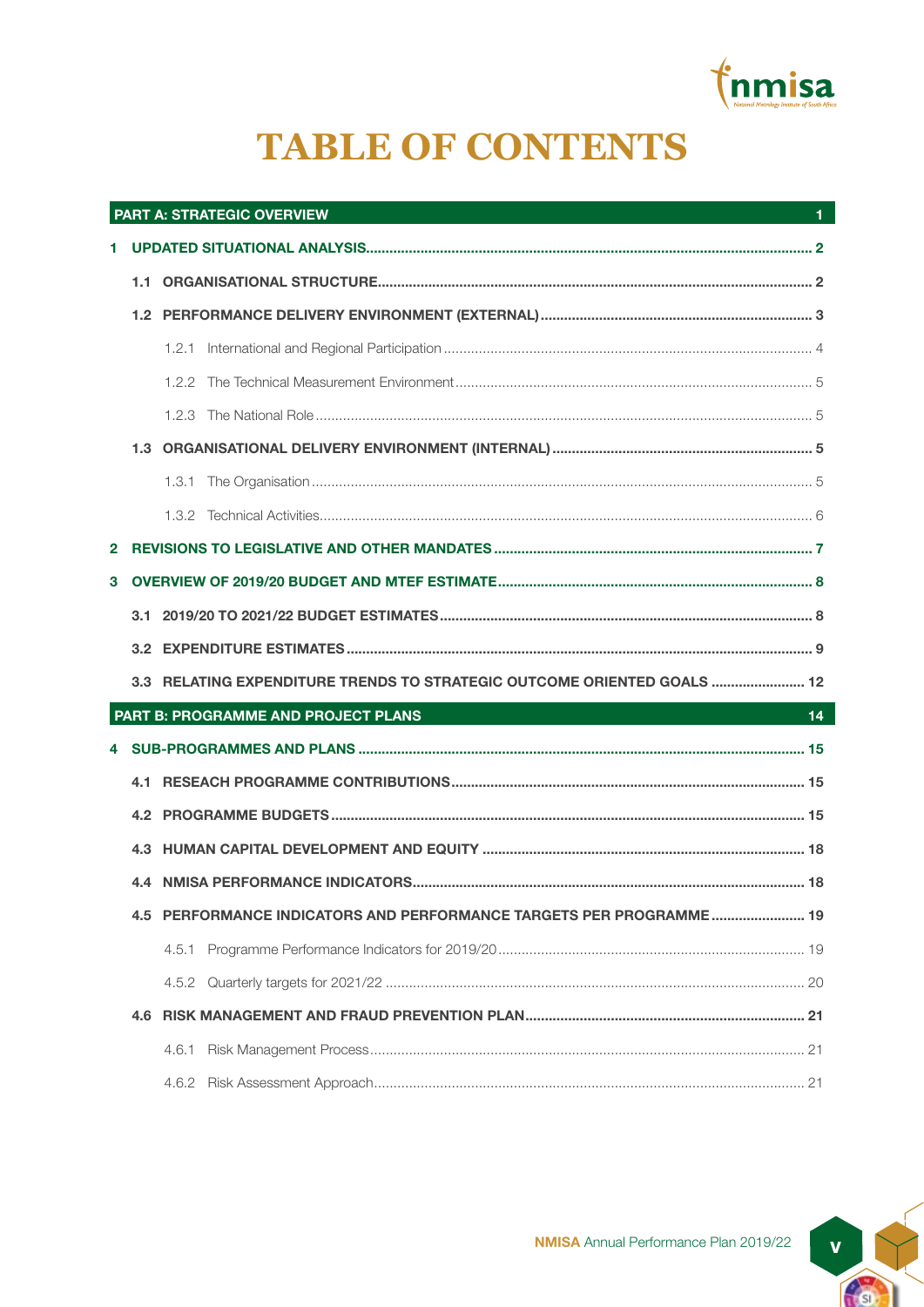

|    | 4.7.3 |                                                                                                                                                             |    |
|----|-------|-------------------------------------------------------------------------------------------------------------------------------------------------------------|----|
|    | 4.7.4 |                                                                                                                                                             |    |
|    |       |                                                                                                                                                             |    |
| 49 |       |                                                                                                                                                             |    |
|    | 491   |                                                                                                                                                             |    |
|    |       |                                                                                                                                                             |    |
|    |       | <b>ANNEXURE A: INDICATOR PROFILES</b>                                                                                                                       | 27 |
|    |       |                                                                                                                                                             |    |
|    |       |                                                                                                                                                             |    |
|    |       | a de la construcción de la construcción de la construcción de la construcción de la construcción de la construcción<br><b>ANNEURE C: VISION AND MISSION</b> | 37 |
|    |       |                                                                                                                                                             |    |
|    |       |                                                                                                                                                             |    |
|    |       |                                                                                                                                                             |    |
|    |       |                                                                                                                                                             |    |

 $\frac{1}{2}$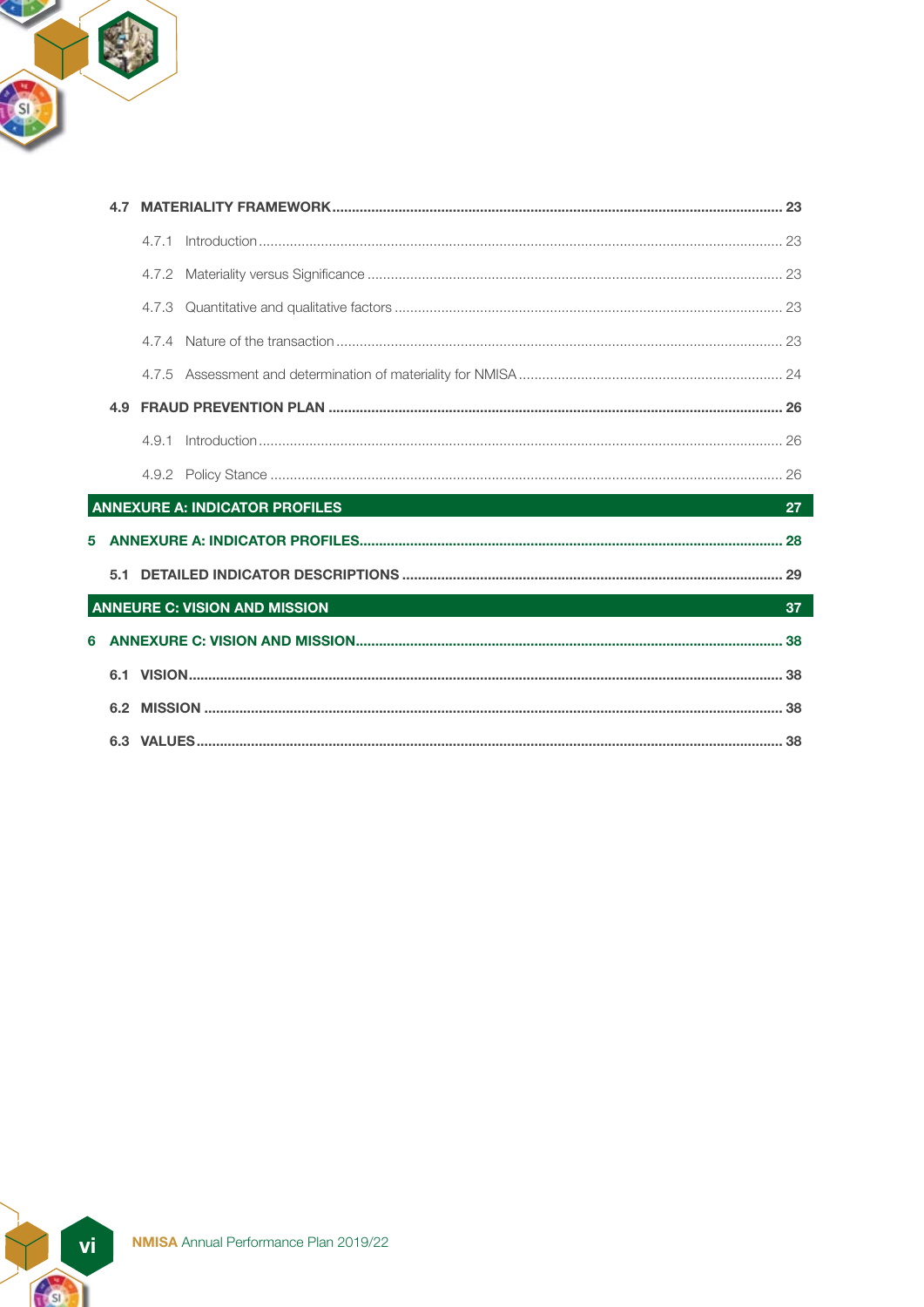



## **PART A: STRATEGIC OVERVIEW**

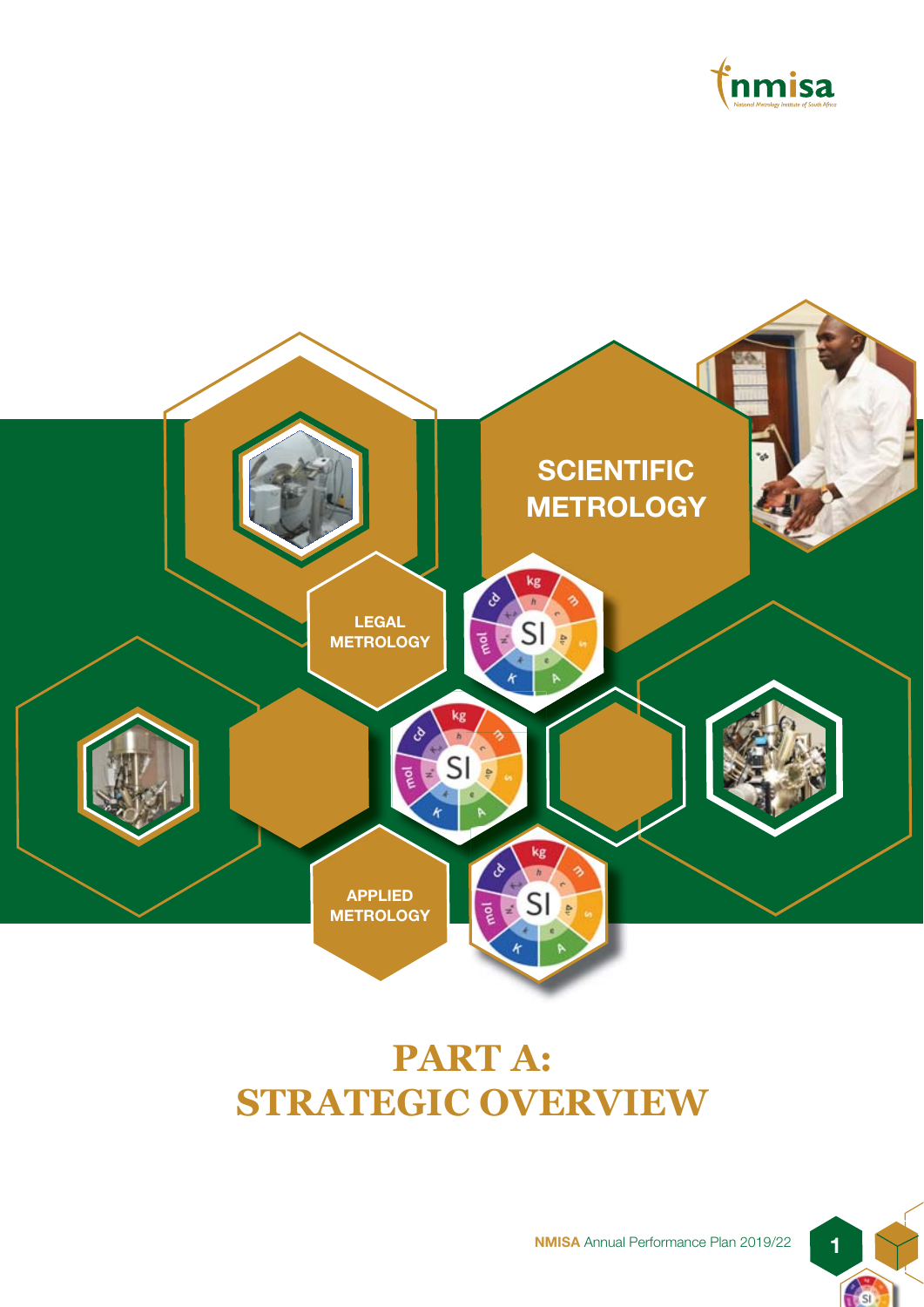## **1 UPDATED SITUATIONAL ANALYSIS**

#### 1.1 ORGANISATIONAL STRUCTURE

Œ

The role of NMISA is to ensure that measurements performed Nationally and Regionally are accurate and Internationally acceptable. This enables trade, component manufacturing, the legal acceptance of measurement results for law enforcement, accurate measurement in environmental monitoring and safety and health care.

NMISA was established under the Measurement Units and Measurement Standards Act, No. 18 of 2006 (The Measurement Act)

- to provide for the use of measurement units of the International System of Units (SI);
- to designate other measurement units for use and to provide for the designation of the National Measurement Standards (NMS), and
- to provide for the keeping and maintenance of the NMS.

NMISA is a Type 3A Public Entity, managed by a Chief Executive Officer (CEO), supported by an Executive Management team and governed by the NMISA Board. The organisational structure is shown in figure 1 below. In the MTEF period the structure at the level of Executive Management will be changed to align with the Strategic goals from the Strategic Plan 2019-2024:

**Strategic thrust 1:** Metrology for Regulatory purposes and in support of Government laboratories, for compliance and for development of regulations,

**Strategic thrust 2:** Metrology consolidation for SOEs to provide efficient shared services,

**Strategic thrust 3:** Metrology for Industry including assistance to SMEs to provide appropriate services in support of manufacturing, beneficiation and export, and

Strategic thrust 4: Location of Legal metrology under NMISA to effectively implement the Legal metrology act.



 *Figure 1. Governance Structure*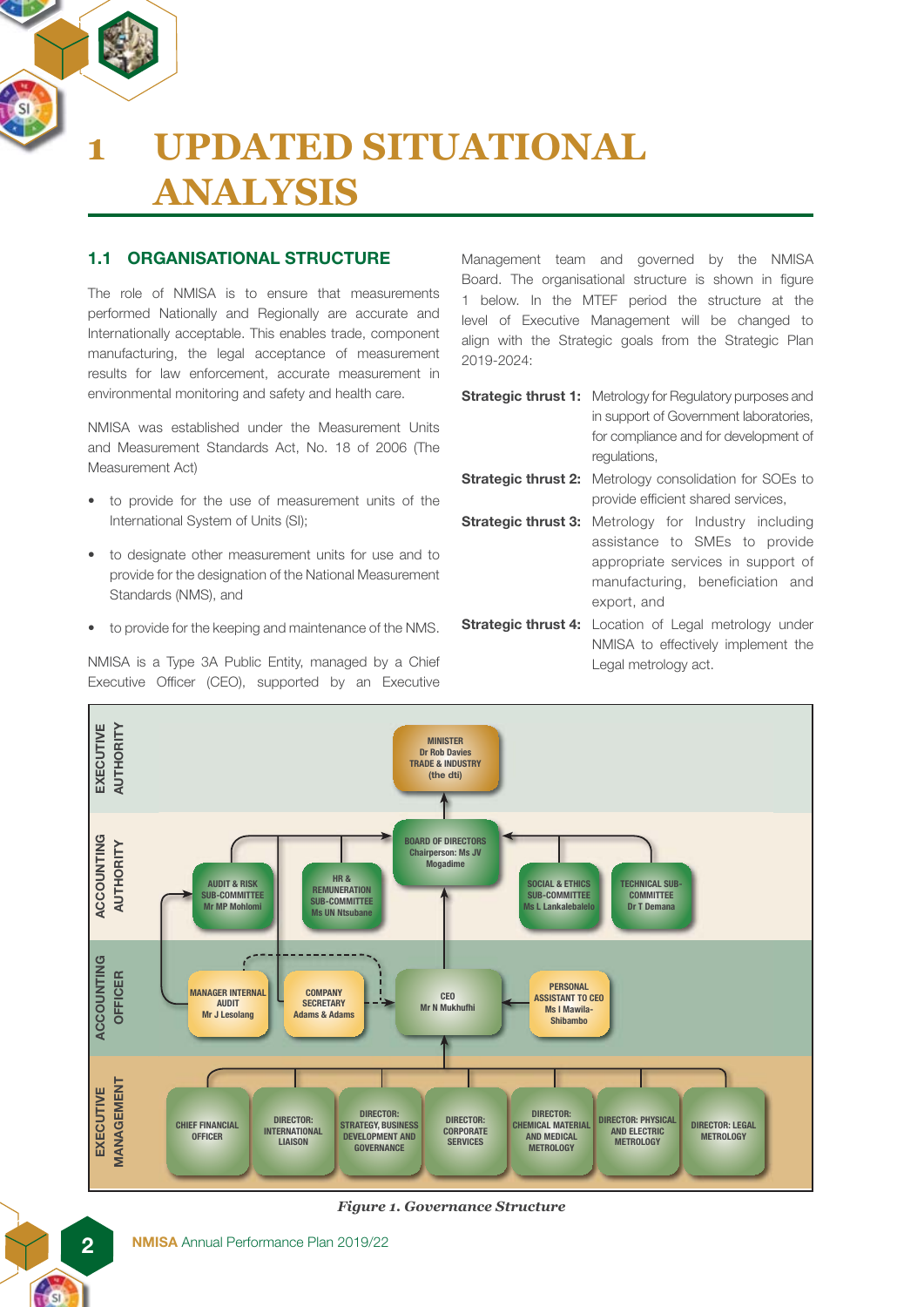

#### 1.2 PERFORMANCE DELIVERY ENVIRONMENT (EXTERNAL)

The trade of goods and services around the world is the lifeblood of the global economy, and is increasingly important to domestic economic growth, productivity and investment opportunities. For customers to consider trade to be fair and benefit from it, for component manufacturing to be effective and efficient and for effective health care and the protection of the environment, measurements taken in different parts of the world needs to be accurate, equivalent to each other, and accepted by each other. Important decisions (economic, environmental, social and medical) are based on measurement results. NMISA contributes to all Government key priorities and the National Development Plan (NDP) and has aligned its key programmes to the IPAP priority sectors and the goal of the National Industrial Policy Framework to "prevent industrial decline and support the growth and diversification of South Africa's manufacturing sector".

NMISA has a very specific role in this context and without a measurement infrastructure, it is difficult for the country to manufacture to International specifications and tolerances to ensure the integrity of commodities, locally and for the export market. Competitive manufacturing relies on accurate, Internationally comparable measurement that is achieved through the establishment of the "traceability" of the measurement result to the SI or Internationally agreed references.

South Africa is a signatory to the Metre Convention, a treaty dating back to 1875. Under this Convention the International Bureau of Weights and Measures (BIPM) was created to act in matters of world metrology, particularly concerning the demand for measurement standards of ever-increasing accuracy, range and diversity, as well as to address the need to demonstrate equivalence between National Measurement Standards. The SI was also established under the Metre Convention and is overseen by the International Committee for Weights and Measures (CIPM). The whole system is governed by the General Conference on Weights and Measures (CGPM), whose members are the states that signed the Metre Convention. South Africa adhered to the treaty in 1964 and NMISA in 1999 signed the CIPM Mutual Recognition Arrangement (MRA). The CIPM MRA gives users reliable quantitative information on the comparability of National metrology services and provide the technical basis for wider agreements negotiated for International trade, commerce and regulatory affairs. It is the basis for the International acceptance of National Measurement Standards and for

Calibration and Measurement Capabilities (CMCs) and calibration and analysis certificates issued by NMIs.

As the custodian of the South African NMS, NMISA develops and maintains primary and secondary standards for South Africa and establishes their comparability to other National Measurement Standards. These standards are disseminated to the South African industry through a range of services and products and in the case of a measurement dispute, reference analyses are provided to ensure conformity.

NMISA aligned its activities to the nine-point plan of the IPAP:

#### • Revitalisation of Agriculture and Agro Processing Value Chain:

- o Determining contaminants in food and beverages in support of food safety and to identify "fake foods",
- o Ensuring accurate measurement of nutrients, functional foods and especially amino acids in food and biopharmaceuticals, and
- o Reference material production facility for Persistent Organic Pollutants (POPS) in fruit and vegetables, mycotoxins in maize and other matrices particular to Sub-Saharan Africa.

#### • Advancing Beneficiation:

- o A state-of-the art Materials Characterisation facility for accurate surface and bulk measurements of composition, morphology and structural properties of metals and nanomaterials, with a special emphasis on nanoscience/manufacturing and Industry 4.0, and
- o Developing dimensional accuracy evaluation and diagnostic methods for additive manufacturing.

#### Unlocking the potential of SMEs and Co-operatives:

- o Virtual reality based training modules in accurate measurement,
- o Training SMEs in accurate measurement and the Quality Infrastructure, and
- Providing direct measurement assistance to SMEs with the potential to export.

#### • Implementation of Higher Impact IPAP:

o Improve the National Measurement Standards to be on par with the developed world, i.e. at primary standard level, in general support of industrialisation and health services,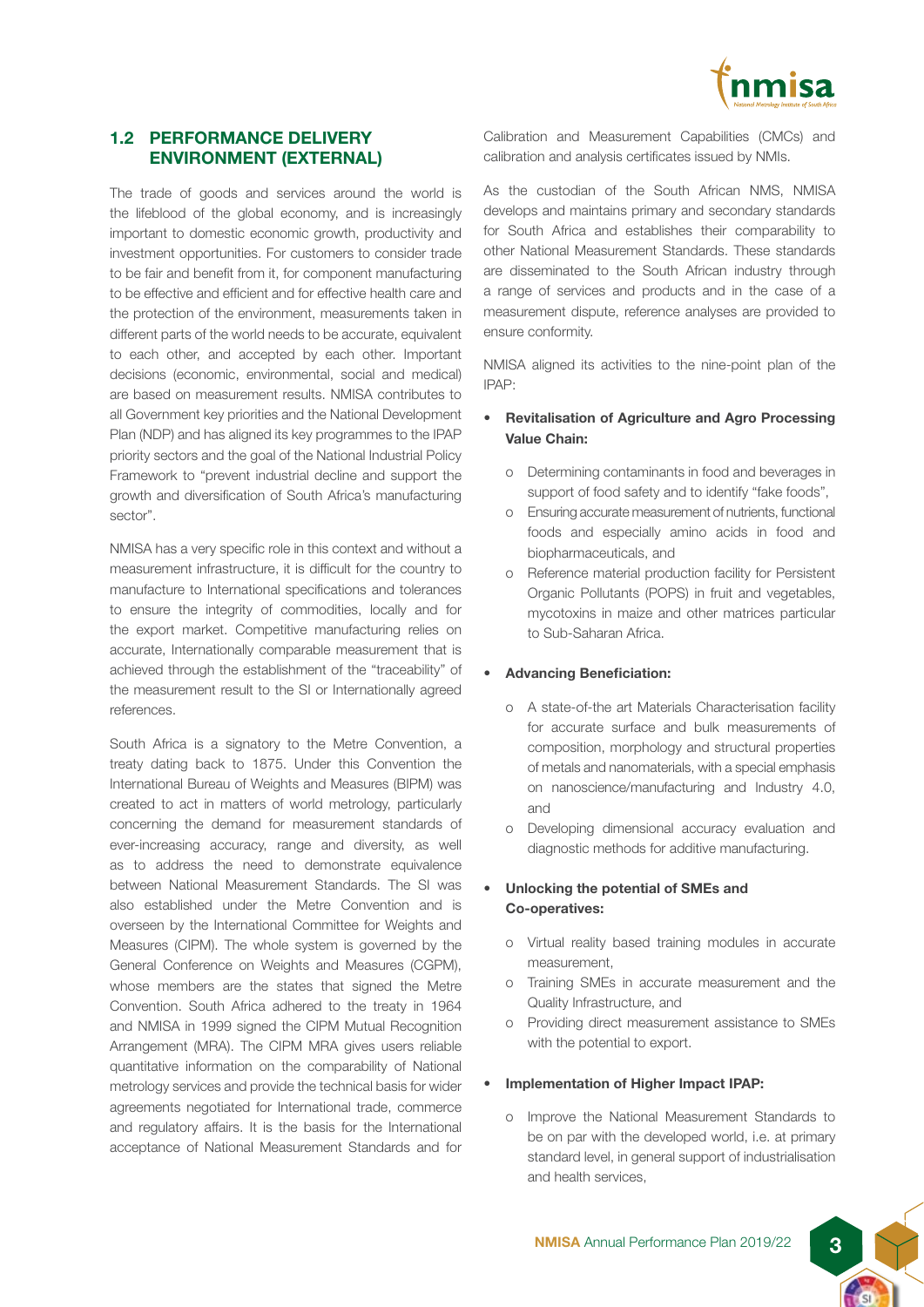- o Primary standard for mass (Watt/Kibble balance),
- o Primary standard for voltage,
- o Primary standard for micro-pressure and low-liquidflow, and
- o Standard for ultrasound (medical sonar, etc.).

#### • Growing the Oceans Economy:

- o Underwater acoustics calibration capability to calibrate equipment used to measure distance under water in support of safety and security, Oceanography, Maritime research, Marine Biology, aquaculture etc,and
- o Reference materials for fish toxins.

#### • Resolving the Energy Challenge:

- o In support of air monitoring, provide reference measurements to determine sizes of fine to coarse dust particles,
- o Primary standard for Resistance measurements (Quantum Hall) in support of the distribution network and diagnostic measurements,
- o Produce a prototype solar cell based on silicon nanowire technology for manufacturing in South Africa,
- o Assist alternative energies through the provision of measurement standards for Smart Grids, and
- o Provide reference measurements for energy efficient lighting to facilitate the full uptake of LED technology by households and industry in South Africa.

#### • Crosscutter Broadband Rollout:

- o Support the ICT industry through measurement standards for Fibre Optics,
- o A National Timekeeping facility at a level required by the SKA and in support of Broadband, and establish a regional time network,
- o Establish the feasibility of developing an African Time Network, and
- o Metrology support for telecommunication regulations enforced by ICASA and NCC.

#### • Crosscutter Science and Technology:

- o Develop Quantum Measurement Standards and measurement services based on structured light in collaboration with local universities and top NMIs, and
- o Implement an Avogadro project for a primary standard for Amount of Substance (chemistry).

And in support of Health, Environmental Monitoring, Law enforcement and Customer protection:

- Monitoring dioxins, halogenated flame retardants, pesticides and other contaminants in sediment, soil and water,
- Monitoring greenhouse gasses towards clean air,
- Assessing the purity of raw chemical substances to prevent harmful substances entering products,
- Classification of biodegradable plastics to ensure correct labelling, recycling, etc.,
- Ensuring correct dosage when ionising radiation (x-rays, etc.) is used for diagnostics (x-ray imaging) or treatment (irradiation of cancerous tumours),
- Ensuring accurate monitoring of radiation workers (miners, hospital x-ray and radiation centres, nuclear power plants, research facilities, etc.), and
- Provide and enable Government Department laboratories to do accurate blood alcohol measurements, accurate speed measurements, reference materials for forensic analysis, etc.

Contribution to IPAP, Quality of Life, Manufacturing and Industrial Development, Trade and Commerce, Safety and Security, Energy Saving and Green Energies, Environmental Protection, Food Safety, Information and Telecommunications and regional development is proactively supported by various programmes and is guided overall by the four strategic outcome orientated goals that support its mandate, mission and vision, and which in a broader sense contributes to the objectives of the dti and the implementation of the National Development Plan.

Technological advances over the past decade are placing stringent demands on metrology. New areas in metrology, such as nanotechnology, optical techniques, quantumbased technologies, material sciences, etc. are developing rapidly and require new measurement methods and measurement standards. In response, NMISA is investing more funds into research activities and are actively pursuing opportunities for collaboration with their peers to pool resources. NMISA thus engages in research towards the improvement of existing standards and to facilitate the development of new measurement standards to address emerging National needs.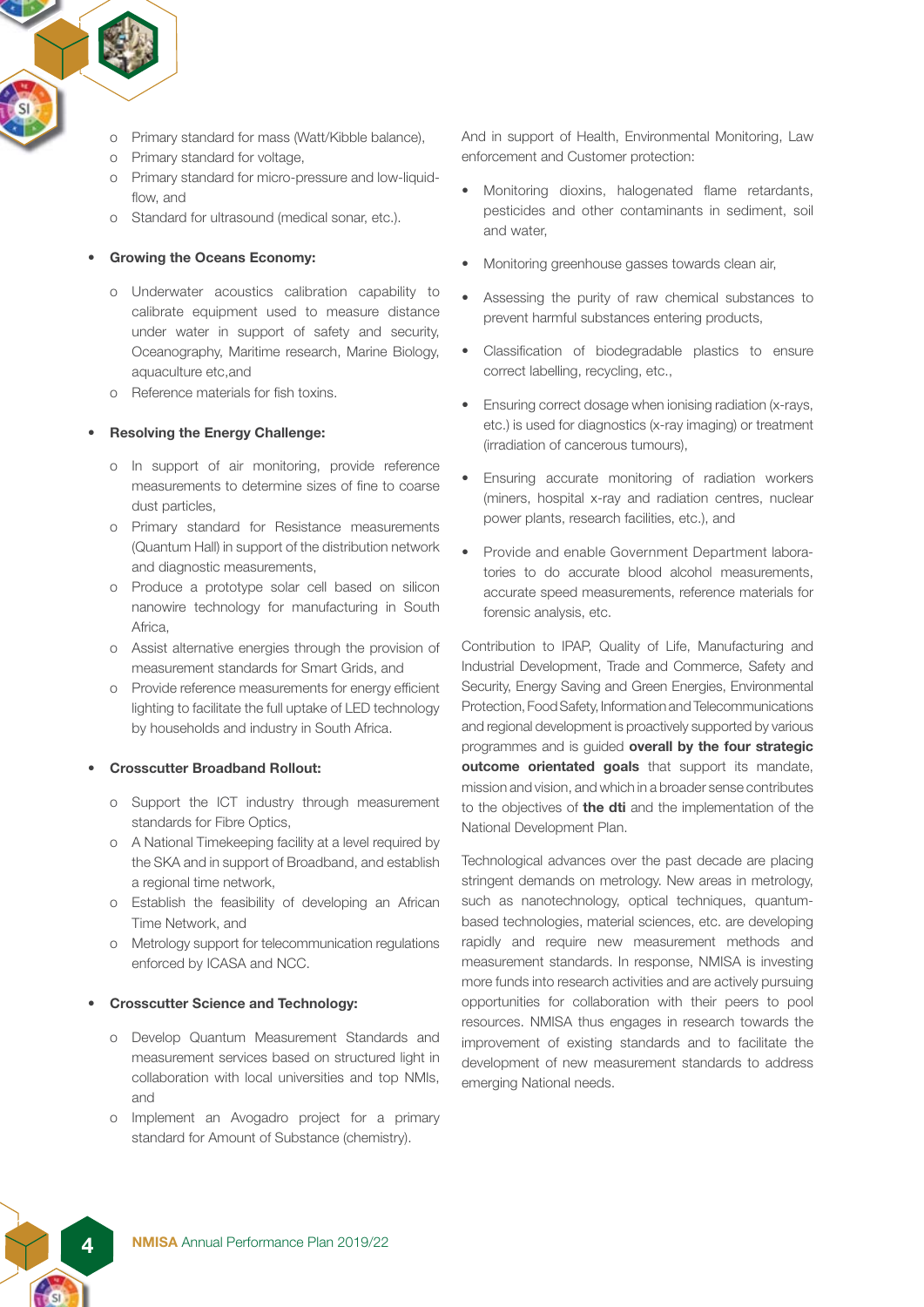

#### 1.2.1 International and Regional Participation

NMISA ensures that the interests of South Africa, SADC and Africa are protected at the highest possible level Internationally. The CIPM has established ten Consultative Committees (CCs) to oversee and arrange for the comparison of National Measurement Standards. The CCs bring together the world's experts in their specified fields as advisors on scientific and technical matters and are pivotal in the arrangement of key comparisons that compare the measurement capabilities and determine the measurement equivalence of National Measurement Standards. NMISA has full membership to nine of the ten CCs, guest membership of the 10th (Consultative Committee for Units) and membership of the CIPM.

Membership of the CCs allows NMISA to give input to strategies and participate in the comparison of NMS and measurement capability at the highest level, i.e. a direct comparison to the NMS of developed countries and upcoming developing countries, that includes all the major trading partners of South (and Southern) Africa. In the absence of membership to a CC and its working groups, NMISA will have to wait for a second round of comparisons in a Regional Metrology Organisation (RMO) such as AFRIMETS, where the "second tier" NMIs compare their standards. As the only NMI in Africa with membership of all the CCs, NMISA provides the link to the International Measurement System to Africa and thus plays a leading role in the development of metrology infrastructure in Africa, especially in support of South Africa's immediate neighbours in SADC. This is crucial for the successful implementation of Regional Free Trade Agreements. This role is emphasised in the dti's strategic goals and the South African contribution towards mutual acceptance of testing results in the Region (Regional Integration).

NMISA uses its leadership role in SADCMET and AFRIMETS, the Sub-regional and Continental RMOs, to leverage revenue earning opportunities. The income from activities on the continent has increased five-fold in the past 3 years.

#### 1.2.2 The Technical Measurement Environment

Participation in International activities at CC and Technical Committee (TC) levels serve to benchmark South Africa's capability to compete in measurement equivalence that directly impacts on our ability to disseminate traceability to the country. To do this, metrologists must be extremely proficient at measurement science and techniques. It also requires sophisticated techniques, time and money and very good planning to align with the International call for participation and the availability of scientists and resources in the laboratory. This must be balanced with National collaborative projects and research projects that are

on-going as part of the performance requirements in each laboratory.

Training and development of young scientists remains critical as the metrology skills are not readily available in the market, especially young black professionals. An integrated training and development plan has been developed to assist, whether experienced or new in the field, in improving skills and ensuring a pipeline of young metrologists through the bursary program, training in metrology and internships. These young professionals are provided with skills suited for industry and where possible appointed as metrologists. It is in the ambit of those young professionals to grasp the learning opportunities afforded to them.

#### 1.2.3 The National Role

The NMS maintained and disseminated by NMISA underpins and/or supports directly and indirectly the daily activities of South Africa on almost all levels. As one of the dti's Technical Infrastructure (TI) entities, the activities of NMISA are critical to the success of the other TIs. Standardisation, metrology, conformity assessment and accreditation are the key issues in the implementation of Free Trade Agreements between countries/economic trade blocks. NMISA plays a role in providing technical support for many other acts and regulations, ranging from the Occupational Health and Safety Act (Act 85 of 1993) to the Atomic Energy Act (Act 90 of 1967). It serves the more than 1300 accredited laboratories in South Africa and provides measurement and measurement assistance to over 400 industrial companies.

The National significance of NMISA is illustrated as not only the link between the International measurement system and the South African measurement system, but in the Vertical Integration that allows South Africa to have a credible domestic measurement system to facilitate and ensure trade, commerce, manufacturing, services and consumer and environmental protection.

#### 1.3 ORGANISATIONAL DELIVERY ENVIRONMENT (INTERNAL)

#### 1.3.1 The Organisation

NMISA manages its technical activities in a cross-cutter fashion in 8 programmes:

- Revision of the SI (Primary Measurement Standards in Africa),
- Quality of Life,
- Reference Materials and the Green Economy,
- Energy Efficiency,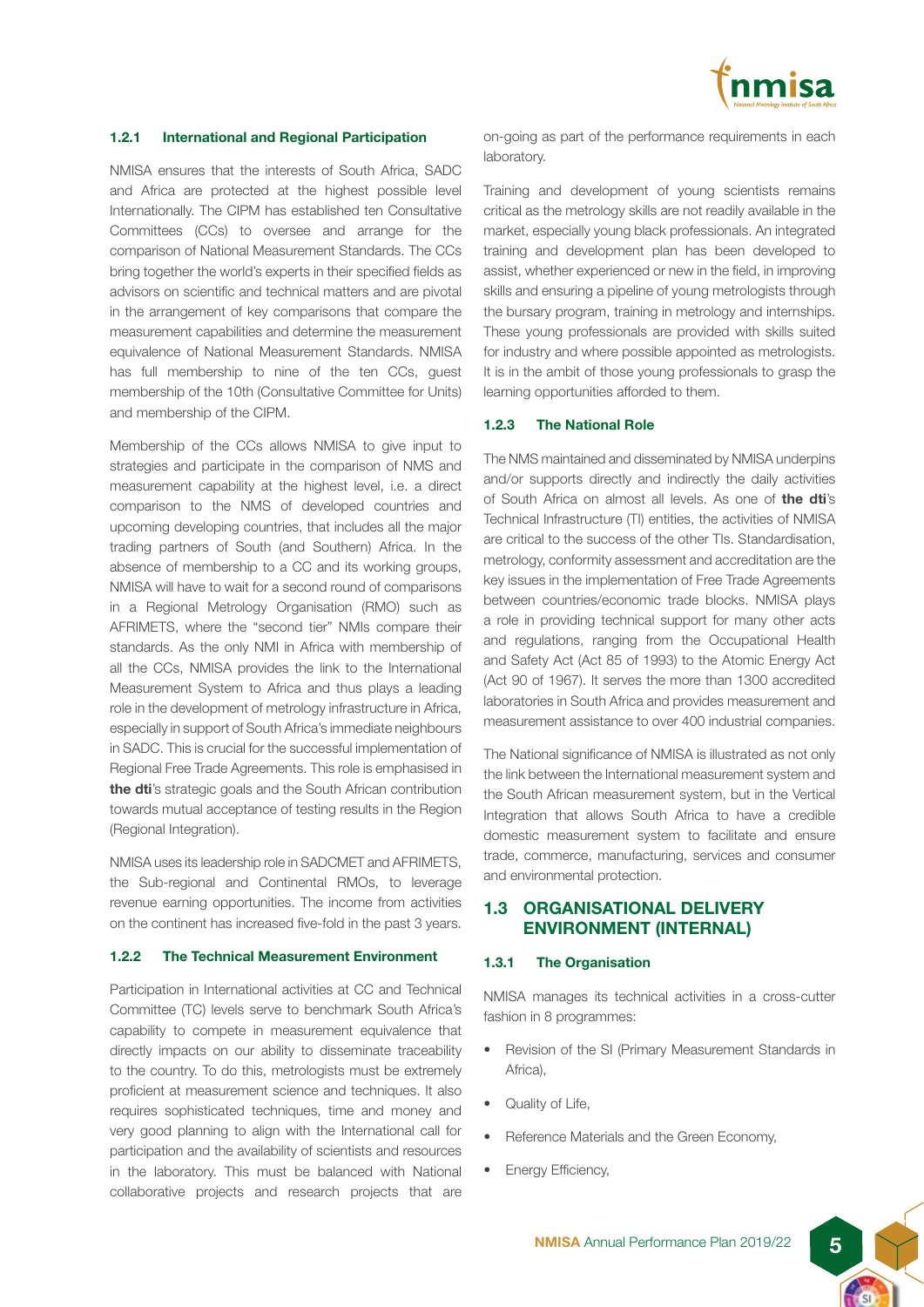- Manufacturing Competitiveness,
- Advanced Measurement Solutions,
- Regional and International Integration, and
- Commercial Services.

The technical activities are supported by Finance and Corporate Services Divisions.

The Thematic thrust programmes allow for the use of expertise from different technical areas to contribute to National and Regional priorities such as the gas economy and environmental monitoring in support of climate change programmes, food safety and export protection, additive manufacturing, advanced materials & nanotechnology and to support the Regional and Continental free trade areas.

NMISA adheres to a total quality management system managed by the SHEQ office, handling all matters relating to accreditation of technical competencies and the health & safety of staff. This is achieved by ensuring a safe working environment, the identification of laboratory and workplace hazards/aspects and ensuring environmental sustainability, through training of staff in safety awareness, inspections and compliance with the relevant legislation. The laboratories which can be accredited by SANAS are officially accredited to ISO/IEC 17025 and in the case of chemistry, ISO/IEC 17034 for production of certified reference materials. Accreditation to ISO/IEC 17043 (for conducting proficiency testing schemes) is being attained for the laboratories officially providing PTs. Three laboratories can't be accredited yet due to a lack of National expertise. They will declare their competency according to the CIPM MRA rules.

#### 1.3.2 TECHNICAL ACTIVITIES

NMISA has identified the regulatory requirements applicable to its services, operations and products in order to maintain regulatory compliance. NMISA has achieved certification of its Occupational Health and Safety (OH&S) and EHS Management System guided by ISO 14001 and OHSAS 18001 which specifies requirements for Environmental Management Systems (EMS) and an OH&S Management System, to enable NMISA to control its OH&S risks/ environmental aspects and improve its OH&S and EMS performance.

NMISA delivers its services through:

#### Calibrations:

Delivering direct traceability to the National Measurement Standards (NMS), NMISA serves the accredited calibration

and testing laboratories by performing calibrations to the highest accuracy (smallest uncertainty). Calibration is also provided directly to industry in cases where there are no accredited calibration laboratories, or the desired accuracy can only be provided by NMISA.

#### Reference Measurements and certification of reference materials:

NMISA provides reference measurements and analysis according to its calibration range and services. In addition, NMISA has built capability to value assign chemical samples and gas mixtures for customers, including purity. This capability allows NMISA to produce pure standard CRMs or calibration solutions and Primary Reference Gas Mixtures (PRGMs) that are Internationally recognised and accepted.

#### Measurements, testing and analysis:

NMISA offers advanced measurement services to industry. This includes method development for customers to assist with problem solving and performing analysis in support of various industry projects.

#### Training and Consultancy:

The expertise residing in the staff of NMISA is an important contribution to the development of a skilled and capable workforce through training in Measurement Science. NMISA assists SADC and Africa in capacity building by providing consultation services and training to their metrologists and provide a National Metrology Training Academy for South African metrologists and analysts. Special development projects to assist SMEs have been created. NMISA staff is also involved as invited lecturers in graduate courses at numerous universities and is the official partner of the Metrology and Applied Science Research Unit (MeASURe) of the University of Cape Town.

The technical strategic objectives of NMISA can be linked to the strategic thrusts and are delivered by the research programmes.

Research, International and Infrastructure Development (RIID) ensures that NMISA is appropriately linked to the International metrology fraternity, fosters collaboration with other NMIs and source funding from development partners. It coordinates the activities of NMISA in the other Technical Infrastructure institutions and manages the relationship with the Sub-regional (SADCMET) and Regional (AFRIMETS) metrology organisations.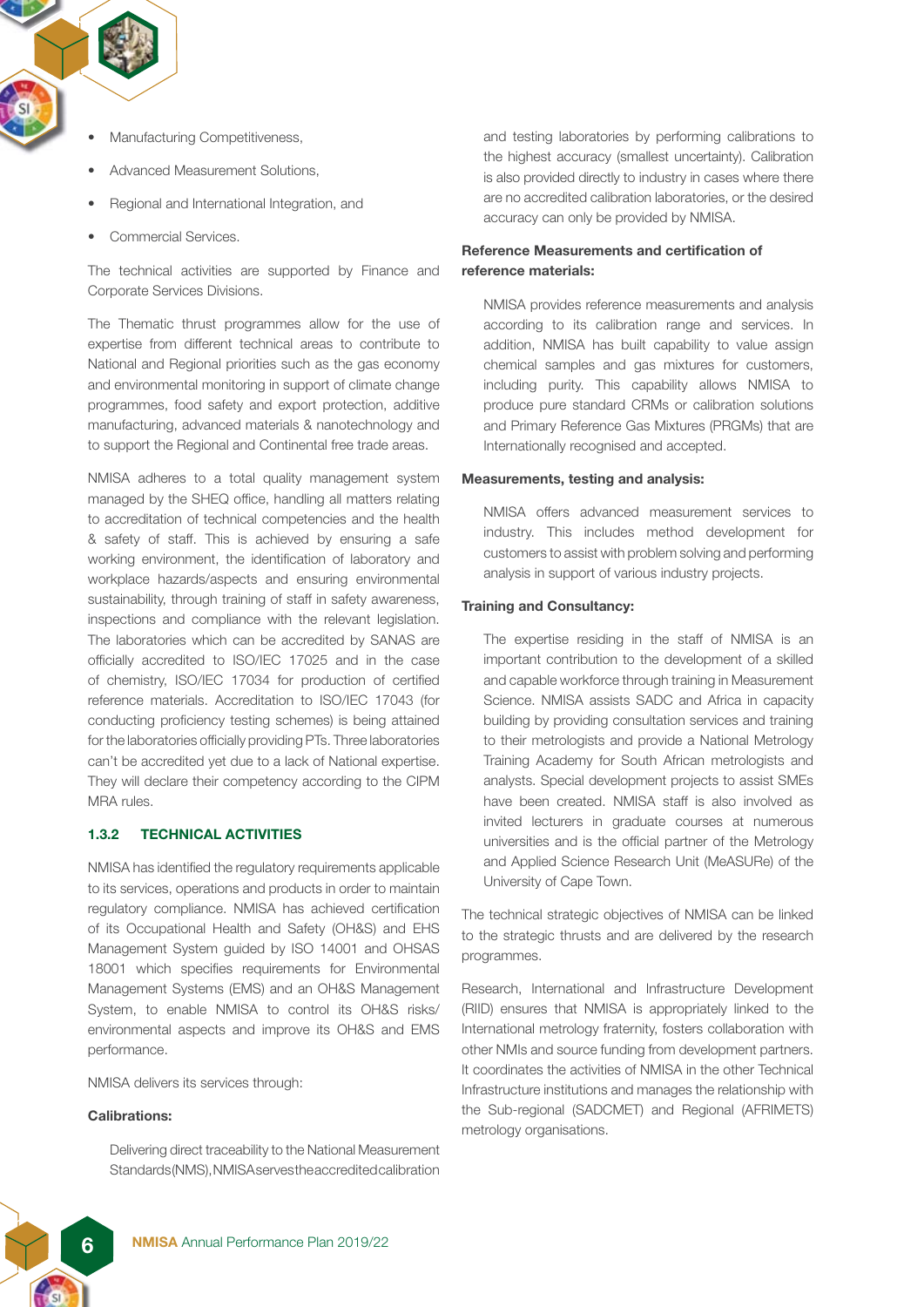

## **2 REVISIONS TO LEGISLATIVE AND OTHER MANDATES**

NMISA was established and is fulfilling its legal mandate under the Measurement Units and Measurement Standards Act No. 18 of 2006.

In accordance with the Act, during 2016, NMISA Gazetted the updated Measurement Units and National Measurement Standards. With the revision of the SI in 2018, NMISA is responsible to update the Measurement Units to comply to the revised SI. The updated Units will be Gazetted in 2019 and an annual review will be implemented to ensure that all International developments in units are appropriately legislated.

The revision of the Trade Metrology Act, Act no. 77 of 1973 to the act now known as the Legal Metrology Act, Act No. 9 of 2014 by the National Regulator for Compulsory Specifications (NRCS) included measuring instruments in health, safety and environment. Originally the Act only

covered the area of mass, volume and length involving monetary transactions. These developments meant that, not only instruments used in trade for mass, volume and length requires verification, but an additional scope of instruments in health, safety and environment.

the dti has embarked on a revision of the Measurement Act to align it with the latest developments Internationally and locally. During the period, it is expected that an update to Act No. 18 of 2006 will be enacted. Main issues to be addressed include the role of NMISA to provide measurement services and traceability to Government Department measurement facilities (police forensics, Department of Health forensic laboratories, Department of Transport Law Enforcement Agencies, etc.) and the provision of metrology shared services to SOEs. Finally, better alignment is necessary with the Legal Metrology Act.

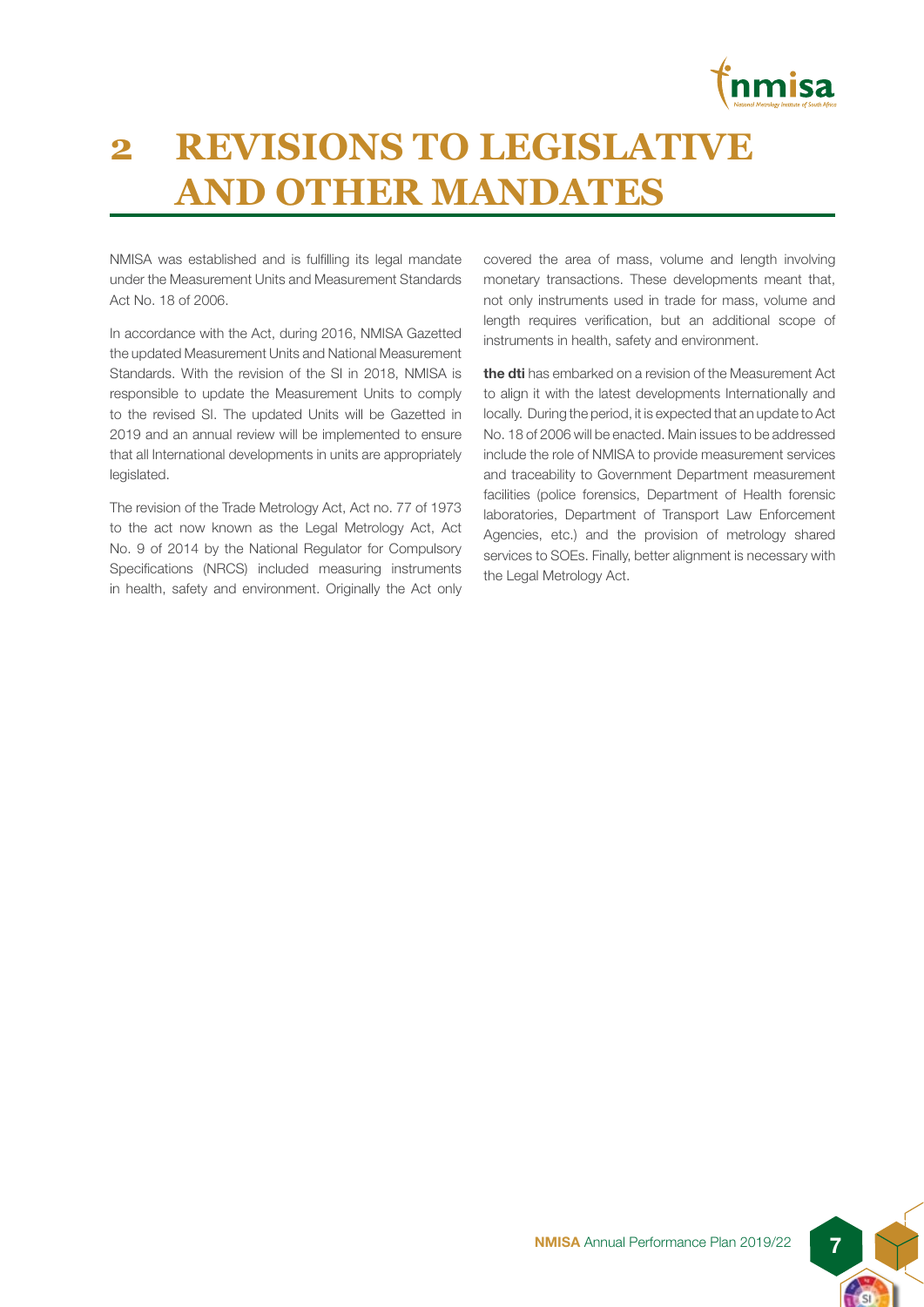**3 OVERVIEW OF 2019/20 BUDGET AND MTEF ESTIMATE**

#### 3.1 2019/20 TO 2021/22 BUDGET ESTIMATES

#### NMISA CONSOLIDATED BUDGET 2018/19-2021/22

|                                          | 2019/20<br>R'000<br>5.6% (existing) | 2020/21<br>R'000<br>5.5% (existing) | 2021/22<br>R'000<br>5.5% (existing) |
|------------------------------------------|-------------------------------------|-------------------------------------|-------------------------------------|
| Revenue                                  | 288 452                             | 304 317                             | 321 053                             |
| Transfers received                       | 245 820                             | 259 340                             | 273 604                             |
| Rendering of service                     | 33 328                              | 35 161                              | 37 094                              |
| Investment income                        | 9 3 0 4                             | 9816                                | 10 355                              |
|                                          |                                     |                                     |                                     |
| <b>Expenditure</b>                       | 288 452                             | 304 317                             | 321 053                             |
| Administrative and operating expenditure | 77 103                              | 81 343                              | 85 820                              |
| Employee cost                            | 131 239                             | 140 425                             | 150 255                             |
| Repairs and maintenance                  | 8 4 6 4                             | 8 9 3 1                             | 9 4 21                              |
| Recapitalisation project                 | 70719                               | 72 640                              | 74 526                              |
| Audit fees                               | 927                                 | 978                                 | 1 0 3 1                             |

8 NMISA Annual Performance Plan 2019/22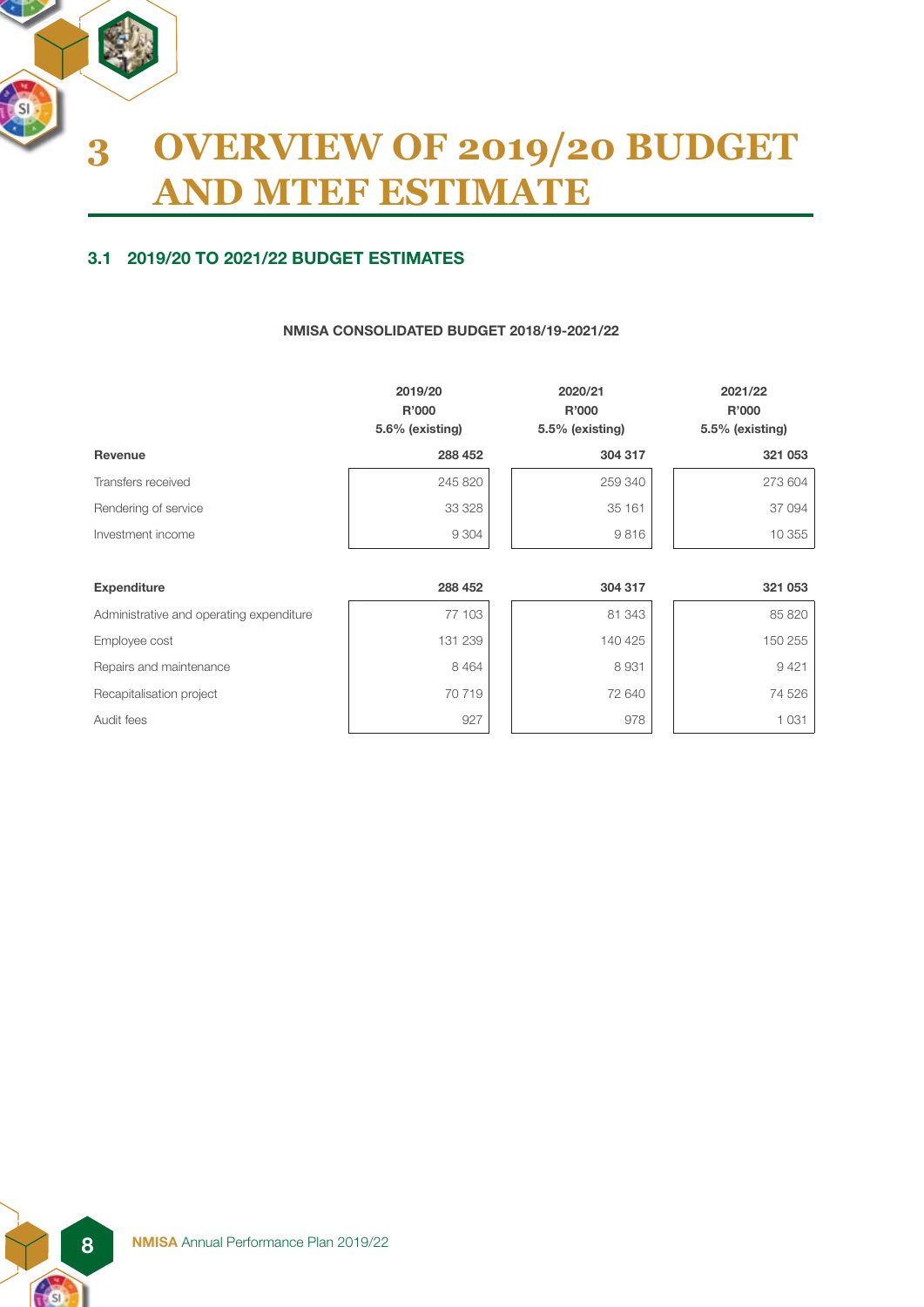EXPENDITURE ESTIMATES 3.2 EXPENDITURE ESTIMATES  $3.2$ 

|                                | Audited<br>Outcome<br>2015/16 | Audited<br>Outcome<br>2016/17 | Audited<br>Outcome | Approved          | Growth Rate<br>Average<br>(%) | Expenditure/<br>Total Average<br>(%) |         | Medium-term Estimate |         | <b>Growth Rate</b><br>Average<br>$(\%)$ | Total: Average<br>Expenditure/<br>(%) |
|--------------------------------|-------------------------------|-------------------------------|--------------------|-------------------|-------------------------------|--------------------------------------|---------|----------------------|---------|-----------------------------------------|---------------------------------------|
| R thousand                     |                               |                               | 2017/18            | Budget<br>2018/19 |                               | 2015/16 - 2018/19                    | 2019/20 | 2020/21              | 2021/22 | 2018/19 - 2021/22                       |                                       |
| Administration                 | 63804                         | 84 391                        | 74 424             | 77293             | 6,6%                          | 41,0%                                | 82016   | 87121                | 92 547  | 6,2%                                    | 37,6%                                 |
| Keep, maintain and disseminate | 77727                         | 91677                         | 149859             | 127505            | 17,9%                         | 59,0%                                | 135717  | 144 556              | 153980  | 6,5%                                    | 62,4%                                 |
| National measurements          |                               |                               |                    |                   |                               |                                      |         |                      |         |                                         |                                       |
|                                |                               |                               |                    |                   |                               |                                      |         |                      |         |                                         |                                       |
|                                |                               |                               |                    |                   |                               |                                      |         |                      |         |                                         |                                       |
|                                |                               |                               |                    |                   |                               |                                      |         |                      |         |                                         |                                       |
|                                |                               |                               |                    |                   |                               |                                      |         |                      |         |                                         |                                       |
| Total expense                  | 141531                        | 176 068                       | 224 283            | 204798            | 13,1%                         | 100,0%                               | 217 733 | 231 677              | 246 527 | 6,4%                                    | 100,0%                                |
|                                |                               |                               |                    |                   |                               |                                      |         |                      |         |                                         |                                       |



foll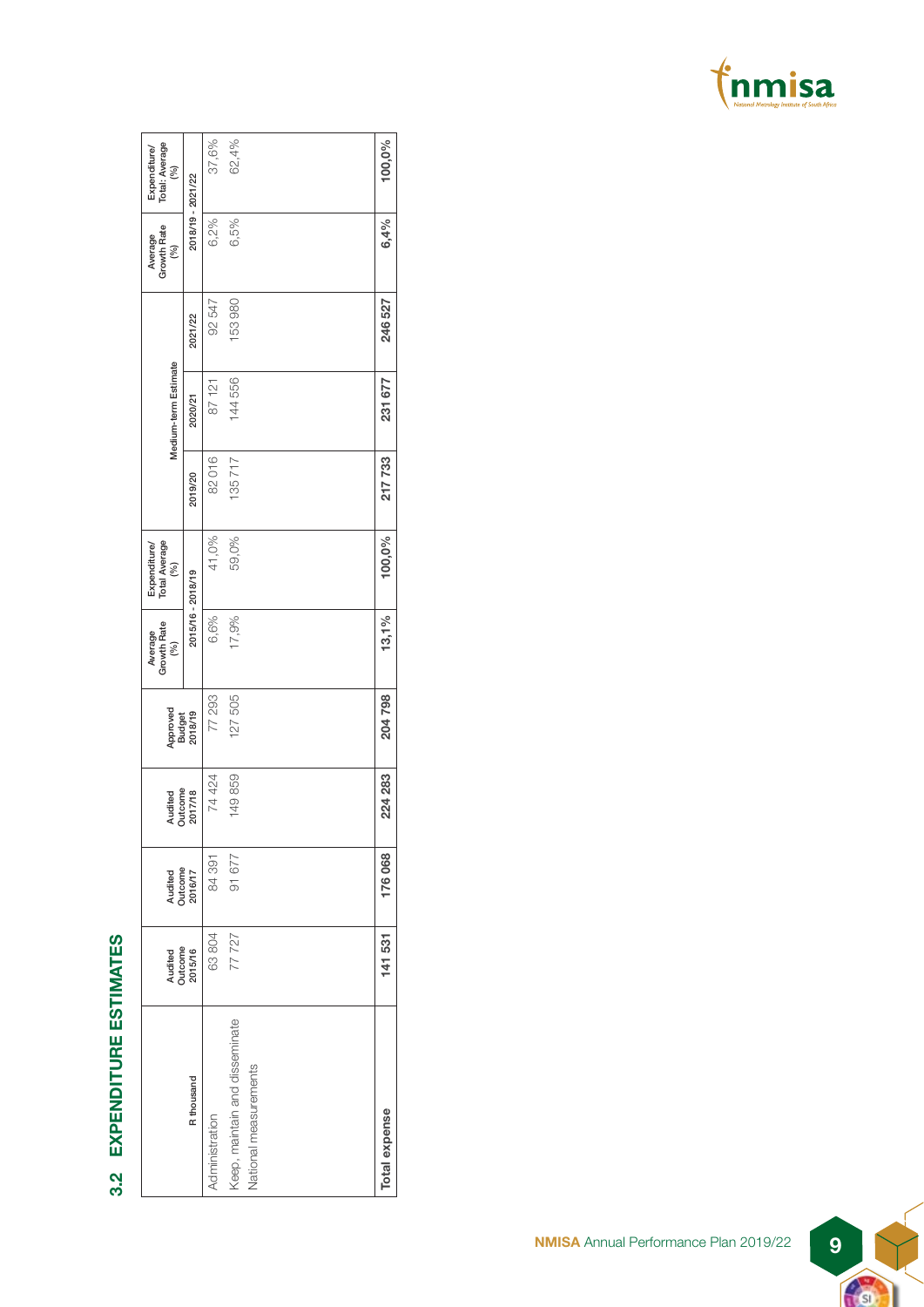$\subset$ 

Q

| Statement of Financial<br>Performance                             | <b>Budget</b> | Outcome<br>Audited | <b>Budget</b> | Outcome<br>Audited | <b>Budget</b> | Outcome<br>Audited | Approved<br><b>Budget</b> | Outcome<br>Audited | <b>Dutcome/</b><br>Average<br><b>Budget</b><br>(%) | Average<br>Growth<br>Rate<br>(%) | Expenditure/<br>Average (%)<br><b>Total:</b> |         | Medium Term Estimate |         | Average<br>Growth<br>Rate<br>(%) | %)R thousand<br>Total: Average<br>Expenditure/ |
|-------------------------------------------------------------------|---------------|--------------------|---------------|--------------------|---------------|--------------------|---------------------------|--------------------|----------------------------------------------------|----------------------------------|----------------------------------------------|---------|----------------------|---------|----------------------------------|------------------------------------------------|
| R thousand                                                        |               | 2015/16            | 2016/17       |                    | 2017/18       |                    | 2018/19                   |                    |                                                    | 2015/16 - 2018/19                |                                              | 2019/20 | 2020/21              | 2021/22 |                                  | 2018/19 - 2021/22                              |
| Revenue                                                           |               |                    |               |                    |               |                    |                           |                    |                                                    |                                  |                                              |         |                      |         |                                  |                                                |
| <b>Tax Revenue</b>                                                |               |                    |               |                    |               |                    |                           |                    |                                                    |                                  |                                              |         |                      |         |                                  |                                                |
| Non-tax revenue                                                   | 22 285        | 27785              | 25651         | 28066              | 27841         | 31500              | 30 223                    | 40372              | 9,6%                                               | 13,3%                            | 11,4%                                        | 42632   | 44 977               | 47 449  | 5,5%                             | 14,8%                                          |
| Sale of goods and services other<br>than capital assets of which: | 9135          | 11928              | 13151         | 12089              | 14 466        | 16365              | 15912                     | 31561              | 4,8%                                               | 38,3%                            | 6,4%                                         | 33328   | 35 161               | 37 094  | 5,5%                             | 11,6%                                          |
| Administrative fees                                               |               |                    |               |                    |               |                    |                           |                    |                                                    |                                  |                                              |         |                      |         |                                  |                                                |
| Sales by market establishment                                     | 9135          | 11928              | 13151         | 12089              | 14 466        | 16385              | 15912                     | 31561              | 4,8%                                               | 38,3%                            | 6,4%                                         | 33328   | 35 161               | 37 094  | 5,5%                             | 11,6%                                          |
| Other sales                                                       |               |                    |               |                    |               |                    |                           |                    |                                                    |                                  |                                              |         |                      |         |                                  |                                                |
| Other non-tax revenue                                             | 13150         | 15857              | 12500         | 15977              | 13375         | 15 135             | 14311                     | 8811               | 4,8%                                               | $-17,8%$                         | 4,9%                                         | 9304    | 9816                 | 10355   | 5,5%                             | 3,2%                                           |
| Transfers received                                                | 250895        | 250895             | 264 193       | 264 193            | 252803        | 252803             | 235731                    | 232784             | 90,4%                                              | $-2,5\%$                         | 88,6%                                        | 245820  | 259340               | 273 604 | 5,5%                             | 100,0%                                         |
| <b>Total revenue</b>                                              | 273 180       | 278 680            | 289844        | 292 259            | 280 644       | 284 303            | 265954                    | 273 156            | 100,0%                                             | $-0,7%$                          | 100,0%                                       | 288 452 | 304317               | 321 053 | 5,5%                             | 100,0%                                         |
| Expenses                                                          |               |                    |               |                    |               |                    |                           |                    |                                                    |                                  |                                              |         |                      |         |                                  |                                                |
| Current expenses                                                  | 131 661       | 141531             | 161 221       | 176 068            | 171058        | 224 283            | 183032                    | 204798             | 100,0%                                             | 13,1%                            | 100,0%                                       | 217733  | 231 677              | 246 527 | 6,4%                             | 100,0%                                         |
| Compensation of employees                                         | 79774         | 72 336             | 90 228        | 92 904             | 95 742        | 112702             | 102 444                   | 122653             | 57,1%                                              | 19,2%                            | 53,5%                                        | 131 239 | 140425               | 150255  | 7,0%                             | 60,4%                                          |
| Goods and services                                                | 51887         | 54354              | 70993         | 59 399             | 75316         | 76862              | 80588                     | 82 145             | 42,9%                                              | 14,8%                            | 36,6%                                        | 86494   | 91 252               | 96 27 2 | 5,4%                             | 39,6%                                          |
| Depreciation                                                      |               | 14841              |               | 23765              |               | 34719              |                           |                    |                                                    | $-100,0%$                        | 9,9%                                         |         |                      |         |                                  |                                                |
| Interest, dividends and rent or land                              |               |                    |               |                    |               |                    |                           |                    |                                                    |                                  |                                              |         |                      | f,      |                                  |                                                |
| Transfers and subsidies                                           |               |                    | t             |                    |               |                    |                           |                    |                                                    |                                  | ı                                            |         |                      |         |                                  |                                                |
| Total expenses                                                    | 131 661       | 141531             | 161 221       | 176 068            | 171058        | 224 283            | 183032                    | 204798             | 100,0%                                             | 13,1%                            | 100,0%                                       | 217 733 | 231 677              | 246 527 | 6,4%                             | 100,0%                                         |
| Surplus/(Deficit)                                                 | 141519        | 137 149            | 128 623       | 116 191            | 109 586       | 60020              | 82922                     | 68358              |                                                    | $-20,7%$                         |                                              | 70719   | 72640                | 74526   | 2,9%                             |                                                |

**AS**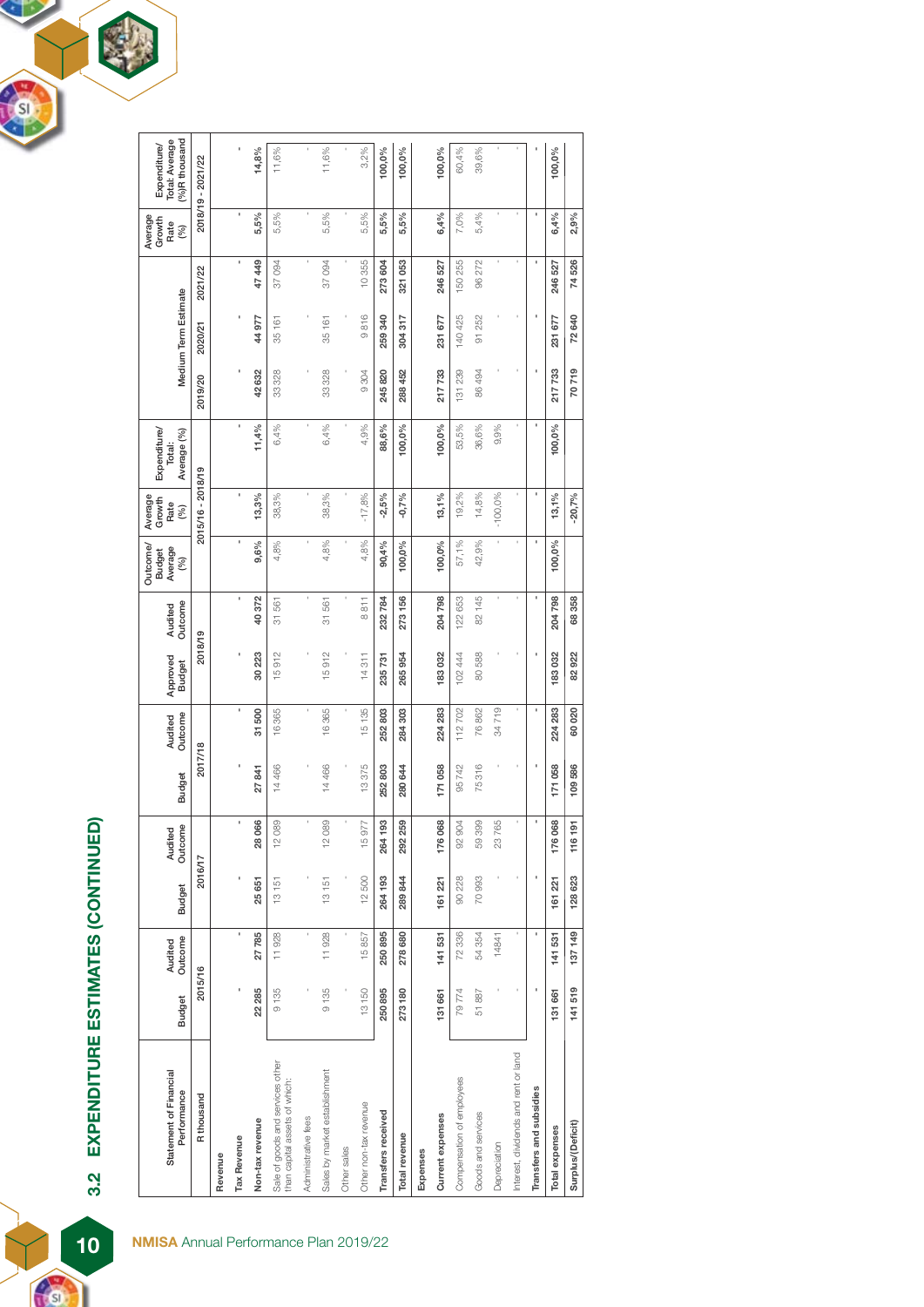

# EXPENDITURE ESTIMATES (CONTINUED) 3.2 EXPENDITURE ESTIMATES (CONTINUED) 3.2

 $\frac{1}{10}$ 

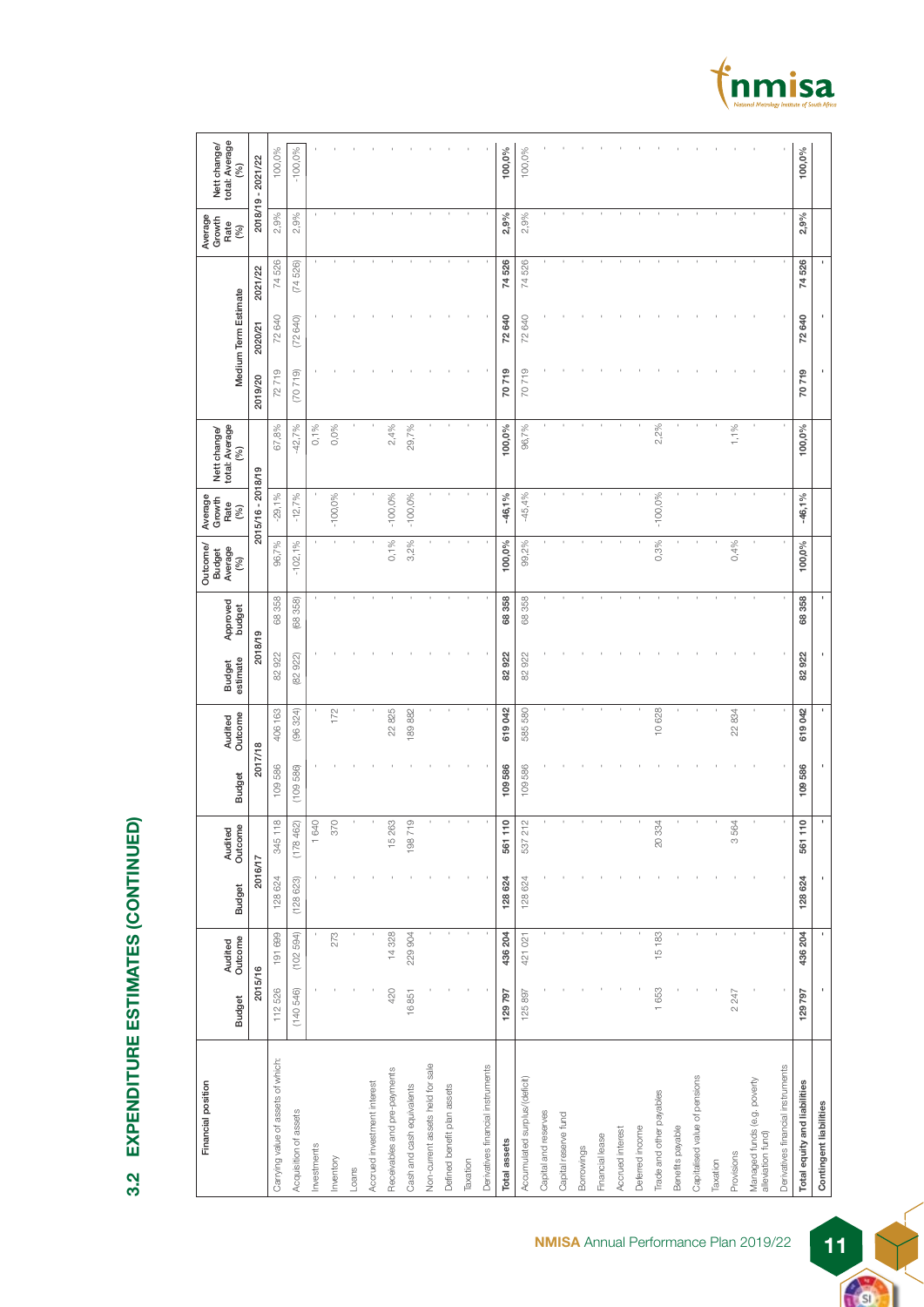#### 3.3 RELATING EXPENDITURE TRENDS TO STRATEGIC OUTCOME ORIENTED GOALS

NMISA operates in a matrix structure in thematic research programmes co-ordinated by a Research Project office to deliver outcomes such as improved National Measurement Standards (NMS) and measurement solutions to industry. This also provides opportunities for staff in the functional areas to pursue career development through assignment to

various types of projects within the programmes and allow for easier co-ordination of student development projects such as the NMISA post-graduate bursary programme.

Future research and development projects, where a large part of the organisation needs to be involved and play a role, require resourcing from more than one technical area utilising the skills base within both the technical and support areas. The NMISA structure changed to reflect the Strategic goals during the strategic period 2019-2024 as illustrated in figure 2 below.



 *Figure 2. NMISA Structure*

Projects in support of National priorities, are reported under the sector or thematic programme. The matrix approach also includes projects to maintain and improve National Measurement Standards (NMS), establish new NMS and services/ products in a specific area that includes limited resources from other areas (e.g., to establish traceability for solid state lighting or in support of special projects that require expertise residing in the software development group).

Benchmarking at National and International level to establish the required level of NMS and services for the South African and Regional economy is also captured per thematic project. In addition to the thematic programmes, the dissemination and measurement services are co-ordinated in dedicated sector-based programmes or commercial services and the quality infrastructure, International liaison and Regional Integration, within International and Regional Integration.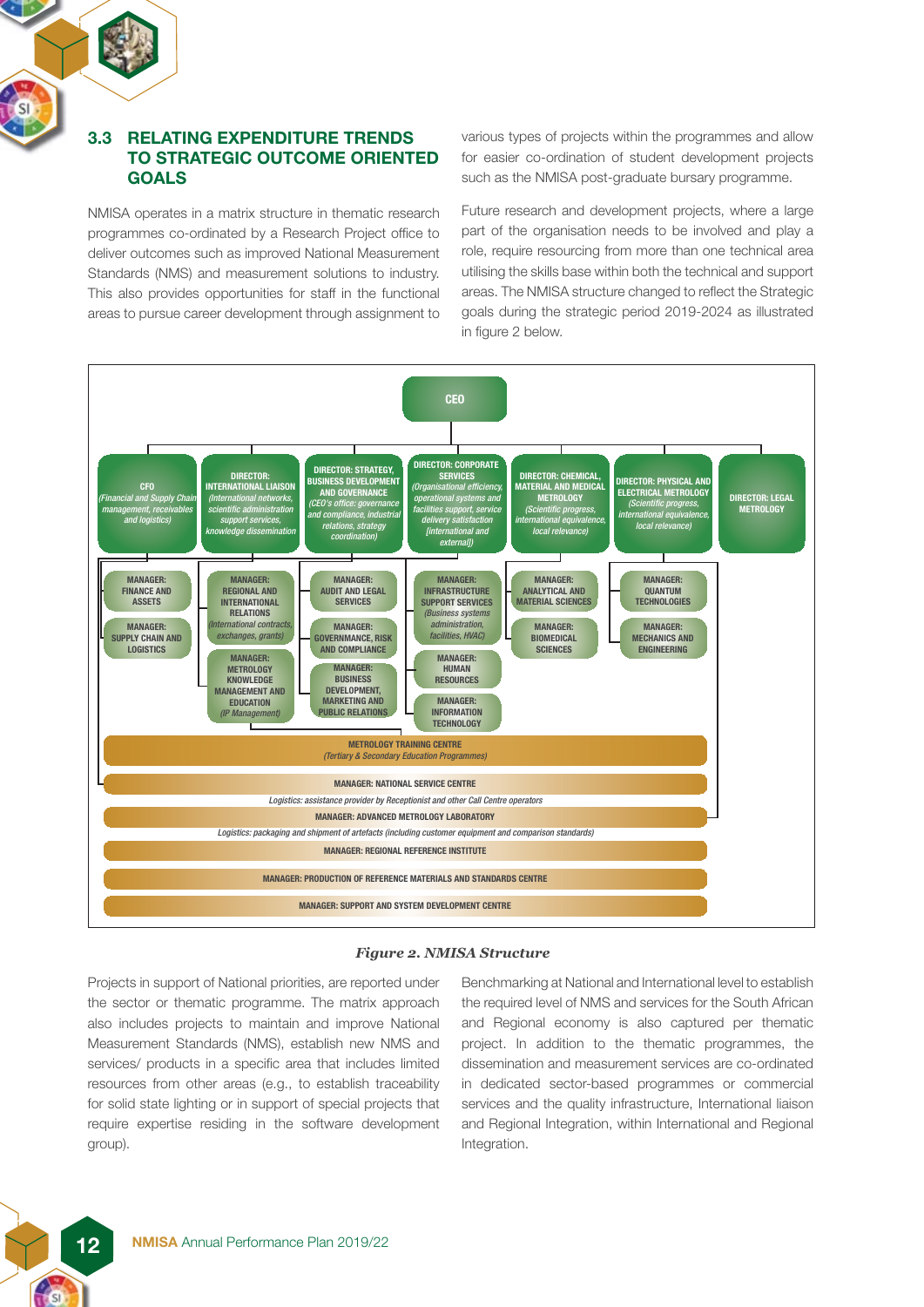

#### Recapitalisation

NMISA's ability to develop new NMS and to maintain and/ or improve the existing NMS to levels required by industry is under threat from an ageing infrastructure. This includes the NMS as well as the building infrastructure.

The NMS and other standards are continually reviewed to ensure that they still meet the needs of the South African industry through engagement with industry, stakeholders through technical advisory forums and participation in National interest forums. "Typically, the accuracy required of National Measurement Standards doubles every ten years." With doubling requirements, modern metrology laboratories need to be custom built with advanced environmental control, clean power supplies, surgical grade clean rooms and anti-vibration flooring.

Infrastructure should further be designed and planned in such a way that it can be upgraded at regular intervals to meet increasing stringent environmental conditions and to stay abreast of technology developments in measurement sciences. The result is that the equipment replacement strategy of NMISA needs to take cognisance of not only the replacement of aged equipment, but also that instrumentation procured now may also be obsolete in three to five years.

NMISA is located on the CSIR's Scientia Campus in Pretoria, still occupying the metrology laboratories, as when the CSIR National Metrology laboratory, the forerunner of NMISA, took occupation of the site in the 1960's. With no major building infrastructure investment in its history, NMISA became a tenant to the premises in 2007, the building infrastructure has reached its technical limit of modifications.

In response, NMISA motivated for a recapitalisation of the NMS and new building infrastructure and a project was registered at National Treasury as a PPP Project. A transaction advisor and project officer were appointed for preparation of a feasibility study towards re-capitalisation.

With the assistance of the PPP unit of National treasury, a feasibility study has been finalised for the best model for the new building infrastructure, and for a sustainable model for the continuous upgrade and maintenance of the NMS and during 2018, the dti indicated a continued contribution for the period towards the recapitalisation of NMISA. A due diligence is being performed to ascertain what can be achieved with the indicated contribution and land is now being sought for a new "NMISA" campus.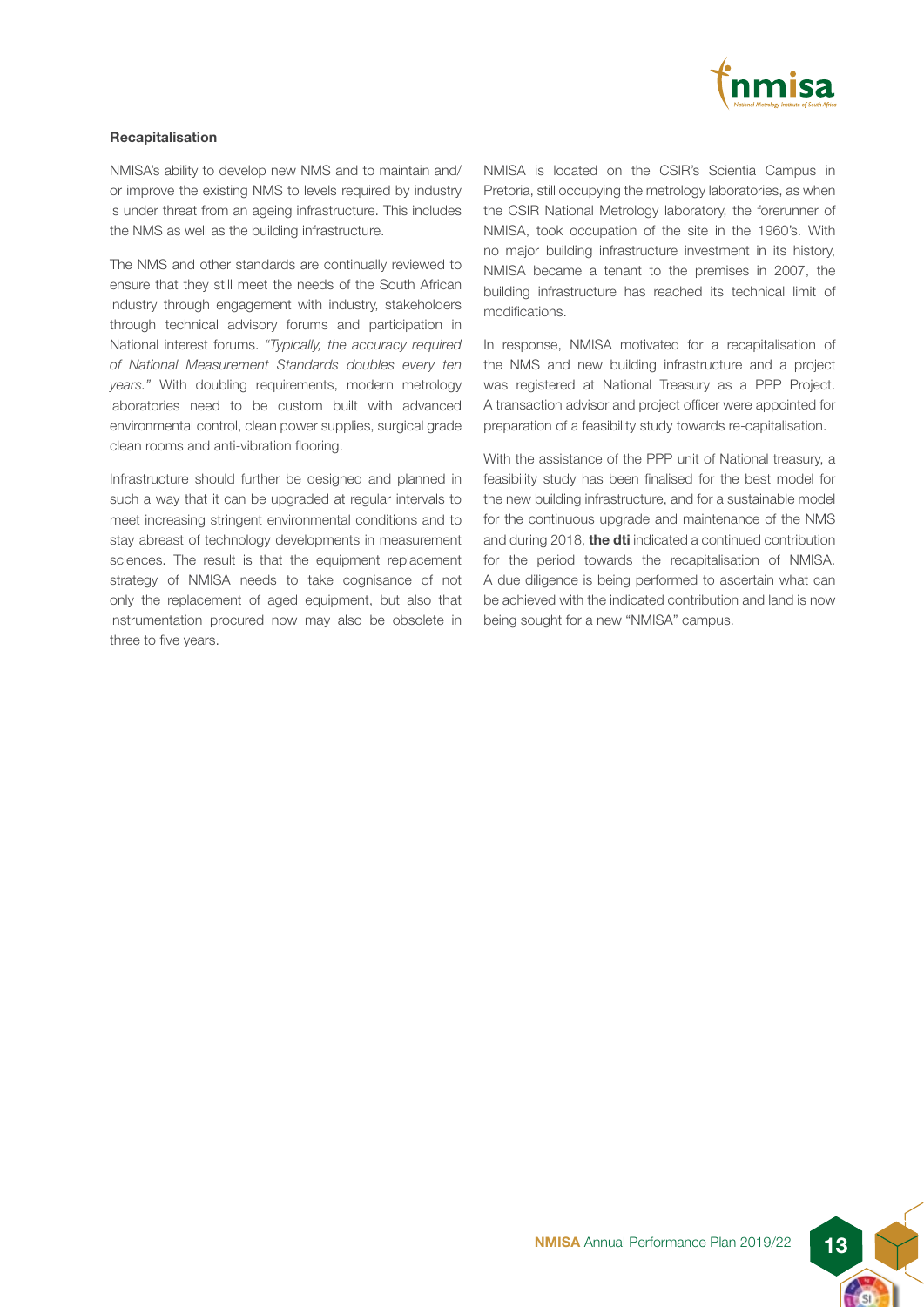



## **PART B: PROGRAMME AND PROJECT PLANS**

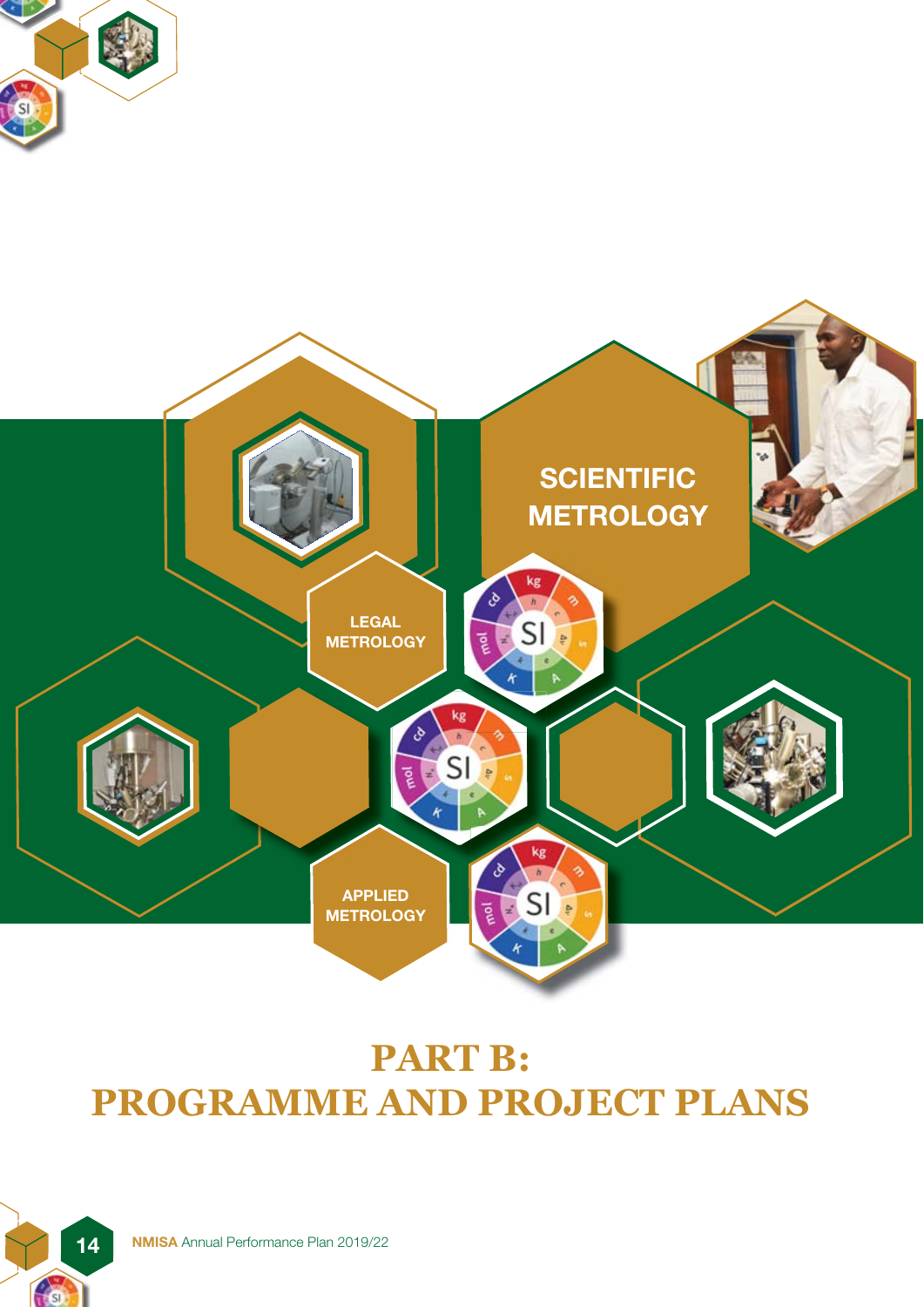

## **4 SUB-PROGRAMMES AND PLANS**

#### 4.1 RESEACH PROGRAMME CONTRIBUTIONS

NMISA contributes to all Government key priorities and the 12 National outcomes and has aligned its key programmes to the IPAP priority sectors and the National System of Innovation (NSI) goals with a special focus on:

- Units, NMS and measurement capabilities (shortening the traceability chain for Africa, revised SI),
- Reference Materials (feed and food safety, African specific matrix CRMs, etc.),
- Manufacturing competitiveness (advanced manufacturing, Agro-processing and beneficiation),
- Green Economy (environmental monitoring and cleaner production),
- Energy Efficiency (accurate measurement and development of energy saving technologies),
- Quality of Life (medical diagnostics and treatment, law enforcement, environmental health and Safety, etc.),
- Advanced Measurement Solutions (in support of National priority programmes such as the SKA, infrastructure development, novel measurement techniques based on Structured light, etc.),
- Commercialisation (business development, logistics, etc.), and
- Regional Integration (advancement of conformity assessment, AfCFTA, connection of the National and Regional metrology system Internationally, etc.).

#### 4.2 PROGRAMME BUDGETS

Research programme budgets and outputs are shown for the MTEF period, i.e. 2019 to 2021. The project details with specific deliverables and dates are available in the Scientrix planning system and the Programme business plans for 2019/20.

| <b>Description</b>                                                                                                                                                                                                                                                                                                                                                                                                                                                                                                                                                            | 2019/20<br><b>R'000</b>         | 2019/20 Main Deliverables                                                                                                                                                                                                                                                                                                                                    | 2020/21<br><b>R'000</b> | 2021/22<br>R'000 |  |  |
|-------------------------------------------------------------------------------------------------------------------------------------------------------------------------------------------------------------------------------------------------------------------------------------------------------------------------------------------------------------------------------------------------------------------------------------------------------------------------------------------------------------------------------------------------------------------------------|---------------------------------|--------------------------------------------------------------------------------------------------------------------------------------------------------------------------------------------------------------------------------------------------------------------------------------------------------------------------------------------------------------|-------------------------|------------------|--|--|
| Realisation of the redefinition of the SI<br>The future definition of the kilogram will be in terms of<br>Planck's constant (Watt/Kibble balance) and the Avogadro<br>or X-ray Crystal Density experiment, that will also be the<br>primary standard for amount of substance, the mole.<br>NMISA will update its realisation of the ampere and kelvin.<br>Research projects are being started for a primary gas<br>thermometer and the determination of the electron charge.<br>These projects will culminate in new standards only in the<br>next period, i.e. 2021 to 2023. | 22 450                          | New National Measuring Standard<br>for mass as per the redefinition of<br>the kilogram, Kibble (Watt) balance.                                                                                                                                                                                                                                               | 34 000                  | 11850            |  |  |
|                                                                                                                                                                                                                                                                                                                                                                                                                                                                                                                                                                               | • Watt balance (Kibble project) |                                                                                                                                                                                                                                                                                                                                                              |                         |                  |  |  |
|                                                                                                                                                                                                                                                                                                                                                                                                                                                                                                                                                                               |                                 | • Establish vacuum weighing capability                                                                                                                                                                                                                                                                                                                       |                         |                  |  |  |
| • Gas thermometry                                                                                                                                                                                                                                                                                                                                                                                                                                                                                                                                                             |                                 |                                                                                                                                                                                                                                                                                                                                                              |                         |                  |  |  |
| <b>Quality of Life</b><br>A cross cutter that will cover the quality of life assessing<br>what needs to be established to support the different<br>regulatory requirements that have been put in place in the<br>country for health covering for example Bio diagnostics,<br>measurements for pressure, temperature, radiation (ionising<br>and non ionising) and medical gases.                                                                                                                                                                                              | 18710                           | Support to the regulators in<br>the implementation of the<br>Legal Metrology Act, accurate<br>measurements solutions and<br>metrology expertise, techniques to<br>support medical diagnostic, and<br>treatment of diseases, traceability<br>for medical gases. Establishment<br>of calibration capability for<br>blood pressure and medical<br>measurements. | 11 640                  | 11 980           |  |  |
|                                                                                                                                                                                                                                                                                                                                                                                                                                                                                                                                                                               | • Primary health care           |                                                                                                                                                                                                                                                                                                                                                              |                         |                  |  |  |
|                                                                                                                                                                                                                                                                                                                                                                                                                                                                                                                                                                               | · Pharmacology                  |                                                                                                                                                                                                                                                                                                                                                              |                         |                  |  |  |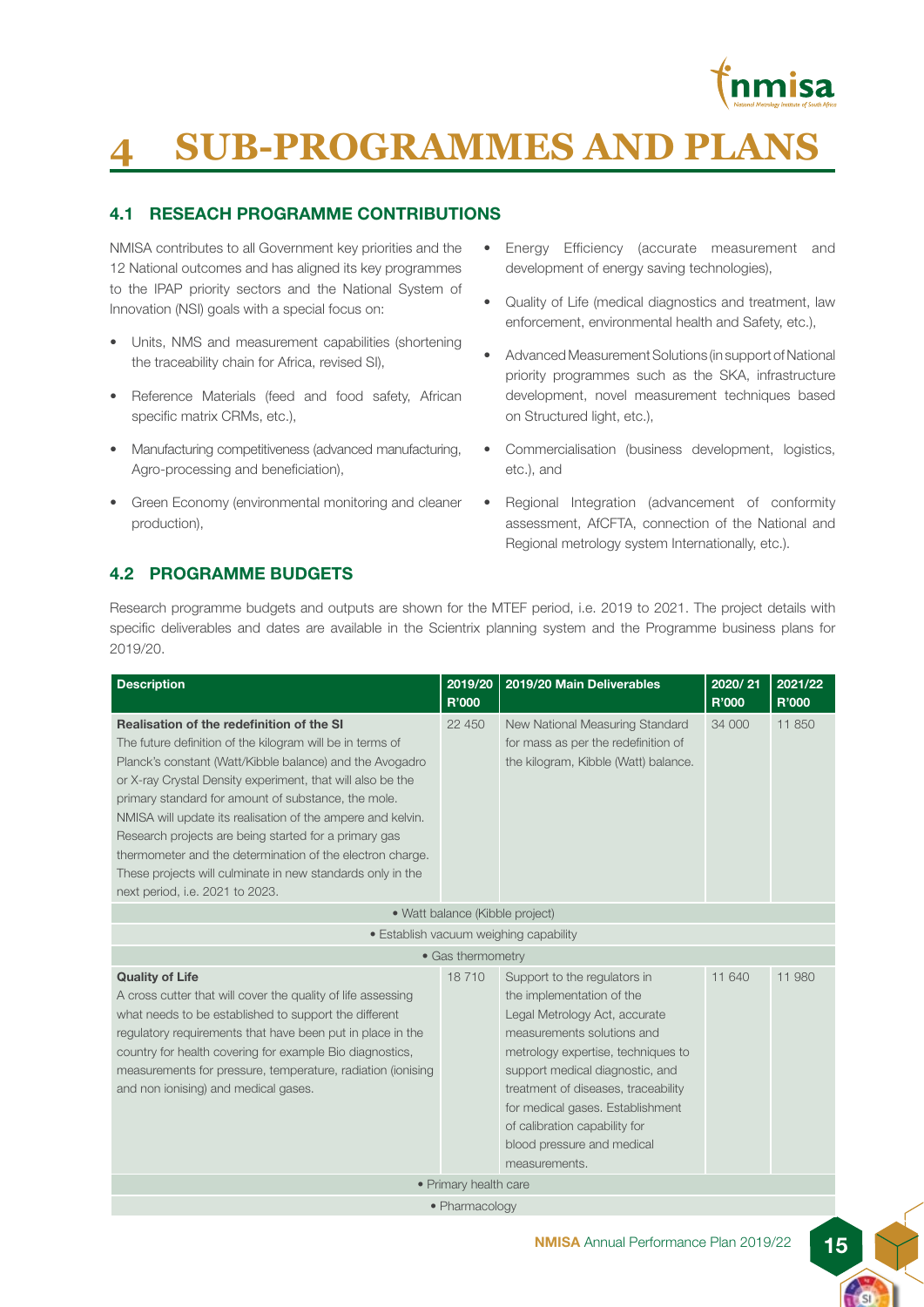| <b>Description</b>                                                                                                                                                                                                                                                                                                                                                                                                                                                                                                                                                                                                   | 2019/20<br><b>R'000</b>     | 2019/20 Main Deliverables                                                                                                                                                                                                                                                                                                                          | 2020/21<br>R'000 | 2021/22<br><b>R'000</b> |
|----------------------------------------------------------------------------------------------------------------------------------------------------------------------------------------------------------------------------------------------------------------------------------------------------------------------------------------------------------------------------------------------------------------------------------------------------------------------------------------------------------------------------------------------------------------------------------------------------------------------|-----------------------------|----------------------------------------------------------------------------------------------------------------------------------------------------------------------------------------------------------------------------------------------------------------------------------------------------------------------------------------------------|------------------|-------------------------|
|                                                                                                                                                                                                                                                                                                                                                                                                                                                                                                                                                                                                                      |                             | • Occupational Health and Safety                                                                                                                                                                                                                                                                                                                   |                  |                         |
|                                                                                                                                                                                                                                                                                                                                                                                                                                                                                                                                                                                                                      | • Cancer care               |                                                                                                                                                                                                                                                                                                                                                    |                  |                         |
| <b>Reference Materials (RMs)</b><br>Service-oriented supplier, knowledgeable on exactly<br>what our stakeholders require and efficiently optimise<br>those requirements to provide fit-for-purpose Africa-<br>relevant reference materials.<br>Certified Reference Materials, Reference materials<br>$\bullet$<br>for Quality Control and Proficiency Testing Scheme<br>purposes.<br>Be accessible, sustainable and affordable.                                                                                                                                                                                      | 25 580                      | Fit-for-purpose Africa-relevant<br>reference materials to safeguard<br>exports, provide accurate<br>measurement of imports, provide<br>food safety and assists the AfCFTA.                                                                                                                                                                         | 23 110           | 23 340                  |
|                                                                                                                                                                                                                                                                                                                                                                                                                                                                                                                                                                                                                      |                             | • Matrix RMs (incl. African Food and Feed RMs)                                                                                                                                                                                                                                                                                                     |                  |                         |
|                                                                                                                                                                                                                                                                                                                                                                                                                                                                                                                                                                                                                      | • Materials processing      |                                                                                                                                                                                                                                                                                                                                                    |                  |                         |
|                                                                                                                                                                                                                                                                                                                                                                                                                                                                                                                                                                                                                      | • High purity calibrators   |                                                                                                                                                                                                                                                                                                                                                    |                  |                         |
|                                                                                                                                                                                                                                                                                                                                                                                                                                                                                                                                                                                                                      | • Forensic RMs              |                                                                                                                                                                                                                                                                                                                                                    |                  |                         |
|                                                                                                                                                                                                                                                                                                                                                                                                                                                                                                                                                                                                                      | • Mineral Beneficiation RMs |                                                                                                                                                                                                                                                                                                                                                    |                  |                         |
| <b>Green Economies</b><br>Defined as the sampling of the various matrices within<br>the different biomes to derive information on the potential<br>impact of anthropogenic activities. Routine environmental<br>monitoring in air, rivers and in sentinel species such as<br>birds and invertebrates needs accurate measurement,<br>i.e. measurement standards. The most common form of<br>industrial monitoring undertaken in South Africa is stack<br>emission monitoring that includes air monitoring for specific<br>pollutant classes as well as other types of pollution such as<br>heat and noise generation. | 12 8 8 0                    | Reference measurement solutions<br>tailored to support environmental<br>monitoring, industrial and applied<br>monitoring and alternative<br>technologies (solar).<br>Primary calibrants:<br>Automotive gas primary<br>mixtures, and<br>Stack emission gas primary<br>mixtures.                                                                     | 15 0 70          | 14730                   |
|                                                                                                                                                                                                                                                                                                                                                                                                                                                                                                                                                                                                                      |                             | • Air, terrestrial and aquatic monitoring                                                                                                                                                                                                                                                                                                          |                  |                         |
|                                                                                                                                                                                                                                                                                                                                                                                                                                                                                                                                                                                                                      |                             | • Industrial and applied monitoring                                                                                                                                                                                                                                                                                                                |                  |                         |
|                                                                                                                                                                                                                                                                                                                                                                                                                                                                                                                                                                                                                      |                             | · Alternative technologies (incl nano)                                                                                                                                                                                                                                                                                                             |                  |                         |
| <b>Energy Efficiency</b><br>The Energy Efficient Solutions programme facilitates broad<br>penetration of energy-efficient solutions for electrical energy<br>producers and consumers nation-wide. In support of IPAP,<br>this programme develops and promotes measurement<br>capabilities that enable the efficient usage and saving of<br>electrical energy.                                                                                                                                                                                                                                                        | 18710                       | Improved National standards for<br>$\bullet$<br>Power and Energy:<br>Metrology for Smart Grids,<br>Standards, calibration facility for<br>LEDs, and<br>High temperature calibration<br>standards and facility.                                                                                                                                     | 11640            | 11 980                  |
|                                                                                                                                                                                                                                                                                                                                                                                                                                                                                                                                                                                                                      | • Power and energy          |                                                                                                                                                                                                                                                                                                                                                    |                  |                         |
|                                                                                                                                                                                                                                                                                                                                                                                                                                                                                                                                                                                                                      | • Solid state lighting      |                                                                                                                                                                                                                                                                                                                                                    |                  |                         |
|                                                                                                                                                                                                                                                                                                                                                                                                                                                                                                                                                                                                                      | • Smart grids               |                                                                                                                                                                                                                                                                                                                                                    |                  |                         |
|                                                                                                                                                                                                                                                                                                                                                                                                                                                                                                                                                                                                                      | • Electrical quantities     |                                                                                                                                                                                                                                                                                                                                                    |                  |                         |
| <b>Manufacturing Competitiveness</b><br>The Manufacturing Competitiveness program supports the<br>South Africa manufacturing industry to be a competitive roll<br>player particularly for the export market.                                                                                                                                                                                                                                                                                                                                                                                                         | 28 680                      | Improved capabilities in<br>dimensional, torque and<br>pressure measurements.<br>Machine Tool Calibration facility<br>that will focus on the preventive<br>action during manufacturing<br>process.<br>Large torque and force facilities<br>in support of large ship and<br>boat building.<br>Line scale measuring<br>instruments for African NMIs. | 24 070           | 25 600                  |
|                                                                                                                                                                                                                                                                                                                                                                                                                                                                                                                                                                                                                      |                             | • Force, torque and hardness measurements                                                                                                                                                                                                                                                                                                          |                  |                         |

**PENI** 

Œ

G

M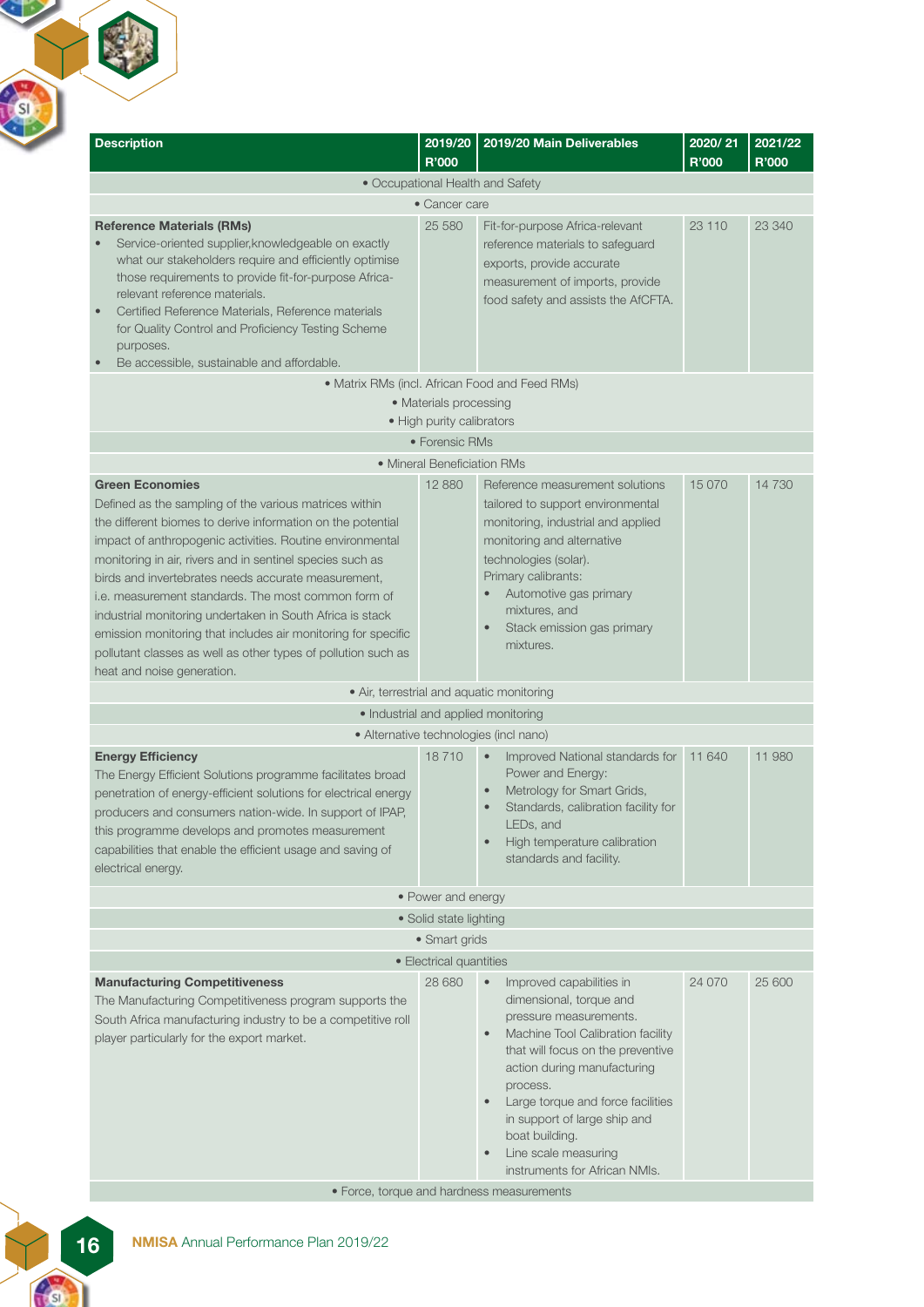

| <b>Description</b>                                                                                                                                                                                                                                                                                               | 2019/20<br><b>R'000</b>        | 2019/20 Main Deliverables                                                                                                                                                                                                                                                                                                                                                                                                                                                                              | 2020/21<br><b>R'000</b> | 2021/22<br><b>R'000</b> |
|------------------------------------------------------------------------------------------------------------------------------------------------------------------------------------------------------------------------------------------------------------------------------------------------------------------|--------------------------------|--------------------------------------------------------------------------------------------------------------------------------------------------------------------------------------------------------------------------------------------------------------------------------------------------------------------------------------------------------------------------------------------------------------------------------------------------------------------------------------------------------|-------------------------|-------------------------|
|                                                                                                                                                                                                                                                                                                                  | • Machine and tool evaluation  |                                                                                                                                                                                                                                                                                                                                                                                                                                                                                                        |                         |                         |
|                                                                                                                                                                                                                                                                                                                  | • Additive manufacturing       |                                                                                                                                                                                                                                                                                                                                                                                                                                                                                                        |                         |                         |
|                                                                                                                                                                                                                                                                                                                  |                                | • Traceability for length, pressure and flow measurements                                                                                                                                                                                                                                                                                                                                                                                                                                              |                         |                         |
|                                                                                                                                                                                                                                                                                                                  |                                | • Development of measuring instruments                                                                                                                                                                                                                                                                                                                                                                                                                                                                 |                         |                         |
| <b>Advanced Measurement Solutions</b><br>The Measurement Solutions Programme combines<br>research and development projects where a new<br>measurement technique or system requiring substantial<br>innovation is required to meet scientific or industrial<br>challenges.                                        | 10 130                         | High accuracy time<br>$\bullet$<br>synchronisation.<br>Time reference to SKA.<br>$\bullet$<br>Thin film (nanoscale) measuring<br>device based on structured<br>light.<br>New method based on<br>structured light to measure<br>chirality in reference materials.                                                                                                                                                                                                                                       | 8700                    | 8 100                   |
|                                                                                                                                                                                                                                                                                                                  |                                | • Structured light for thin film, chirality, time over air                                                                                                                                                                                                                                                                                                                                                                                                                                             |                         |                         |
|                                                                                                                                                                                                                                                                                                                  | • Time reference signals (SKA) |                                                                                                                                                                                                                                                                                                                                                                                                                                                                                                        |                         |                         |
|                                                                                                                                                                                                                                                                                                                  |                                | • System Design Group and special projects                                                                                                                                                                                                                                                                                                                                                                                                                                                             |                         |                         |
| <b>Regional and International Integration</b><br>NMISA links the SA and Regional measurement system to<br>the International measurement system through participation<br>in the Metre Convention and its organs, the CIPM and<br>BIPM. This role is crucial for a successful CFTA and for<br>local beneficiation. | 16 100                         | Include metrology in the CFTA<br>and implement a continental<br>system for the acceptance of<br>measurement results amongst<br>African countries.<br>A training academy for Africans.<br>$\bullet$<br>Consultancy service in<br>$\bullet$<br>metrology to African NMIs.<br>Quality systems for African<br>$\bullet$<br>NMI <sub>s</sub> .<br><b>Collaboration with Chinese</b><br>NMI and Provincial metrology<br>institutes to ensure quality of<br>products imported and safety of<br>food exported. | 17510                   | 17 940                  |
|                                                                                                                                                                                                                                                                                                                  |                                | · International Integration (BIPM, CIPM, etc) 34                                                                                                                                                                                                                                                                                                                                                                                                                                                       |                         |                         |
|                                                                                                                                                                                                                                                                                                                  |                                | · Regional Integration (SADC, CFTA, QI, AFRIMETS, etc)                                                                                                                                                                                                                                                                                                                                                                                                                                                 |                         |                         |
| · International bilateral cooperation to safeguard imports and ensure acceptance of SA products, especially in Asia (China, Japan,                                                                                                                                                                               | India, etc.)                   |                                                                                                                                                                                                                                                                                                                                                                                                                                                                                                        |                         |                         |
|                                                                                                                                                                                                                                                                                                                  | • Consultancy to African NMIs  |                                                                                                                                                                                                                                                                                                                                                                                                                                                                                                        |                         |                         |
| <b>Commercial Services</b><br>All developed reference materials and measurement and<br>calibration services that are offered to industry. These<br>services also include e-commerce, IT, proficiency testing<br>schemes, consultancy and technical assessments.                                                  | 16 990                         | Market programme for NMISA<br>$\bullet$<br>services.<br>Double revenue from services<br>and products during the MTEF<br>period.<br>Distribution facility for NMISA<br>$\bullet$<br>products (reference materials<br>and measuring equipment).<br>Involve NMISA in tenders that<br>require measurement.                                                                                                                                                                                                 | 19 030                  | 20 090                  |
|                                                                                                                                                                                                                                                                                                                  | • Law enforcement              |                                                                                                                                                                                                                                                                                                                                                                                                                                                                                                        |                         |                         |
|                                                                                                                                                                                                                                                                                                                  |                                | • Sale of PRGMs/CRMs and PTS                                                                                                                                                                                                                                                                                                                                                                                                                                                                           |                         |                         |
| Office of the CEO, Corporate Services and Finance<br>Support services required to ensure business continuity for<br>NMISA.                                                                                                                                                                                       | 25 550                         | HR, IT, Facilities, Marketing and<br>Comms, Internal Audit, Planning<br>and Risk monitoring, Legal,<br>Compliance and Governance,<br>SHEQ.                                                                                                                                                                                                                                                                                                                                                             | 30 100                  | 31 100                  |

 $\sqrt{2}$ 

**Participation**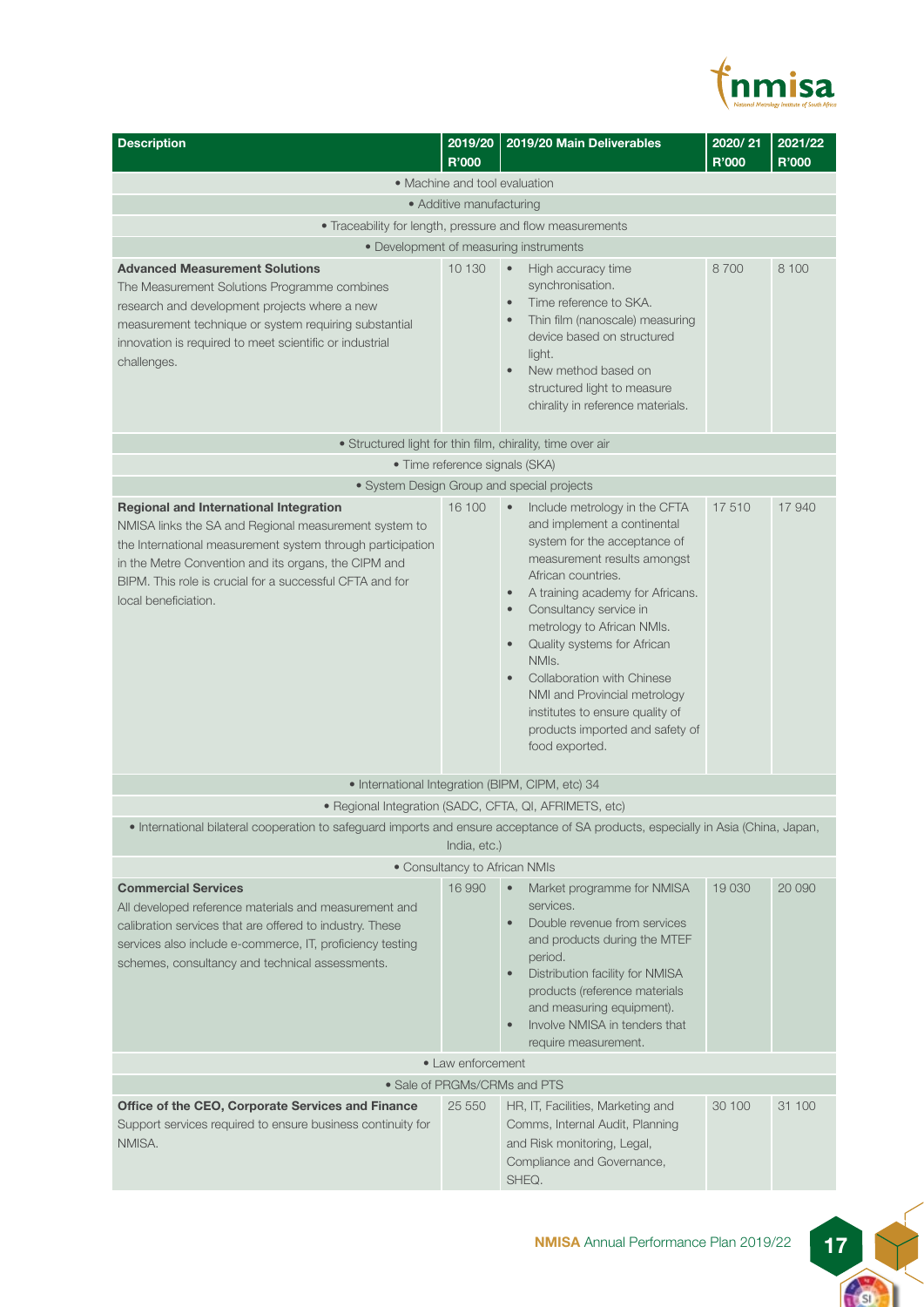#### 4.3 HUMAN CAPITAL DEVELOPMENT AND EQUITY

In the development towards a more modern NMI with a strong research and development component, the qualification profile of NMISA has to be addressed. Projects to enhance the profile include both the internal development of staff, as well as dedicated bursary and post-graduate studentship schemes.

NMISA will continue to focus on recruiting black professionals as the institute's employment equity profile is behind set targets. This is due to a limited pool of suitably trained black professionals, as well as an outflow of newly trained metrologists to calibration laboratories and industry. Various programmes have been implemented to address employment

equity and to boost the recruitment and retention of black professionals. The projected employment equity profile, based on the Provincial and National economically active population, as illustrated in figure 3.

Evaluating past trends in staff turn-over rate, resignation demographics, upcoming retirements, ability to appoint skilled black professionals and placement of graduates (trained through the Human Capital Development programme) a growth rate of ≈2% is projected. Efforts will also be made to improve the representivity of female professionals at all levels and focus on recruitment of people with disabilities where the target was set at 2 %.



*Figure 3. Employment Equity/Staff Demographics*

#### 4.4 NMISA PERFORMANCE INDICATORS

An updated performance matrix has been included below, covering the period 2019/20 to 2021/22.

NMISA has adopted the balanced scorecard approach to set and measure performance targets. This scorecard addresses the maintenance of the National Measurement Standards and the administrative support provided to ensure the outputs of the organisation. Four key components are addressed, namely International agreements and participation, stakeholder/ customer (technical), organisational development (learning and growth) and financial and business process perspective.

National obligations: NMISA provides for the use of the measurement units of the SI and certain other units, the

designation of National Measurement Standards and Units, and for keeping and maintaining the National Measurement Units and Standards. This also includes improving existing NMS and methods and developing new NMS, secondary standards and new reference methods.

International participation and equivalence: As part of the Metre Convention system, NMISA ensures International measurement comparability by participating in the activities of the CIPM. This includes active participation in the Consultative Committees and demonstrated measurement capabilities as published in the BIPM Key Comparisons Database (KCDB).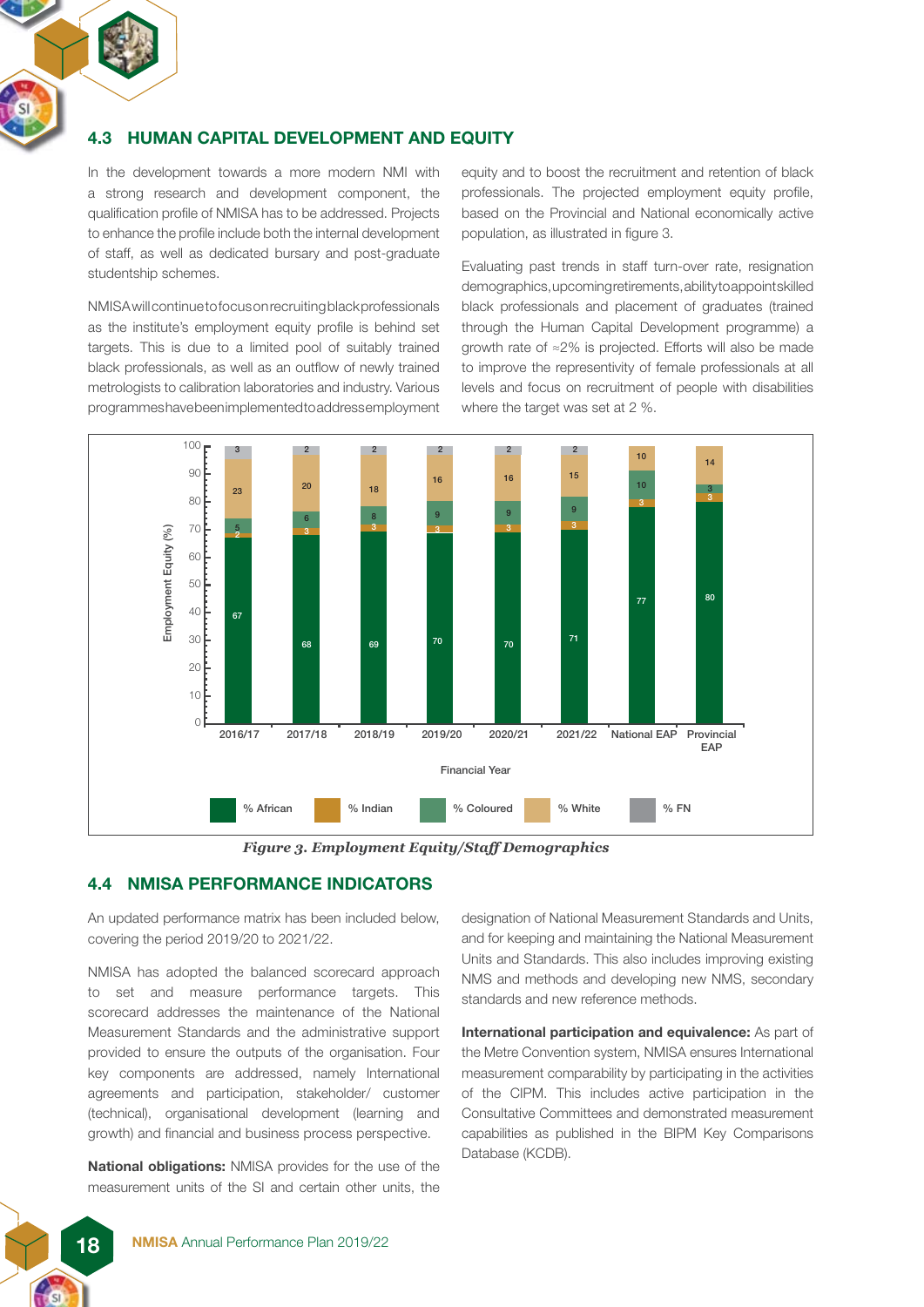

#### Internal organisation (learning and growth) perspective:

Internal growth perspective addresses human resources, thereby demonstrating the organisation's capacity to deliver on its mandate by maintaining a skilled, competent and transformed work force. Key priorities include:

- Improve core skills and qualifications,
- Reduce employee turnover,
- Transformation,
- Improve job satisfaction, and
- Improve internal communications in the HR function.

Stakeholder/customer perspective (technical): Includes scientific and technical outputs, products and services developed to support the South African commerce and industry in a fast-paced global economy.

Financial and business process perspectives: The focus is on the financial performance and sustainability of the organisation. Key priorities that are addressed include:

- Financial growth and stability is ensured by broadening the revenue mix,
- Effective financial controls,
- Develop and update policies and procedures,
- Improving internal processes, aligning and integrating systems and processes,
- Improving internal communications.
- Establishing long-term cross cutter research programmes, and
- Implementing systems to manage and protect NMISA's intellectual property.

The Performance Indicators of the balanced scorecard are supported by Programme Plans and deliverables. The main activities, in line with the strategy that has been presented, to attain these Key Performance Indicators (KPIs) are summarised in Annexure A.

#### 4.5 PERFORMANCE INDICATORS AND PERFORMANCE TARGETS PER PROGRAMME

NMISA has aligned its key performance indicators to support the new strategic thrusts for the organisation and the new business model.

#### **Performance indicator** Actual Performance **Extimated Performance 2019/20 Medium term targets 2016/17 2017/18 2018/19 2019/20 2020/21 2021/22** Strategic Outcome Oriented Goal 1: Shorten the Traceability Chain for Africa by maintaining the Units and NMS at an Internationally Recognised level Implementation 1. of the Revised International System of Units  $(S<sub>II</sub>)$ . Number of SI base units realised New KPI New KPI New KPI 6666 2. Number of new and improved NMS and reference materials and reference methods 18 15 19 20 20 24 24 Linking the National and Regional measurement system Internationally. 3. Number of memberships maintained 10 9 9 10 10 10 10 10 4. Number of ILS and PTS organised and completed New KPI New KPI New KPI 9 9 9 10 10 5. Percentage of metrological services covered by CMCs New KPI New KPI New KPI 80% 80% 83% 85%

#### 4.5.1 Programme Performance Indicators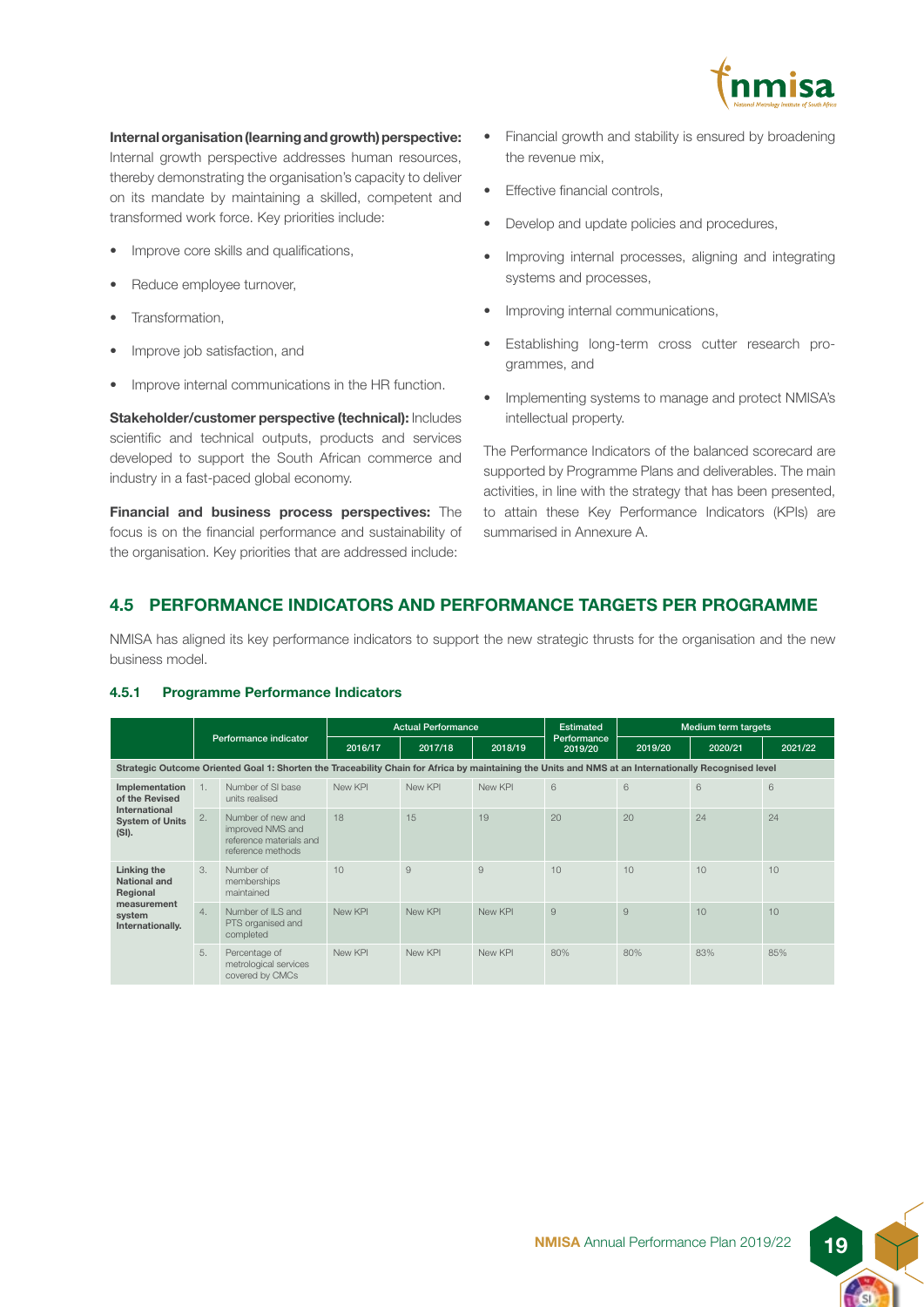## 4.5 PERFORMANCE INDICATORS AND PERFORMANCE TARGETS PER PROGRAMME (continued)

|                                                                          |     |                                                                                                                                                                                                                                                                                                                                                                                                                                                                                                                                                                                                                                                                                                                                                                                                                                                                                                                    |                 | <b>Actual Performance</b> |             | <b>Estimated</b>                                             |                                                              | Medium term targets                  |                               |
|--------------------------------------------------------------------------|-----|--------------------------------------------------------------------------------------------------------------------------------------------------------------------------------------------------------------------------------------------------------------------------------------------------------------------------------------------------------------------------------------------------------------------------------------------------------------------------------------------------------------------------------------------------------------------------------------------------------------------------------------------------------------------------------------------------------------------------------------------------------------------------------------------------------------------------------------------------------------------------------------------------------------------|-----------------|---------------------------|-------------|--------------------------------------------------------------|--------------------------------------------------------------|--------------------------------------|-------------------------------|
|                                                                          |     | Performance indicator<br>Strategic Outcome Oriented Goal 2: Ensure an Effective Dissemination of the Units and NMS to National and Regional laboratories<br>Number of accredited<br>laboratories and<br>new laboratory<br>accreditations<br>Number of metrologists<br>trained<br>Number of courses<br>provided including four<br><b>SMEs</b><br>Number of interns and<br>in-service trainees<br>hosted<br>Amount of Income<br>generated<br>Percentage of actual<br>expenditure to budget<br>Strategic Outcome Oriented Goal 3: To provide Metrology for Regulatory Purposes<br><b>Revised Measurement</b><br>Act to support and<br>contribute to national<br>regulation<br>Strategic Outcome Oriented Goal 4: Metrology Services for Government and State-owned Enterprises<br>Number of government<br>departments and SOEs<br>serviced by NMISA<br>Percentage increase in<br>visibility of NMISA<br>Percentage of | 2016/17         | 2017/18                   | 2018/19     | Performance<br>2019/20                                       | 2019/20                                                      | 2020/21                              | 2021/22                       |
|                                                                          |     |                                                                                                                                                                                                                                                                                                                                                                                                                                                                                                                                                                                                                                                                                                                                                                                                                                                                                                                    |                 |                           |             |                                                              |                                                              |                                      |                               |
| Provide for the<br><b>Measurement</b><br>needs of RSA<br>and the Region. | 6.  |                                                                                                                                                                                                                                                                                                                                                                                                                                                                                                                                                                                                                                                                                                                                                                                                                                                                                                                    | 20 <sup>2</sup> | 20 <sub>0</sub>           | 21          | 26                                                           | 26                                                           | 26                                   | 26                            |
|                                                                          | 7.  |                                                                                                                                                                                                                                                                                                                                                                                                                                                                                                                                                                                                                                                                                                                                                                                                                                                                                                                    | 146             | 66                        | 96          | 100                                                          | 100                                                          | 90                                   | 138                           |
|                                                                          | 8.  |                                                                                                                                                                                                                                                                                                                                                                                                                                                                                                                                                                                                                                                                                                                                                                                                                                                                                                                    | 17              | 14                        | 24          | 24                                                           | 24                                                           | 24                                   | 29                            |
|                                                                          | 9.  |                                                                                                                                                                                                                                                                                                                                                                                                                                                                                                                                                                                                                                                                                                                                                                                                                                                                                                                    | 20              | 15                        | 20          | 15                                                           | 15                                                           | 24                                   | 23                            |
|                                                                          | 10. |                                                                                                                                                                                                                                                                                                                                                                                                                                                                                                                                                                                                                                                                                                                                                                                                                                                                                                                    | R12 089 000     | R20 149 000               | R31 000 000 | R38 018 270                                                  | R38 018 270                                                  | R50 268 974                          | R65 953 586                   |
|                                                                          | 11. |                                                                                                                                                                                                                                                                                                                                                                                                                                                                                                                                                                                                                                                                                                                                                                                                                                                                                                                    | New KPI         | New KPI                   | 98%         | 98%                                                          | 98%                                                          | 98%                                  | 98%                           |
|                                                                          |     |                                                                                                                                                                                                                                                                                                                                                                                                                                                                                                                                                                                                                                                                                                                                                                                                                                                                                                                    |                 |                           |             |                                                              |                                                              |                                      |                               |
| <b>Efficient</b><br><b>National</b><br>Regulations.                      | 12. |                                                                                                                                                                                                                                                                                                                                                                                                                                                                                                                                                                                                                                                                                                                                                                                                                                                                                                                    | New KPI         | New KPI                   | New KPI     | Revise the<br>Measurement<br>Act and<br>submit to<br>the dti | Revise the<br>Measurement<br>Act and<br>submit to<br>the dti | Amended<br><b>Measurement</b><br>Act |                               |
|                                                                          |     |                                                                                                                                                                                                                                                                                                                                                                                                                                                                                                                                                                                                                                                                                                                                                                                                                                                                                                                    |                 |                           |             |                                                              |                                                              |                                      |                               |
| <b>Shared</b><br><b>Metrology</b><br>Services for                        | 13. |                                                                                                                                                                                                                                                                                                                                                                                                                                                                                                                                                                                                                                                                                                                                                                                                                                                                                                                    | New KPI         | New KPI                   | New KPI     | 3                                                            | 3                                                            | $\overline{4}$                       | 6                             |
| Government<br><b>Departments</b><br>and SOEs.                            | 14. |                                                                                                                                                                                                                                                                                                                                                                                                                                                                                                                                                                                                                                                                                                                                                                                                                                                                                                                    | New KPI         | New KPI                   | New KPI     | 20% increase<br>in visibility                                | 20% increase<br>in visibility                                | 10% increase<br>in visibility        | 10% increase<br>in visibility |
|                                                                          | 15. | customer satisfaction                                                                                                                                                                                                                                                                                                                                                                                                                                                                                                                                                                                                                                                                                                                                                                                                                                                                                              | 0.33%           | Less than 5%              | 95%         | 95%                                                          | 95%                                                          | 95%                                  | 95%                           |

#### 4.5.2 Quarterly targets for 2021/22

| Output                                                                               | Performance<br>Measure or Indicator                                                                                                                  | <b>Baseline</b>                               | <b>Annual Target</b><br>2019/20                                                                                                | 1st Quarter<br><b>Milestone</b>                      | 2nd Quarter<br><b>Milestone</b>                        | <b>3rd Quarter</b><br><b>Milestone</b>                 | <b>4th Quarter</b><br><b>Milestone</b> |
|--------------------------------------------------------------------------------------|------------------------------------------------------------------------------------------------------------------------------------------------------|-----------------------------------------------|--------------------------------------------------------------------------------------------------------------------------------|------------------------------------------------------|--------------------------------------------------------|--------------------------------------------------------|----------------------------------------|
|                                                                                      | Strategic Outcome Oriented Goal 1: Shorten the Traceability Chain for Africa by maintaining the Units and NMS at an Internationally Recognised level |                                               |                                                                                                                                |                                                      |                                                        |                                                        |                                        |
| Implementation<br>of the Revised<br>International<br><b>System of Units</b><br>(SI). | Number of SI base<br>units realised.                                                                                                                 | 6                                             | 6 SI base Units<br>realised.                                                                                                   | Project plans for<br>realisation of 6 base<br>units. | Progress reports on<br>realisation of 6 base<br>units. | Progress reports on<br>realisation of 6 base<br>units. | Six (6) SI base units<br>realised.     |
|                                                                                      | Number of new and<br>improved NMS and<br>Reference Materials<br>and reference<br>methods.                                                            | 20                                            | 20                                                                                                                             | $\circ$                                              | $\overline{c}$                                         | 10(8)                                                  | 20(10)                                 |
| Linking the<br>National and<br>Regional                                              | Number of<br>memberships<br>maintained.                                                                                                              | 10 <sup>1</sup><br>Consultative<br>Committees | 10 memberships<br>maintained.                                                                                                  | 10                                                   | 10                                                     | 10                                                     | 10                                     |
| measurement<br>system<br>Internationally.                                            | Number of II Cs and<br>PTS organised and<br>completed.                                                                                               | New KPI                                       | Organise and<br>complete 9<br>Inter Laboratory<br>Comparisons (ILCs)<br>and Proficiency<br><b>Testing Schemes</b><br>$(PTs)$ . | Project plans for<br>9 PTS and II Cs<br>submitted.   | Progress reports for<br>9 PTS and II Cs.               | 4 out of 9 PTS and<br>ILCs completed.                  | 9 PTS and II Cs<br>completed.          |
|                                                                                      | Percentage of<br>metrological services<br>covered by CMCs.                                                                                           | 70%                                           | 80 % of<br>Metrological<br>Services covered<br>by CMCs.                                                                        | 70 %                                                 | 73%                                                    | 78%                                                    | 80 %                                   |

20 NMISA Annual Performance Plan 2019/22

 $\frac{1}{\sqrt{2}}$ 

ì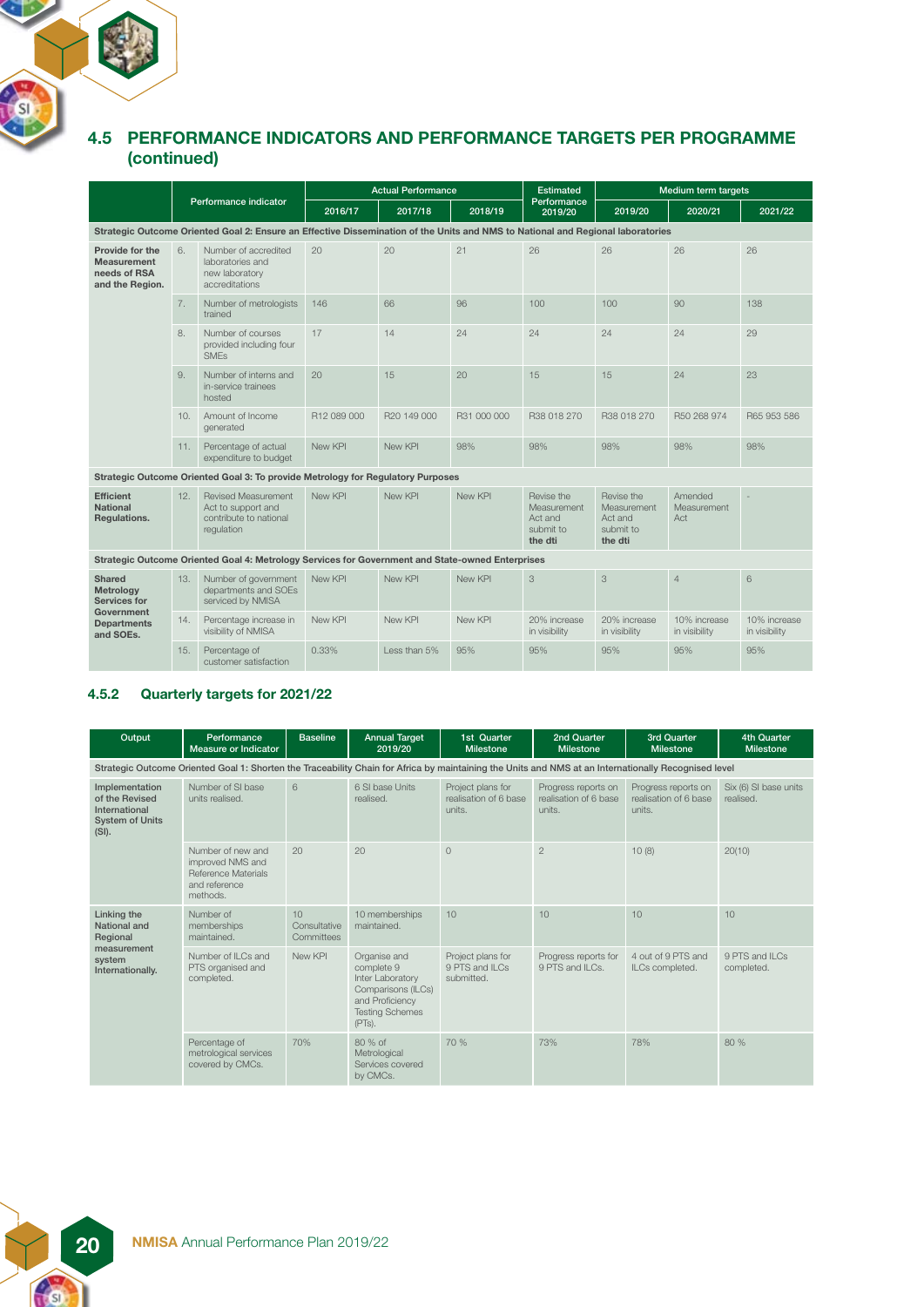

| Output                                                                            | Performance<br><b>Measure or Indicator</b>                                                                                      | <b>Baseline</b>                             | <b>Annual Target</b><br>2019/20                                                     | 1st Quarter<br><b>Milestone</b>                                                                                                                                                 | 2nd Quarter<br><b>Milestone</b>                        | 3rd Quarter<br><b>Milestone</b>                                                                    | 4th Quarter<br><b>Milestone</b>                                                     |
|-----------------------------------------------------------------------------------|---------------------------------------------------------------------------------------------------------------------------------|---------------------------------------------|-------------------------------------------------------------------------------------|---------------------------------------------------------------------------------------------------------------------------------------------------------------------------------|--------------------------------------------------------|----------------------------------------------------------------------------------------------------|-------------------------------------------------------------------------------------|
|                                                                                   | Strategic Outcome Oriented Goal 2: Ensure an Effective Dissemination of the Units and NMS to National and Regional laboratories |                                             |                                                                                     |                                                                                                                                                                                 |                                                        |                                                                                                    |                                                                                     |
| Provide for the<br><b>Measurement</b><br>needs of RSA and<br>the Region.          | Number of accredited<br>laboratories<br>maintained and<br>new laboratory<br>accreditations.                                     | 21                                          | 21 Maintained<br>5 new<br>accreditations.                                           | 21 maintained.                                                                                                                                                                  | 21 Maintained<br>and 2 new<br>accreditations.          | 23 Maintained<br>and 1 Peer review<br>accreditation.                                               | 24 Maintained and<br>1 new peer review<br>accreditation and<br>1 new accreditation. |
|                                                                                   | Number of<br>Metrologists trained.                                                                                              | 100                                         | 100 Metrologists<br>Trained.                                                        | 10                                                                                                                                                                              | 30(20)                                                 | 60 (30)                                                                                            | 100(40)                                                                             |
|                                                                                   | Number of courses<br>provided including<br>SMEs.                                                                                | 24                                          | 18 Courses<br>provided including<br>SMEs.                                           | $\mathbf{1}$                                                                                                                                                                    | 7(6)                                                   | 15(8)                                                                                              | 18(3)                                                                               |
|                                                                                   | Number of Interns<br>and in-service trainees<br>hosted.                                                                         | 15                                          | 15 Interns and<br>in-service trainees<br>hosted.                                    | 15 hostsed                                                                                                                                                                      | 15 hostsed                                             | 15 hostsed                                                                                         | 15 hostsed                                                                          |
|                                                                                   | Amount of Income<br>generated.                                                                                                  | 20 149 000                                  | R38 018 270                                                                         | B3 000 000                                                                                                                                                                      | R10 000 000<br>(R7 000 000)                            | R22 618 270<br>(R12 618 270)                                                                       | R38 018 270<br>(R15 400 000)                                                        |
|                                                                                   | Percentage Actual<br>expenditure to budget.                                                                                     | 98%                                         | 98%                                                                                 | 10%                                                                                                                                                                             | 40%                                                    | 60%                                                                                                | 98%                                                                                 |
|                                                                                   | Strategic Outcome Oriented Goal 3: To provide Metrology for Regulatory Purposes                                                 |                                             |                                                                                     |                                                                                                                                                                                 |                                                        |                                                                                                    |                                                                                     |
| <b>Efficient National</b><br>Regulations.                                         | Revised Measurement<br>Act to support and<br>contribute to National<br>regulation.                                              | New KPI                                     | Review and revise<br>the Measurement<br>Act.                                        | Internal inputs and<br>the consolidation of<br>the inputs.<br>Form Steering<br>Committee for the<br>review of regulation<br>to advise and<br>input into acts and<br>regulation. | <b>Steering Committee</b><br>with external<br>process. | Revision of<br>regulation reviewed<br>linked to metrology.<br>Draft Act submitted<br>to the board. | Revised<br>Measurement Act.<br>Submitted to the<br>dti.                             |
|                                                                                   | Strategic Outcome Oriented Goal 4: Metrology Services for Government and State-owned Enterprises                                |                                             |                                                                                     |                                                                                                                                                                                 |                                                        |                                                                                                    |                                                                                     |
| <b>Shared Metrology</b><br>Services for<br>Government<br>Departments and<br>SOEs. | Number of<br>Government<br>Departments and<br>SOEs serviced by<br>NMISA.                                                        | New KPI                                     | 3                                                                                   | $\Omega$                                                                                                                                                                        | $\overline{1}$                                         | 2(1)                                                                                               | 3(1)                                                                                |
|                                                                                   | Percentage increase in<br>visibility of NMISA.                                                                                  | To be<br>determined<br>at the end<br>of Q4. | 20% increase in<br>visibility of the<br>NMISA in South<br>Africa and the<br>Region. | 5%                                                                                                                                                                              | 10% (5%)                                               | 15% (5%)                                                                                           | 20% (5%)                                                                            |
|                                                                                   | Percentage customer<br>satisfaction.                                                                                            | $>95\%$                                     | >95%                                                                                | >95%                                                                                                                                                                            | >95%                                                   | >95%                                                                                               | $>95\%$                                                                             |

#### 4.6 RISK MANAGEMENT AND FRAUD PREVENTION PLAN

#### 4.6.1 Risk Management Process

NMISA adheres to a disciplined and integrated approach towards risk management that supports the alignment of strategy, process, people, and technology, and allows the organisation to identify, prioritize, and effectively manage its critical risks. By understanding all its risks in an Integrated framework, NMISA properly executes strategies to successfully achieve its goals, objectives and to meet its set performance targets.

#### 4.6.2 Risk Assessment Approach

#### 4.6.2.1 Identification of risks

Risk was defined as: "The possibility of an event occurring that will have an impact on the achievement of objectives, measured in terms of impact and likelihood." All risks

including financial risks (loss of assets), compliance risks (laws, regulations and policies) risks impacting on the reputation of NMISA, as well as any other risks (such as political, external, litigation risks, etc.) were considered.

#### 4.6.2.2 Rating of risks

Relative ratings have been allocated to each specific risk on the following scales:

- a) Likelihood (the probability of the occurrence of the risk event), and
- b) Impact (the potential effect on the organisation of the risk event).

Rating is on a 1 to 5 scale.

#### Likelihood

Likelihood is the probability that the identified risk will occur within a specified period of time, before taking into account existing mitigating controls, rated as follows: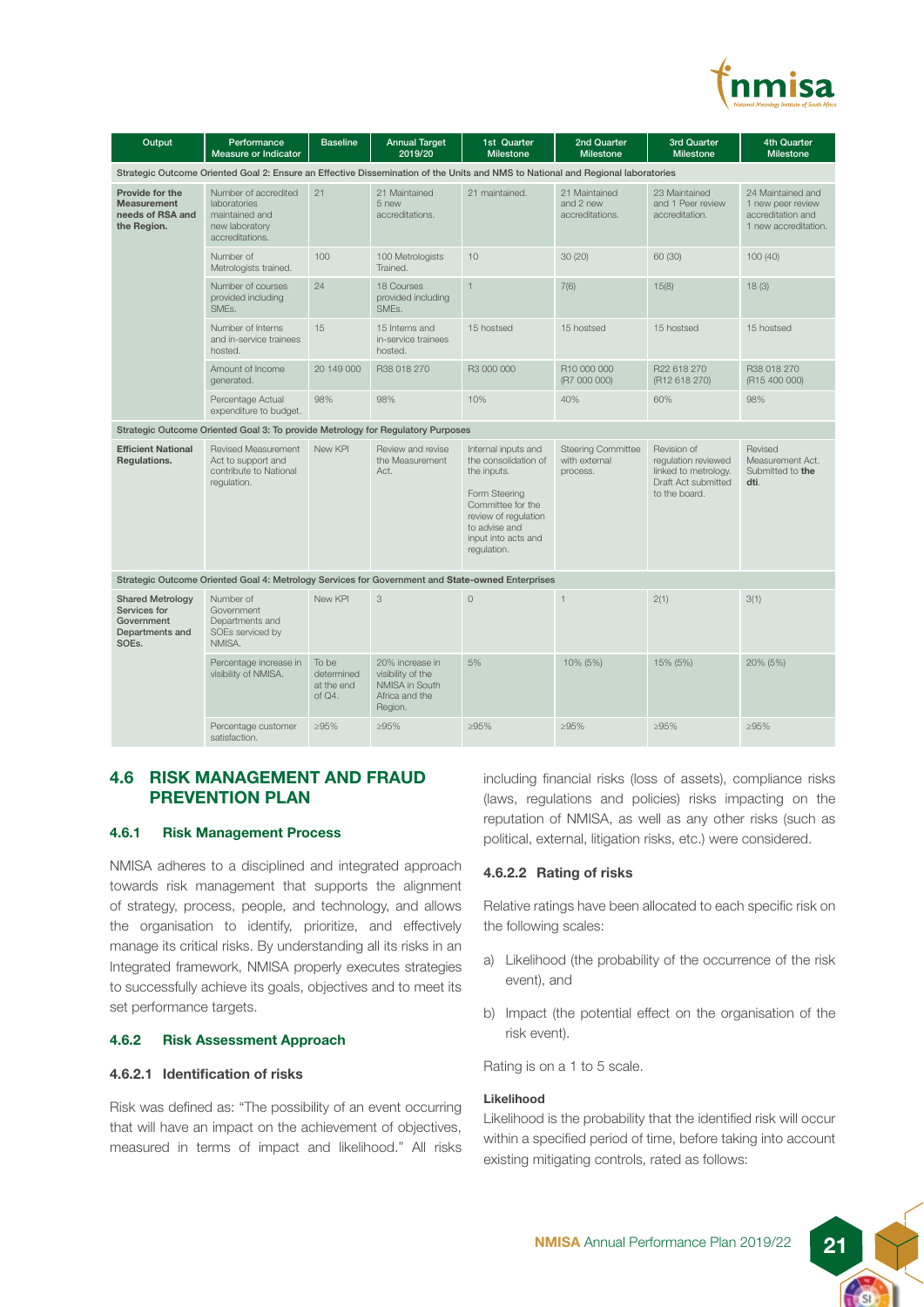| <b>Likelihood Rating</b>          | <b>Measurement Criteria</b>                                                                                       | <b>Qualification Criteria</b>                                        |
|-----------------------------------|-------------------------------------------------------------------------------------------------------------------|----------------------------------------------------------------------|
| <b>Almost Certain</b><br>5        | The risk is already occurring, or has a high likelihood of<br>occurring more than once during the next 12 months. | The risk is almost certain to occur in the<br>current circumstances. |
| Likely<br>4                       | The risk will easily occur, and is likely to occur at least once<br>during the next 12 months.                    | More than an even chance of occurring.                               |
| <b>Possible</b><br>3              | There is an above average chance of the risk occurring more<br>than once during the next 3 years.                 | Could occur often.                                                   |
| <b>Unlikely</b><br>$\overline{2}$ | The risk has a low likelihood of occurring during the next 3<br>years.                                            | Low likelihood, but could happen.                                    |
| Rare                              | The risk is unlikely to occur during the next 3 years.                                                            | Not expected to happen - event would<br>be a surprise.               |

#### Impact

Impact is the potential loss to the organisation should the risk materialise, rated as follows:

| <b>Impact Rating</b>                                               | <b>Continuity of Service</b><br><b>Delivery</b>                                                                                                              | Safety &<br><b>Environmental</b>                                                                                                                                      | <b>Technical Complexity</b>                                                                                                                                    | <b>Financial</b>                                             |
|--------------------------------------------------------------------|--------------------------------------------------------------------------------------------------------------------------------------------------------------|-----------------------------------------------------------------------------------------------------------------------------------------------------------------------|----------------------------------------------------------------------------------------------------------------------------------------------------------------|--------------------------------------------------------------|
| <b>Catastrophic</b><br>(Note: Also<br>considered as Critical)<br>5 | Risk event will result in<br>widespread and lengthy<br>reduction in continuity<br>of service delivery to<br>customers for a period<br>greater than 48 hours. | Major environmental<br>damage.<br>Serious injury<br>(permanent disability) or<br>death of personnel or<br>members of the public.<br>Major negative media<br>coverage. | Use of unproven<br>technology for critical<br>system / project<br>components.<br>High level of technical<br>interdependencies<br>between system<br>components. | Can lead to the<br>termination of business<br>activity.      |
| <b>Critical</b><br>4                                               | Reduction in service<br>delivery or disruption<br>for a period ranging<br>between 24 & 48 hours<br>over a significant area.                                  | Significant injury of<br>personnel or public.<br>Significant environmental<br>damage.<br>Significant negative<br>media coverage.                                      | Use of new technology<br>not previously utilised<br>by the organisation for<br>critical systems / project<br>components.                                       | Increase in costs/<br>decrease in revenue<br>$>10\%$ .       |
| <b>High</b><br>3                                                   | Reduction in service<br>delivery or disruption for<br>a period between 8 &<br>24 hours over a regional<br>area.                                              | Lower level<br>environmental, safety or<br>health impacts.<br>Negative media<br>coverage.                                                                             | Use of unproven or<br>emerging technology for<br>critical systems / project<br>components.                                                                     | Increase in costs/<br>decrease in revenue:<br>$5\% - 10\%$ . |
| <b>Moderate</b><br>$\overline{2}$                                  | Brief local inconvenience<br>(work around possible).<br>Loss of an asset<br>with minor impact on<br>operations.                                              | Little environmental,<br>safety or health impacts.<br>Limited negative media<br>coverage.                                                                             | Use of unproven or<br>emerging technology<br>for systems / project<br>components.                                                                              | Increase in costs/<br>decrease in revenue<br>$< 5\%$ .       |
| Low<br>1                                                           | No impact on business<br>or core systems.                                                                                                                    | No environmental,<br>safety or health impacts<br>and/or negative media<br>coverage.                                                                                   | Use of unproven or<br>emerging technology for<br>non-critical systems /<br>project components.                                                                 | Minimal or no impact on<br>costs/revenue.                    |

#### 4.6.2.3 Inherent Risk

Inherent risk is defined as the exposure arising from risk factors in the absence of deliberate Management intervention(s) to exercise control over such risk factors.

Inherent risk rating  $=$  impact x likelihood (in the absence of mitigating controls).

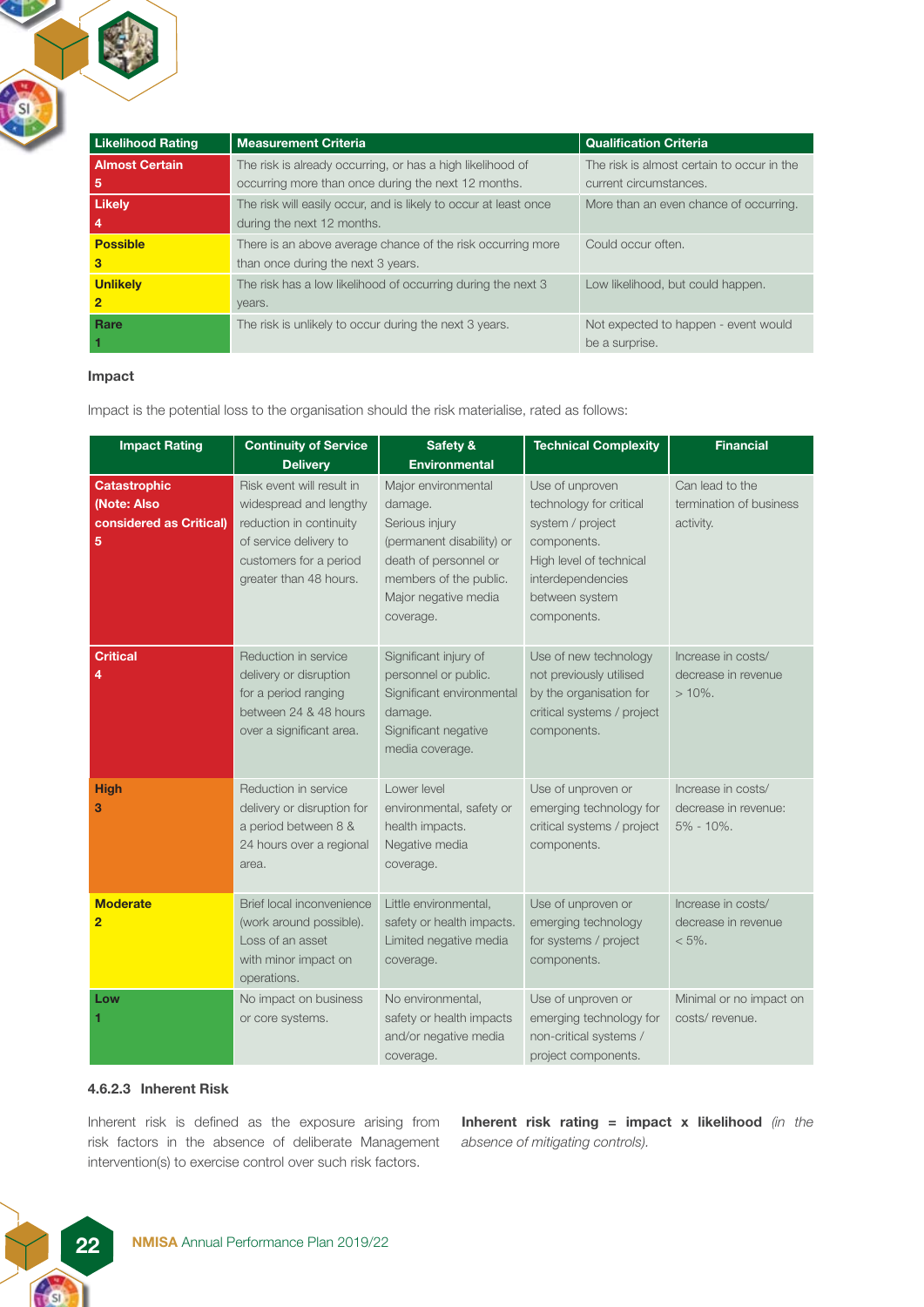

#### 4.6.2.4 Inherent risk rating scales

| <b>Description</b>            | <b>Thresholds</b> | Threshold Interpretation                      |
|-------------------------------|-------------------|-----------------------------------------------|
| <b>Catastrophic/ Critical</b> | Between 16 and 25 | <b>Unacceptable - Very high inherent risk</b> |
| <b>High</b>                   | Between 11 and 15 | <b>Unacceptable - High inherent risk</b>      |
| <b>Moderate</b>               | Between 6 and 10  | <b>Cautionary - Medium inherent risk</b>      |
| Low                           | Between 1 and 5   | <b>Acceptable - Low inherent risk</b>         |

#### 4.6.2.5 Residual risk rating scales

| <b>Description</b>            | <b>Thresholds</b>                                          | <b>Suggested Action</b>                                                                                                    | <b>Suggested Timing</b>                                   |
|-------------------------------|------------------------------------------------------------|----------------------------------------------------------------------------------------------------------------------------|-----------------------------------------------------------|
| <b>Catastrophic/ Critical</b> | Between 16 and 25 -<br>Unacceptable                        | Management should take<br>immediate action to reduce<br>risk exposure to an acceptable<br>level.                           | Immediate action required.                                |
| <b>High</b>                   | Between 11 and $15 -$<br><b>Cautionary to Unacceptable</b> | Management should take<br>immediate action and<br>constantly monitor the risk<br>exposure and related control<br>adequacy. | Immediate action to medium-<br>term, within three months. |
| <b>Moderate</b>               | Between 6 and 10 -<br>Cautionary                           | Management should constantly<br>monitor the risk exposure and<br>related control adequacy.                                 | Medium-term, within three<br>months.                      |
| Low                           | Between 1 and 5 -<br>Acceptable                            | Management may consider<br>reducing the cost of control.                                                                   | Monitor, no action required.                              |

#### 4.6.2.6 Periodic review of risks

At least once a year, NMISA will undertake a thorough re-assessment of its risks.

#### 4.7 MATERIALITY FRAMEWORK

#### 4.7.1 Introduction

In terms of the Treasury Regulation 28.3.1, Accounting Authorities must "For purposes of material [section 55(2) of the Act] and significant [section 54(2) of the Act], develop and agree a framework of acceptable levels of materiality and significance with the relevant Executive Authority."

NMISA is required by law to operate within the PFMA and its accompanying Treasury Regulations as a Schedule 3A Public Entity.

#### 4.7.2 Materiality versus Significance

#### 4.7.2.1 Materiality

Information is material if its omission or misstatement could influence the economic decisions of users taken on the basis of the financial statements. Materiality depends on the size of the item or error judged in the particular circumstances of its omission or misstatement. Thus, materiality provides a threshold or cut-off point, rather than being a primary qualitative characteristic which information must have if it is to be useful.

#### 4.7.2.2 Significance

A transaction is significant if conducting the transaction is vitally important to fulfil the organization's mandate and for it to operate effectively. Significance is larger than materiality as significant transactions may impact the organization as a whole. A transaction may be material but not significant whereas all significant transactions are material.

#### 4.7.3 Quantitative and Qualitative factors

Although significance may contain quantitative elements, it may require more qualitative considerations in comparison to materiality. This in turn requires professional judgment and particular regard for the specific transaction in the context of the entity's business as a whole.

#### 4.7.4 Nature of the transaction

In setting a monetary value for significance, it may be practicable to differentiate between the following two types of transactions: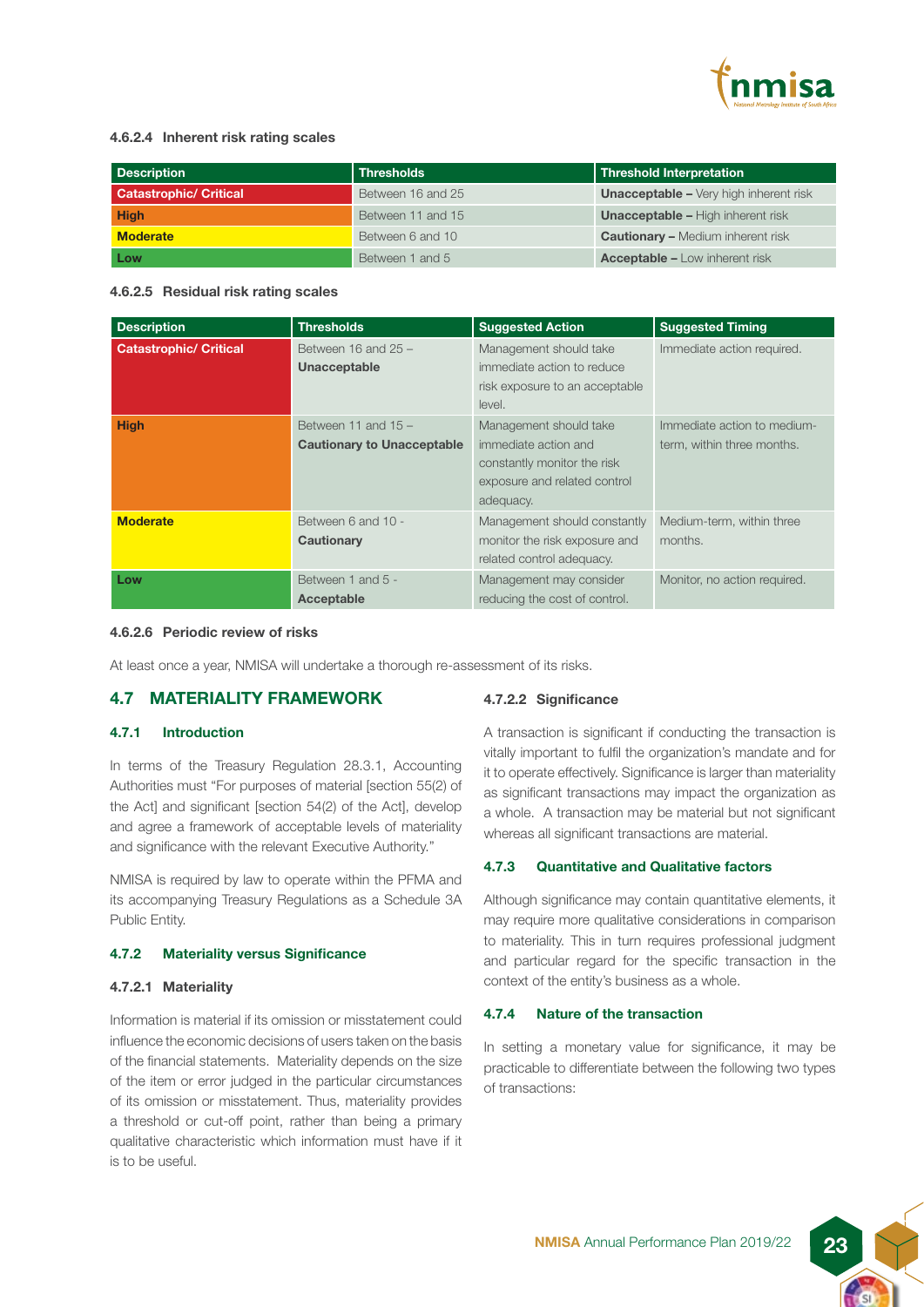#### 4.7.4.1 Transactions that are operational in nature, i.e. part of the entity's normal, everyday business.

For those transactions that are operational in nature, a higher significance level may be set as these transactions are approved within a very specific framework, i.e. the entity's Corporate Plan, Strategic Plan and / or Annual Budget.

#### 4.7.4.2 Transactions that are strategic in nature, i.e. outside the entity's normal, everyday business, or transactions that are nonroutine or that would impact the business or financial position of the entity as a whole.

For those transactions that are strategic in nature, a lower significance level may be set considering the strategic impact thereof. Therefore, any transaction, which in the Accounting Authority's opinion may in any way influence the decisions or actions of the Executive Authority or the Legislature to which the entity is accountable should be seen as significant.

For those transactions that are strategic in nature, the entity will calculate separate materiality / significance figures based on:

- The nature of the account balance.
- The nature of the transaction, and
- The aspect of the financial statements being considered.

#### 4.7.5 Assessment and determination of materiality for NMISA

The materiality of transactions will be assessed from both quantity and quality points of view. Therefore, both the amount (quantity) and nature (quality) of information need to be considered in setting and determining whether the event/matter is material or not.

#### 4.7.5.1 Quantitative Materiality

The basis selected for materiality is total revenue, taking into account authority limits, audit risk, previous year's audit findings and professional judgment.

The following guideline will be applied to the basis selected:

| <b>Basis</b>  | Guideline     | $%$ used | <b>Rand value</b><br>per approved<br>budget | <b>Materiality</b><br>amounts |
|---------------|---------------|----------|---------------------------------------------|-------------------------------|
| Total Revenue | $0.5\% - 1\%$ | 0.5      | R284 158 918                                | R1 420 795                    |
| Total assets  | $1\% - 2\%$   |          | R619043349                                  | R6 190 433                    |

#### 4.7.5.2 Qualitative Materiality

Qualitative characteristics that have been used by management to assess the materiality of an item, includes the following:

- Public accountability,
- Compliance with legislation,
- Disclosure requirements,
- Reporting requirements in terms of section 5 of the Auditor General's Act,
- Sensitive situations, including irregularities, illegal and questionable transactions, and
- Importance of information for users.

Management determines the Qualitative materiality in line with the Quantitative materiality.

#### 4.7.5.3 Reporting of the framework

The materiality framework and significance levels will be reviewed annually in the last quarter of the financial year in line with the preparation of the Annual Performance Plan by management based on the levels of risks and the adequacy of the internal controls and accounting systems, to ensure the identification of material and significant transactions.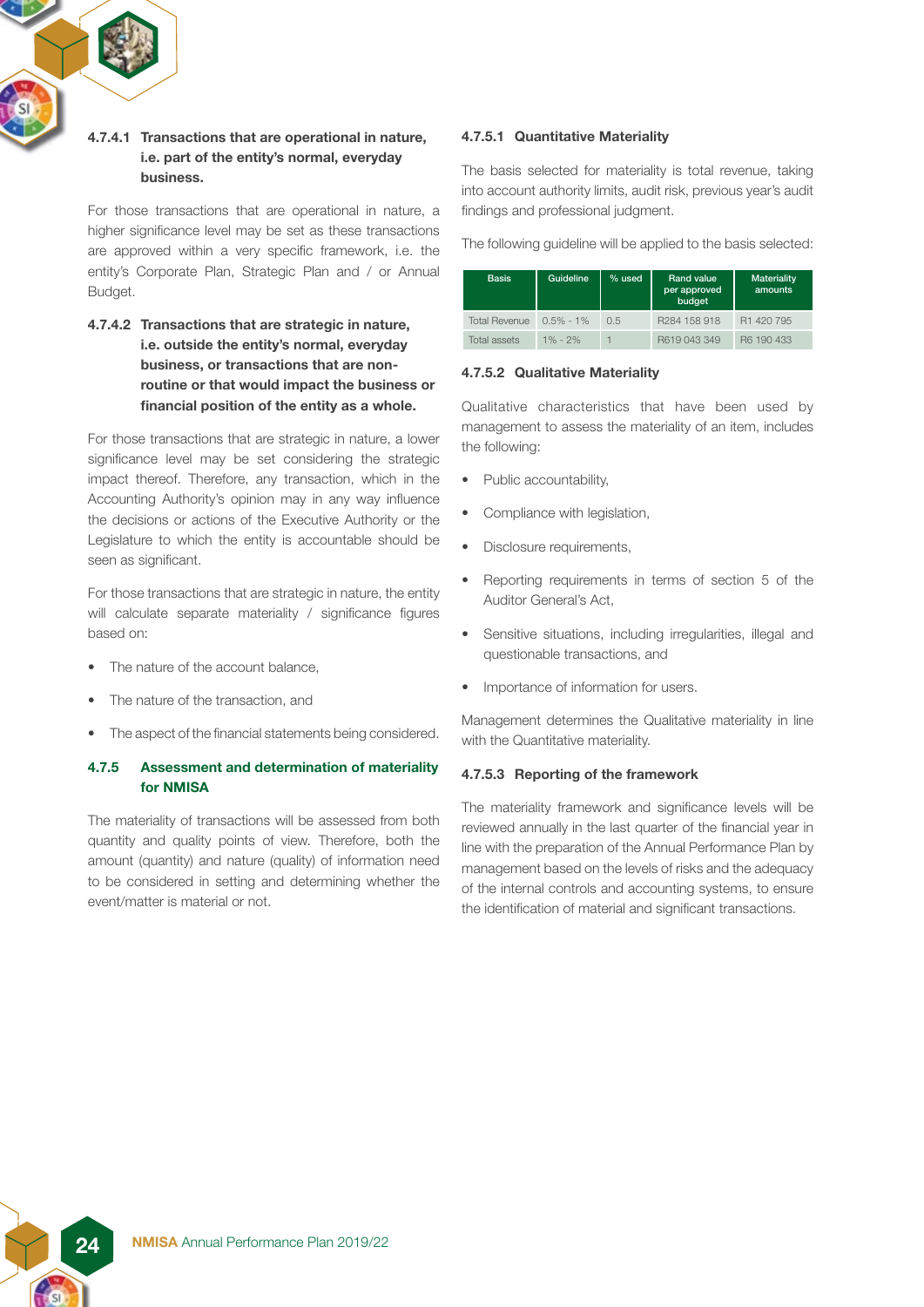

#### 4.7.5.4 Framework of acceptable levels of Materiality & Significance

Materiality and significance levels will be influenced by

considerations such as legal and regulatory requirements. NMISA Materiality and Significance Framework in terms of the Public Finance Management Act and accompanying Treasury Regulations, is detailed in the table below:

| <b>Material</b>    |                                                                                                                                                                                                                                                                                                                                                                                                                                                                                                                                                                                                                                                                                                                                                                                                                                                                         |                                                                                                                                 |
|--------------------|-------------------------------------------------------------------------------------------------------------------------------------------------------------------------------------------------------------------------------------------------------------------------------------------------------------------------------------------------------------------------------------------------------------------------------------------------------------------------------------------------------------------------------------------------------------------------------------------------------------------------------------------------------------------------------------------------------------------------------------------------------------------------------------------------------------------------------------------------------------------------|---------------------------------------------------------------------------------------------------------------------------------|
| Section 50 (1)     | The Accounting Authority of a Public Entity must - on request, disclose to the<br>Executive Authority responsible for the Public Entity or the Legislature to which<br>the Public Entity is accountable, all material facts, including those reasonably<br>discoverable, which in any way influence the decision or actions of the Executive<br>Authority or that Legislature.                                                                                                                                                                                                                                                                                                                                                                                                                                                                                          | Quantitative $-0.5\%$ of total<br>revenue.<br>Acquisition of assets as<br>listed and approved on the<br>published capital list. |
| Section 55 (2)     | The Annual Report and Financial Statements must:<br>1. Fairly present the state of affairs of the Public Entity, its business, its financial<br>results, its performance against pre-determined objectives and its financial<br>position as at the end of the financial year concerned,                                                                                                                                                                                                                                                                                                                                                                                                                                                                                                                                                                                 | Quantitative – 0.5% of total<br>revenue.                                                                                        |
|                    | 2. The Annual Report and Financial Statements must include particulars of:<br>Any material losses through criminal conduct and any irregular expenditure and<br>fruitless and wasteful expenditure that occurred during the financial year,<br>Any criminal or disciplinary steps taken as a consequence of such losses or<br>irregular expenditure or fruitless and wasteful expenditure,<br>Any losses recovered or written off,<br>Any financial assistance received from the State and commitments made by the<br>State on its behalf, and<br>Any other matters that may be prescribed.                                                                                                                                                                                                                                                                             | Any value or qualitative aspect<br>would be considered material.                                                                |
|                    | 3. Include the Financial Statements of any subsidiaries.                                                                                                                                                                                                                                                                                                                                                                                                                                                                                                                                                                                                                                                                                                                                                                                                                | All such transactions will<br>be considered material and<br>discussed with the Executive<br>Authority.                          |
| Section 66 (1)     | An institution to which the PFMA applies may not borrow money or issue a<br>guarantee, indemnity or security, or enter into any other transaction that bind or<br>may bind that institution or the Revenue Fund to any future commitment, unless<br>such borrowing, guarantee, indemnity, security or other transaction is authorized<br>the PFMA, and In the case of Public Entities, is also authorized by other legislation<br>not in conflict with the PFMA.                                                                                                                                                                                                                                                                                                                                                                                                        | All events / transactions will<br>require disclosure - 100%<br>compliance.                                                      |
| <b>Significant</b> |                                                                                                                                                                                                                                                                                                                                                                                                                                                                                                                                                                                                                                                                                                                                                                                                                                                                         |                                                                                                                                 |
| Section 54 (2)     | Before a Public Entity concludes any of the following transactions, the Accounting<br>Authority for the Public Entity must promptly and in writing inform the relevant<br>Treasury of the transaction and submit relevant particulars of the transaction to its<br>Executive Authority for approval of the transaction.<br>Establishment or participation in the establishment of a company,<br>Participation in a significant partnership, trust, unincorporated joint venture or similar<br>arrangements,<br>Acquisition or disposal of a significant shareholding in a company,<br>Acquisition or disposal of a significant asset,<br>Commencement or cessation of a significant business activity, and<br>A significant change in the nature or extent of its interest in a significant partnership,<br>trust, unincorporated joint venture or similar arrangement. | All events/ transactions will<br>require disclosure - 100%<br>compliance.                                                       |

*Table 1. Main Risks of NMISA*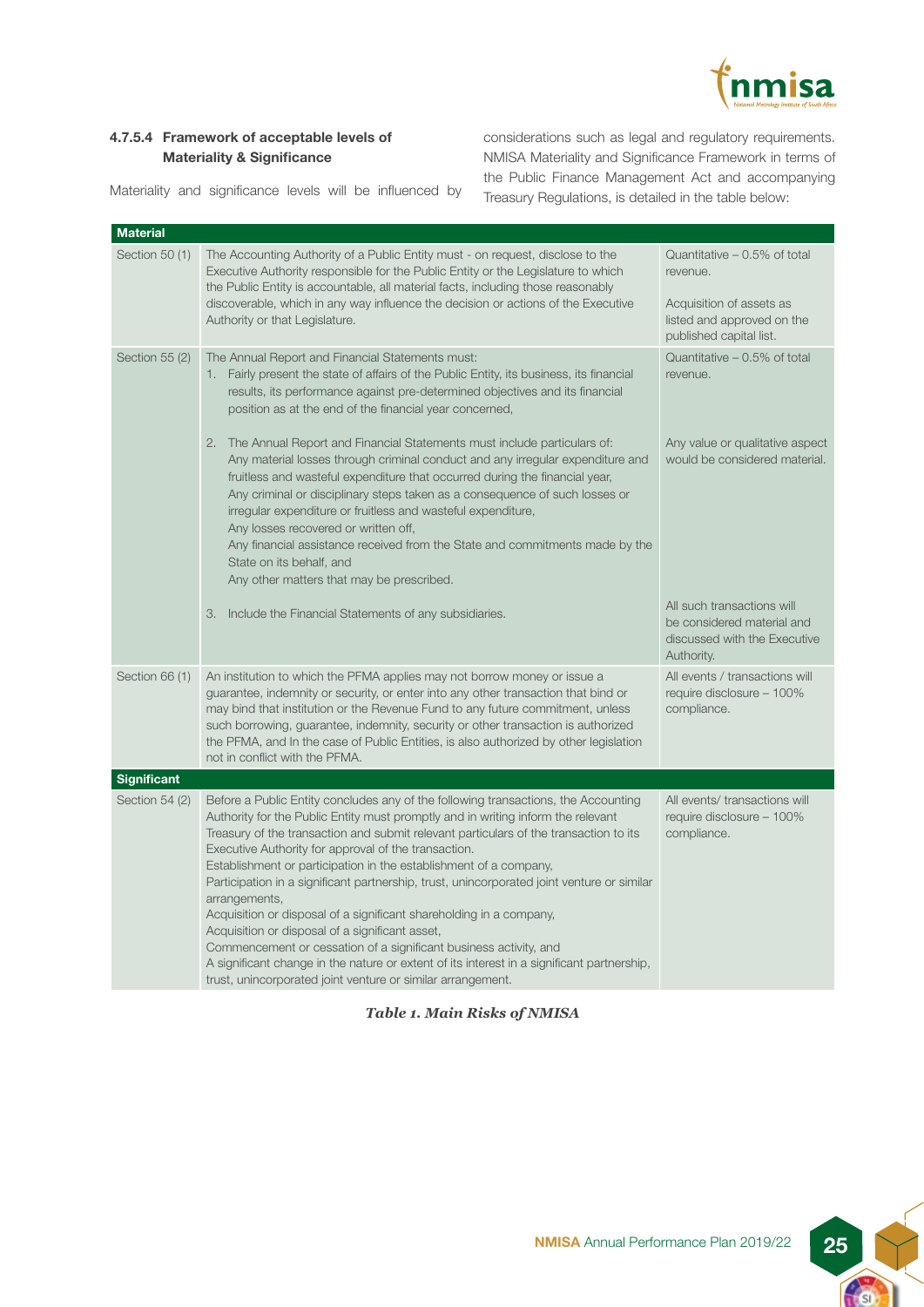#### 4.8 FRAUD PREVENTION PLAN

#### 4.8.1 Introduction

NMISA acknowledges the fact that the incidence of economic or commercial crime is an increasing phenomenon and has become an integral part of the current corporate and business environment. In this regard the entity commits itself to –

- Become one of those participants in the economy that will actively and pro-actively protect all of its assets against threats of crime like fraud, corruption, theft, bribery and others, and
- Pursue and bring to justice any perpetrator, whether inside or outside NMISA, who commits any criminal activities against assets or interest of the organisations.

Apart from material financial implications, economic crime has further detrimental effects on organisations such as loss of reputation, the undermining of competitiveness and erosion of credibility. NMISA subscribes to the National drive to eradicate fraudulent activities and has adopted a strategic approach to management of economic crime prevention, detection and resolution by:

- Unequivocally communicating to internal and external stakeholders its stance against and its policy to prevent and dealing with instances of economic crime,
- Practicing and upholding good cooperate governance,
- Developing and instituting an ethical business environment that will cultivate an anti-crime culture within the entity,
- Conducting regular assessments to identify risks,
- Adopting risk-based audit approach,
- Strengthening internal controls,
- Implementing proper fraud reporting and whistleblowing structures, and
- Developing a Fraud Response Plan.

#### 4.8.2 Policy Stance

NMISA is committed to protecting all its monetary, physical and human assets under its custodianship from attempts by any individual to gain a financial benefit or otherwise in an unlawful, dishonest or unethical manner.

All individuals within and dealing with NMISA must believe that:

- The entity is honest and ethical in its business dealings,
- They are treated with respect, reward and disciplined in a fair and just manner,
- The fight against commercial crime is of paramount importance to the organisation, and that they are part of that fight and their efforts will be acknowledged,
- The stance of zero tolerance will be taken against any employee who commits a crime,
- Violations will be investigated and disciplinary action and or criminal prosecution will be instituted, and
- Board members and management are bound by the same ethics.

The Audit and Risk Committee, established in terms of the PFMA will be responsible for the administration, revision and interpretation of the Fraud Prevention Plan. It is therefore the responsibility of each EXCO member to ensure that potential fraud risk pertaining to his/her functional area of responsibility are continuously monitored and managed.

The Fraud Prevention Committee which will be constituted as a special task team from time to time shall consist of the Chief Executive Officer, Chief Financial Officer, HR Manager, Governance, Risk and Compliance, and an Internal Audit will be convened on an ad hoc basis to deal with any matters that may require immediate action.

All instances of fraud, alleged fraud or similar irregularity, will be pursued by thorough investigations and if guilt is established:

- Appropriate disciplinary action will be taken against any perpetrator,
- Criminal prosecution will be initiated if appropriate,
- Civil action will be instituted if appropriate, and
- Any other appropriate legal action or remedy will be initiated.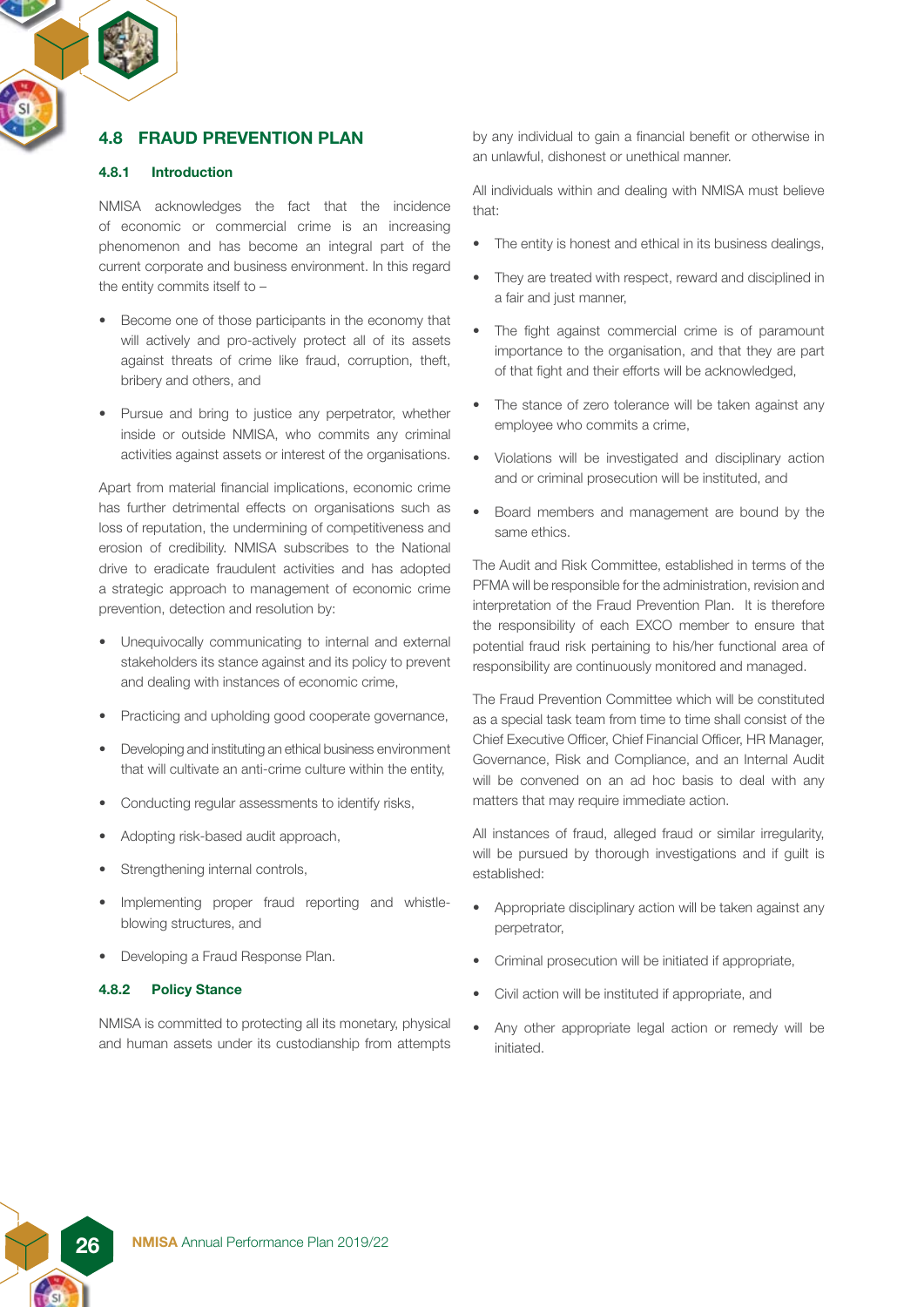



## **ANNEXURE A: INDICATOR PROFILES**



**NMISA** Annual Performance Plan 2019/22 27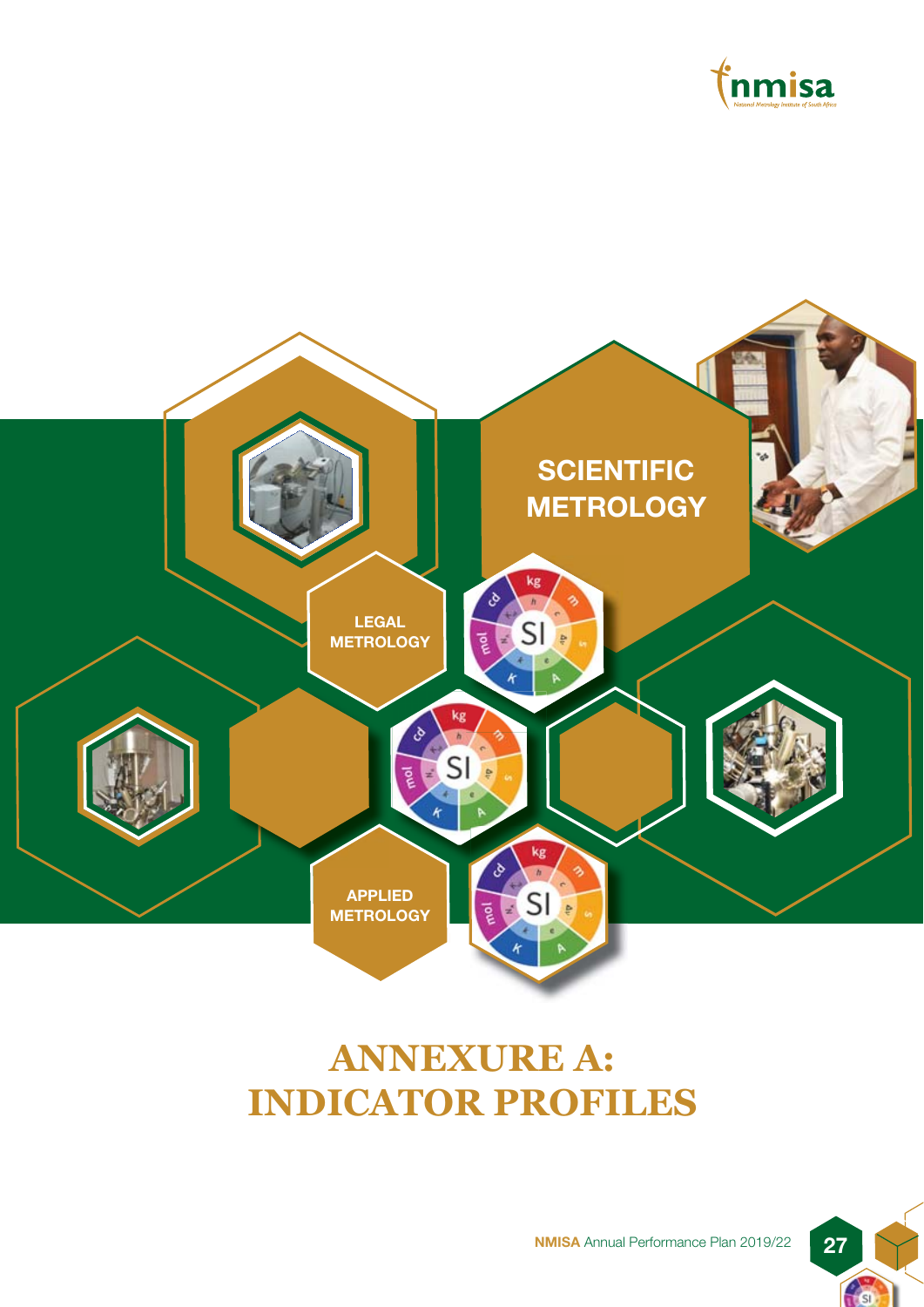**5 ANNEXURE A: INDICATOR PROFILES**

A summary of Performance Indicators developed for NMISA appears in section 4.5 with a more detailed overview in the following sections:

| <b>Number</b>  | <b>Indicator Description</b>                           | <b>Strategic outcome-oriented Goal</b>                                                                                |  |
|----------------|--------------------------------------------------------|-----------------------------------------------------------------------------------------------------------------------|--|
| 1              | Realisation of the SI base Units.                      |                                                                                                                       |  |
| $\overline{2}$ | Number of new and improved National Measurement        |                                                                                                                       |  |
|                | Standards and reference materials and methods.         |                                                                                                                       |  |
| 3              | Number of memberships maintained.                      | Shorten the Traceability Chain for Africa by maintaining the<br>Units and NMS at an Internationally recognised level. |  |
| 4              | Number of Inter Laboratory Comparisons and Proficiency |                                                                                                                       |  |
|                | Testing Schemes organised and completed.               |                                                                                                                       |  |
| 5              | Percentage metrological services covered by CMCs.      |                                                                                                                       |  |
| 6              | Number of accredited laboratories and new laboratory   |                                                                                                                       |  |
|                | accreditations.                                        |                                                                                                                       |  |
| $\overline{7}$ | Number of Metrologists trained.                        |                                                                                                                       |  |
| 8              | Number of courses provided including SMEs.             | Ensure an Effective Dissemination of the Units and NMS to<br>National and Regional laboratories.                      |  |
| 9              | Number of interns and in-service trainees hosted.      |                                                                                                                       |  |
| 10             | Amount of income generated.                            |                                                                                                                       |  |
| 11             | Percentage Actual expenditure to Budget.               |                                                                                                                       |  |
| 12             | Revised Measurement Act to support and contribute to   |                                                                                                                       |  |
|                | National regulation.                                   | To provide Metrology for Regulatory Purposes.                                                                         |  |
| 13             | Number of Government Departments and SOEs serviced     |                                                                                                                       |  |
|                | by NMISA.                                              | Metrology Services for Government and State-Owned                                                                     |  |
| 14             | Percentage increase visibility of NMISA.               | Enterprises.                                                                                                          |  |
| 15             | Percentage customer satisfaction.                      |                                                                                                                       |  |

*Table 2. Performance Indicators*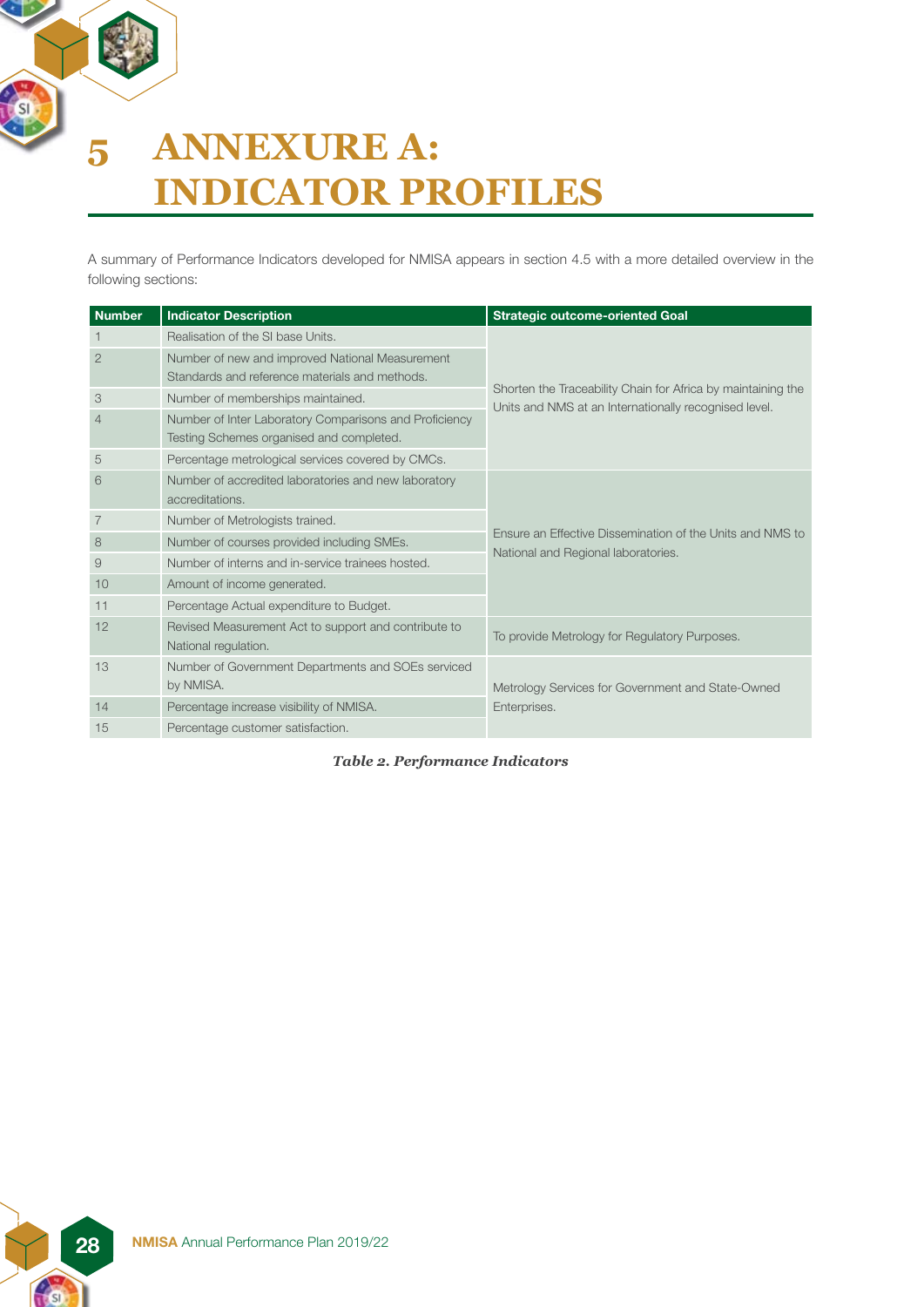

### 5.1 DETAILED INDICATOR DESCRIPTIONS

Indicators were defined according to the Framework for Strategic Plans and Annual Performance Plans document, published by National Treasury.

#### Technical Indicator descriptions

| KPI 1: REALISATION OF THE SI BASE UNITS                     |                                                                                                                                                                                                                                         |
|-------------------------------------------------------------|-----------------------------------------------------------------------------------------------------------------------------------------------------------------------------------------------------------------------------------------|
| Indicator output                                            | Implementation of the Revised International System of Units (SI)                                                                                                                                                                        |
| Short definition                                            | Realisation of the 6 base units. NMISA will realise 4 base units as primary realisation until 20 May<br>2019, from 21 May when the Revised SI comes into effect NMISA will realise 3 primary base<br>units and 3 secondary base units.  |
| Purpose/importance                                          | Ensure equivalence with the International system of unit to shorten the traceability chain for<br>South Africa and the Region by providing primary realisation of the base units in Africa and saving<br>costs for South Africa.        |
| Source/collection of data                                   | NMISA report to <b>the dti</b> confirming the current correctness and appropriateness of the<br>Gazetted schedules or including the updated schedules for the National Measurement Units, for<br>publication in the Government Gazette. |
| Method of calculation                                       | Simple count.                                                                                                                                                                                                                           |
| <b>Baseline</b>                                             | 6                                                                                                                                                                                                                                       |
| Target and target date for the<br>indicator (31 March 2020) | 6                                                                                                                                                                                                                                       |
| Data limitation                                             | None                                                                                                                                                                                                                                    |
| <b>Quality Assurance strategy</b>                           | Periodically reviewed against the updates of the SI units, units outside the SI and equivalents of<br>units.                                                                                                                            |
| Type of indicator                                           | Output.                                                                                                                                                                                                                                 |
| Calculation type                                            | Non-cumulative.                                                                                                                                                                                                                         |
| New indicator                                               | Yes.                                                                                                                                                                                                                                    |
| Reporting cycle                                             | Quarterly.                                                                                                                                                                                                                              |
| Desired performance                                         | The South African measurement units need to be equivalent Internationally.                                                                                                                                                              |
| Indicator responsibility                                    | Technical divisions.                                                                                                                                                                                                                    |

|                                                             | KPI 2: NUMBER OF NEW AND IMPROVED NMS AND REFERENCE MATERIALS AND REFERENCE METHODS                                                                                                                                     |
|-------------------------------------------------------------|-------------------------------------------------------------------------------------------------------------------------------------------------------------------------------------------------------------------------|
| Indicator title (Output)                                    | Implementation of the Revised International System of Units (SI)                                                                                                                                                        |
| Short definition                                            | The number of new NMS developed and improved.                                                                                                                                                                           |
| Purpose/importance                                          | Legislative requirement for NMISA.                                                                                                                                                                                      |
| Source/collection of data                                   | New NMS, improved NMS and/or procedure validation report developed to the point of<br>completed verification/validation as evidence in an NMI report and/or chemistry reference<br>materials and measurements register. |
| Method of calculation                                       | Simple count.                                                                                                                                                                                                           |
| <b>Baseline</b>                                             | 20                                                                                                                                                                                                                      |
| Target and target date for the<br>indicator (31 March 2020) | 20                                                                                                                                                                                                                      |
| Data limitation                                             | Verification/validation is done Internationally, final benchmarking results may be delayed.                                                                                                                             |
| <b>Quality Assurance strategy</b>                           | The process is underpinned by accreditation or peer review by the International NMI community<br>to the relevant International standards and adherence to the CIPM MRA.                                                 |
| Type of indicator                                           | Output.                                                                                                                                                                                                                 |
| Calculation type                                            | Non-cumulative.                                                                                                                                                                                                         |
| New indicator                                               | Yes.                                                                                                                                                                                                                    |
| Reporting cycle                                             | Quarterly.                                                                                                                                                                                                              |
| Desired performance                                         | Does not necessarily increase from year to year. This indicator is in response to periodic industry<br>requirements for CRMs and reference methods to be developed and for NMS to be improved.                          |
| Indicator responsibility                                    | Technical divisions.                                                                                                                                                                                                    |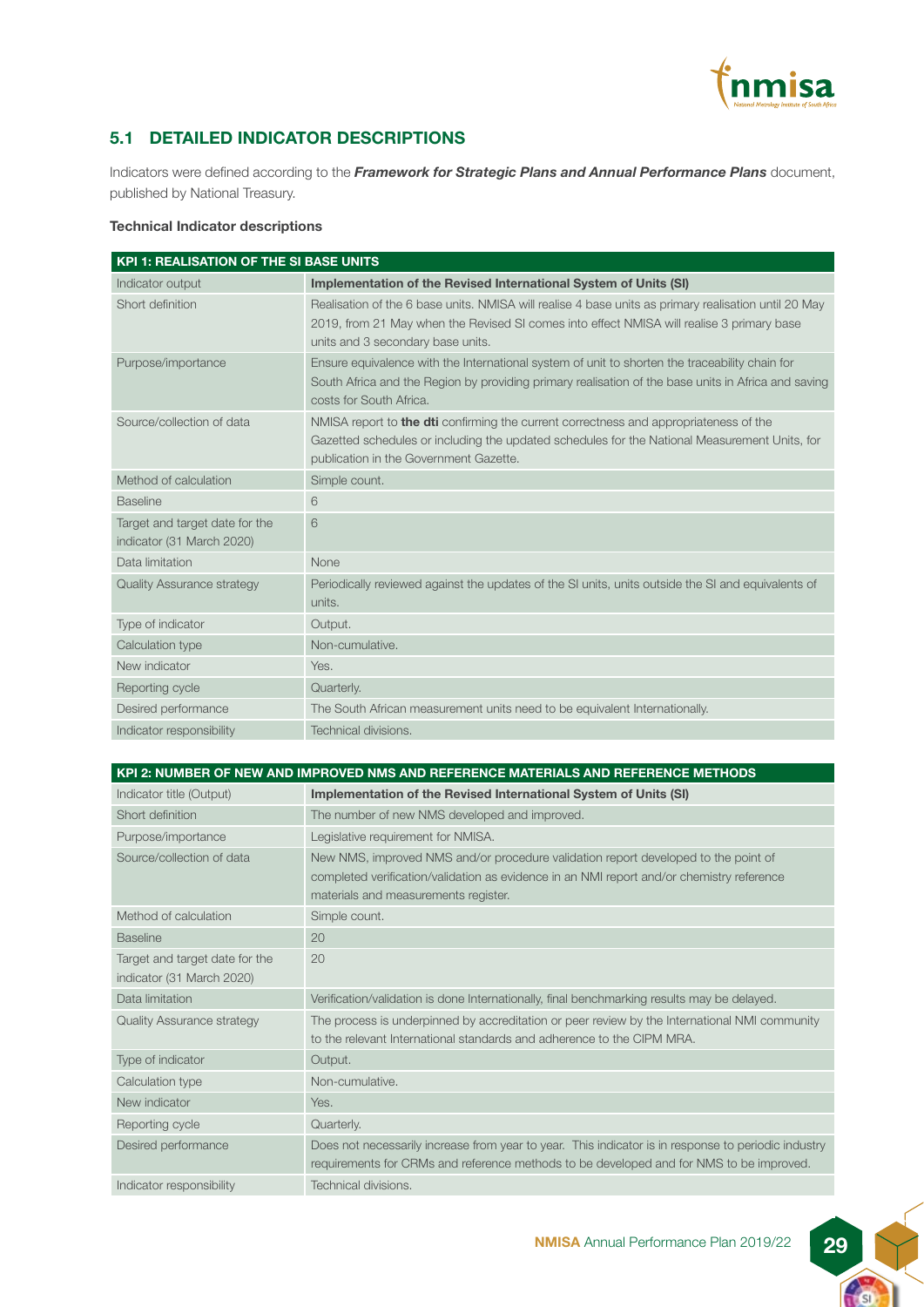| <b>KPI 3: NUMBER OF MEMBERSHIPS MAINTAINED</b>              |                                                                                                                                                                          |
|-------------------------------------------------------------|--------------------------------------------------------------------------------------------------------------------------------------------------------------------------|
| Indicator title (Output)                                    | Membership of the 10 CCs and Participation in the CIPM and related structures                                                                                            |
| Short definition                                            | Membership of and active participation in the committees, the Region and International treaties.<br>The work done in the related committees feeds into the CIPM MRA.     |
| Purpose/importance                                          | Legislative requirement for NMISA. Represent South Africa and the Region Internationally at the<br>organs of the Metre Convention & other Measurement Treaties).         |
| Source/collection of data                                   | Membership to the Committees and CIPM as listed in the BIPM website; appointment and<br>invitation to the measurement treaties for participation and/or country reports. |
| Method of calculation                                       | Simple count.                                                                                                                                                            |
| <b>Baseline</b>                                             | 10 Consultative Committees.                                                                                                                                              |
| Target and target date for the<br>indicator (31 March 2020) | 10 Consultative Committees.                                                                                                                                              |
| Data limitation                                             | None.                                                                                                                                                                    |
| <b>Quality Assurance strategy</b>                           | The committees and structures have formal appointment processes.                                                                                                         |
| Type of indicator                                           | Output.                                                                                                                                                                  |
| Calculation type                                            | Non-cumulative.                                                                                                                                                          |
| New indicator                                               | Yes.                                                                                                                                                                     |
| Reporting cycle                                             | Quarterly.                                                                                                                                                               |
| Desired performance                                         | Active participation in International committees to ensure NMISA's adherence to International<br>standards and impact policy decisions.                                  |
| Indicator responsibility                                    | <b>Technical Divisions.</b>                                                                                                                                              |

|                                                             | KPI 4: NUMBER OF ILCS AND PTS ORGANISED AND COMPLETED                                                                                  |
|-------------------------------------------------------------|----------------------------------------------------------------------------------------------------------------------------------------|
| Indicator title (Output)                                    | Organise and complete 9 inter laboratory comparisons (ILCs) and proficiency testing schemes<br>(PTS)                                   |
| Short definition                                            | Initiate 9 inter laboratory comparisons/PTs from the NMISA, the ILCs are defined/established<br>prior to commencement of the year.     |
| Purpose/importance                                          | To ensure NMISA is comparable with other NMIs and to assist SADC NMIs to obtain equivalence<br>with South Africa Inter-regional trade. |
| Source/collection of data                                   | Project plans, progress reports and/or final reports (draft A, B and final report).                                                    |
| Method of calculation                                       | Simple count.                                                                                                                          |
| <b>Baseline</b>                                             | 9                                                                                                                                      |
| Target and target date for the<br>indicator (31 March 2020) | 9                                                                                                                                      |
| Data limitation                                             | The results are dependent on participation of Regional NMIs.                                                                           |
| <b>Quality Assurance strategy</b>                           | Detailed plans and reports.                                                                                                            |
| Type of indicator                                           | Output.                                                                                                                                |
| Calculation type                                            | Non-cumulative.                                                                                                                        |
| New indicator                                               | Yes.                                                                                                                                   |
| Reporting cycle                                             | Quarterly.                                                                                                                             |
| Desired performance                                         | To build capability in the identified parameters.                                                                                      |
| Indicator responsibility                                    | Technical divisions.                                                                                                                   |



 $\begin{pmatrix} 1 & 1 \\ 0 & 1 \end{pmatrix}$ 

J

GI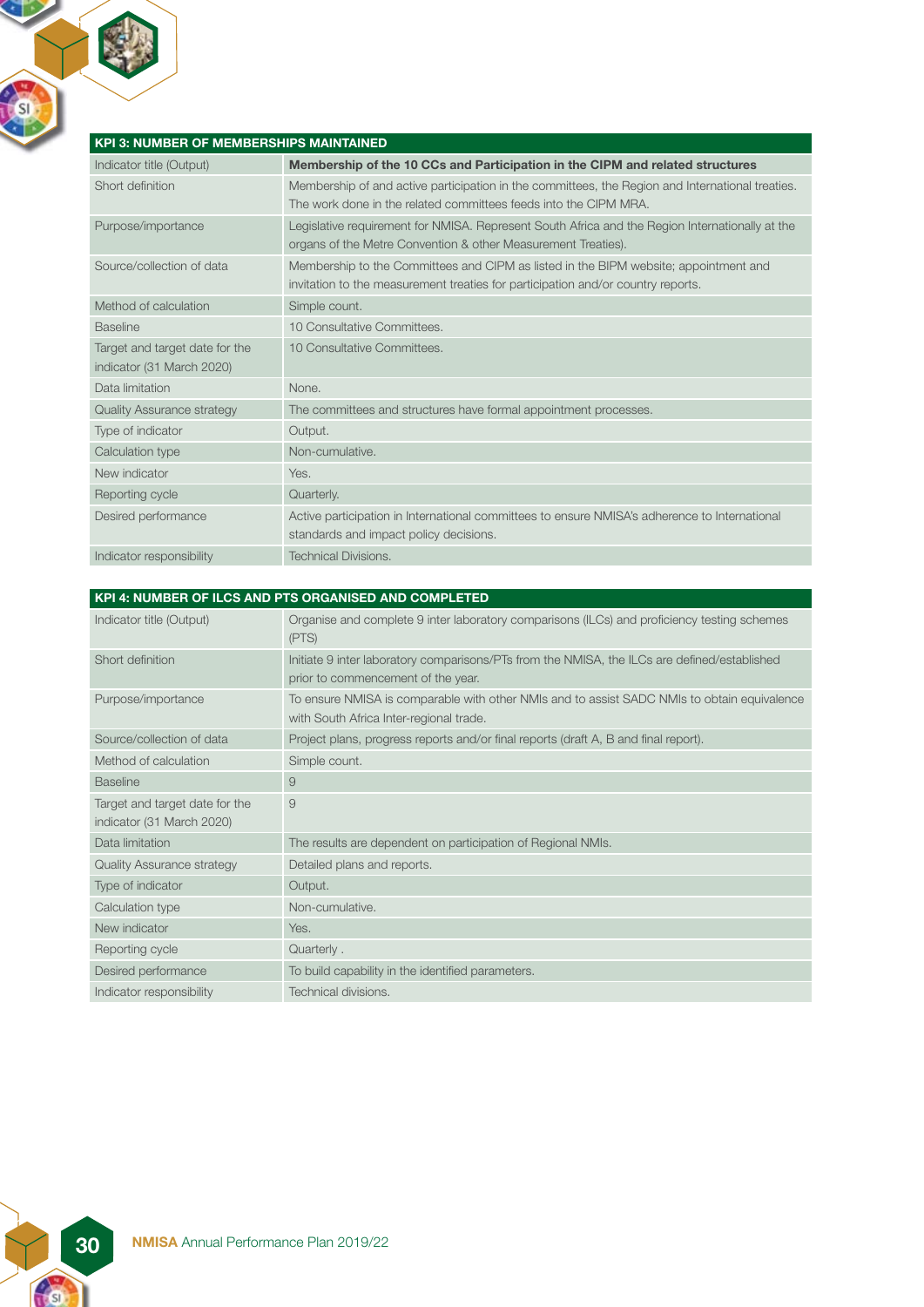

| KPI 5: PERCENTAGE METROLOGICAL SERVICES COVERED BY CALIBRATION AND MEASUREMENT CAPABILITIES<br>(CMCS) |                                                                                                                                                                                                               |
|-------------------------------------------------------------------------------------------------------|---------------------------------------------------------------------------------------------------------------------------------------------------------------------------------------------------------------|
| Indicator title (Output)                                                                              | 80% of metrological services covered by CMCs                                                                                                                                                                  |
| Short definition                                                                                      | A measurement capability claim that has been reviewed and accepted by International peers,<br>and then published in the BIPM International Metrology database (key comparison database<br>appendix C).        |
| Purpose/importance                                                                                    | Provides stakeholders with confidence that a claimed measurement capability which<br>Internationally accepted and Internationally equivalent.                                                                 |
| Source/collection of data                                                                             | SHEQ report showing the number of CMCs in Appendix C on the International (BIPM) Key<br>Comparison Database (KCDB), published at www.bipm.org, NMISA scopes of accreditation and<br>calibration certificates. |
| Method of calculation                                                                                 | Number of services linked to the official number of active CMCs published in the KCDB for South<br>Africa as at 31 March (screen print and date); simple calculation.                                         |
| <b>Baseline</b>                                                                                       | New KPI, approximately 70%.                                                                                                                                                                                   |
| Target and target date for the<br>indicator (31 March 2020)                                           | 80% of metrological services.                                                                                                                                                                                 |
| Data limitation                                                                                       | Direct link of services provided against 1 or more CMCs.                                                                                                                                                      |
| <b>Quality Assurance strategy</b>                                                                     | Quality assurance is inherent in this KPI, as the values are Internationally peer-reviewed and<br>published.                                                                                                  |
| Type of indicator                                                                                     | Output.                                                                                                                                                                                                       |
| Calculation type                                                                                      | Cumulative.                                                                                                                                                                                                   |
| New indicator                                                                                         | Yes.                                                                                                                                                                                                          |
| Reporting cycle                                                                                       | Quarterly.                                                                                                                                                                                                    |
| Desired performance                                                                                   | Capabilities that meet stakeholder needs.                                                                                                                                                                     |
| Indicator responsibility                                                                              | Director RIID together with SHEQ.                                                                                                                                                                             |

|                                                             | KPI 6: NUMBER OF ACCREDITED LABORATORIES AND NEW LABORATORY ACCREDITATIONS                                                                                                              |
|-------------------------------------------------------------|-----------------------------------------------------------------------------------------------------------------------------------------------------------------------------------------|
| Indicator title (Output)                                    | Accredited or CIPM MRA Peer reviewed with maintained quality system accredited to ISO<br>17025, ISO 17034 and ISO 17043 for PT SCHEMES                                                  |
| Short definition                                            | Activities to support maintenance of the TQMS at an Internationally acceptable level (peer-<br>reviewed quality system), peer review for new accredited QMS.                            |
| Purpose/importance                                          | Quality Assurance requirement for NMISA.                                                                                                                                                |
| Source/collection of data                                   | Confirmation of continued accreditation; or peer review reports or schedule of accreditation or<br>certificate of accreditation.                                                        |
| Method of calculation                                       | Simple count.                                                                                                                                                                           |
| <b>Baseline</b>                                             | 2018/19 achievement.                                                                                                                                                                    |
| Target and target date for the<br>indicator (31 March 2020) | 26                                                                                                                                                                                      |
| Data limitation                                             | None.                                                                                                                                                                                   |
| <b>Quality Assurance strategy</b>                           | Total Quality Management System and maintained schedule of accreditation to the relevant<br>International standards or self-declared parameters under the CIPM MRA peer review system). |
| Type of indicator                                           | Output.                                                                                                                                                                                 |
| Calculation type                                            | Non-cumulative.                                                                                                                                                                         |
| New indicator                                               | Yes.                                                                                                                                                                                    |
| Reporting cycle                                             | Quarterly.                                                                                                                                                                              |
| Desired performance                                         | Maintained Total Quality Management System and maintained schedule of accreditation or self-<br>declared parameters under the CIPM MRA.                                                 |
| Indicator responsibility                                    | SHEQ.                                                                                                                                                                                   |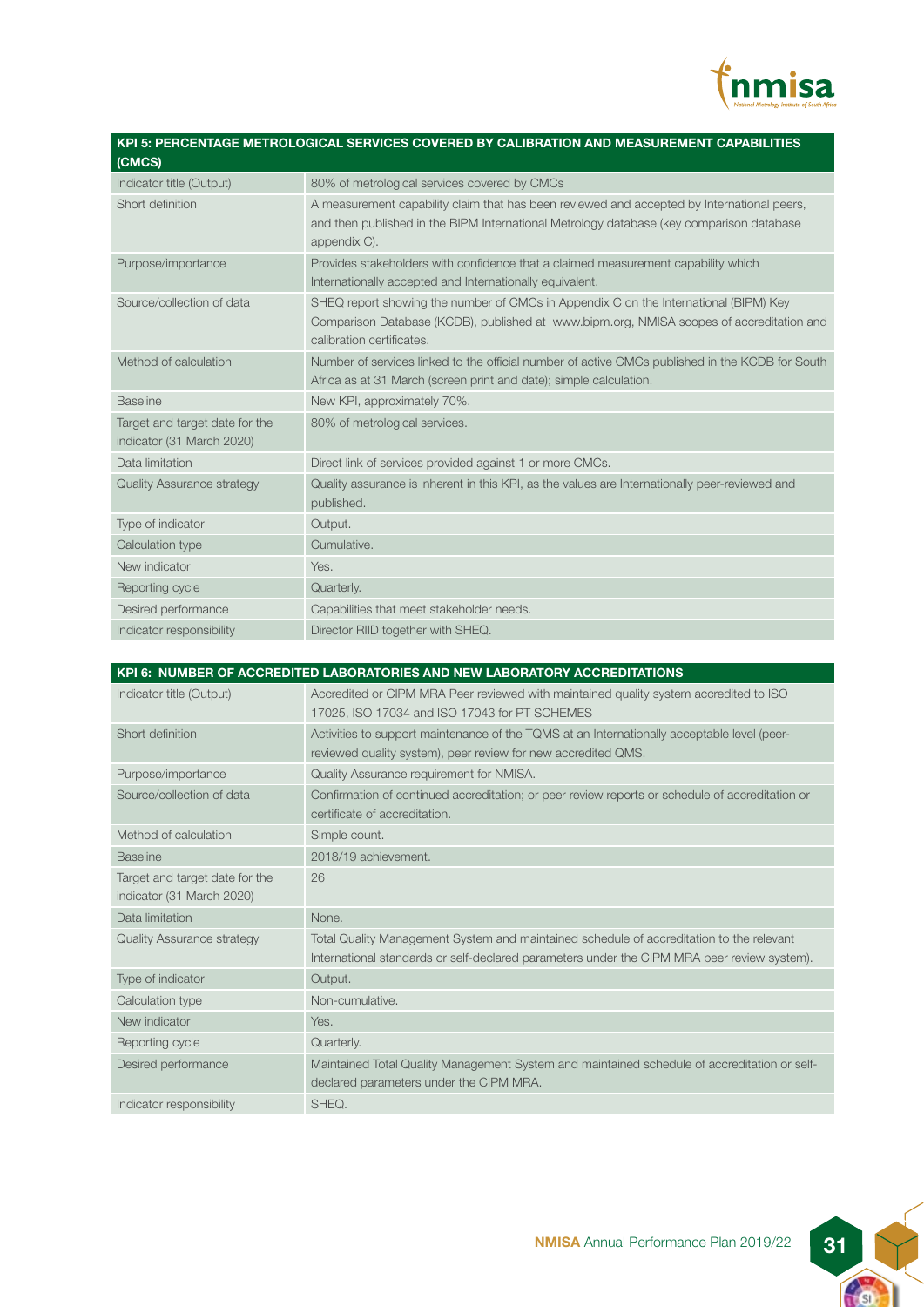| <b>KPI 7: NUMBER OF METROLOGISTS TRAINED</b>                |                                                                                                                                                          |
|-------------------------------------------------------------|----------------------------------------------------------------------------------------------------------------------------------------------------------|
| Indicator title (Output)                                    | Number of metrologists trained in accurate measurement                                                                                                   |
| Short definition                                            | To develop skills and competencies required to provide essential measurement support to<br>industry, commercial calibration labs and NMIs in the Region. |
| Purpose/importance                                          | To ensure knowledge transfer to industry, commercial calibration labs and Regional NMIs.                                                                 |
| Source/collection of data                                   | NMISA Certificate of Training or an official report or attendance list.                                                                                  |
| Method of calculation                                       | Simple count (people).                                                                                                                                   |
| <b>Baseline</b>                                             | 2018/19 achievement.                                                                                                                                     |
| Target and target date for the<br>indicator (31 March 2020) | 100                                                                                                                                                      |
| Data limitation                                             | None.                                                                                                                                                    |
| <b>Quality Assurance strategy</b>                           | Published schedule of training opportunities to Regional NMIs.                                                                                           |
| Type of indicator                                           | Output.                                                                                                                                                  |
| Calculation type                                            | Cumulative.                                                                                                                                              |
| New indicator                                               | Yes.                                                                                                                                                     |
| Reporting cycle                                             | Quarterly.                                                                                                                                               |
| Desired performance                                         | Capacity building for the Region as mandated by the Measurement Act.                                                                                     |
| Indicator responsibility                                    | Director RIID together with Technical Directors.                                                                                                         |

| KPI 8: NUMBER OF COURSES PROVIDED                           |                                                                                                                                    |
|-------------------------------------------------------------|------------------------------------------------------------------------------------------------------------------------------------|
| Indicator title (Output)                                    | Number of courses presented to industry, SMEs and other institutes                                                                 |
| Short definition                                            | To develop skills and competencies required to provide essential measurement support to<br>industry, SMEs and other institutes.    |
| Purpose/importance                                          | Proof of the dissemination of the NMS and Units to industry and the user community at larger.                                      |
| Source/collection of data                                   | Official signed attendance list of participants attending the course or workshop given or letter<br>from institute hosting course. |
| Method of calculation                                       | Simple count (courses).                                                                                                            |
| <b>Baseline</b>                                             | 2018/19 achievement.                                                                                                               |
| Target and target date for the<br>indicator (31 March 2020) | 18                                                                                                                                 |
| Data limitation                                             | None.                                                                                                                              |
| <b>Quality Assurance strategy</b>                           | Collaboration with NLA for presenting courses using NMISA experts.<br>Published list of courses for Regional NMIs.                 |
| Type of indicator                                           | Output.                                                                                                                            |
| Calculation type                                            | Cumulative.                                                                                                                        |
| New indicator                                               | Yes.                                                                                                                               |
| Reporting cycle                                             | Quarterly.                                                                                                                         |
| Desired performance                                         | Increased industry training and SMEs trained in support of the quality infrastructure.                                             |
| Indicator responsibility                                    | Director RIID together with Technical Directors.                                                                                   |

491

ਧ

**S** 

 $\mathbb{R}^2$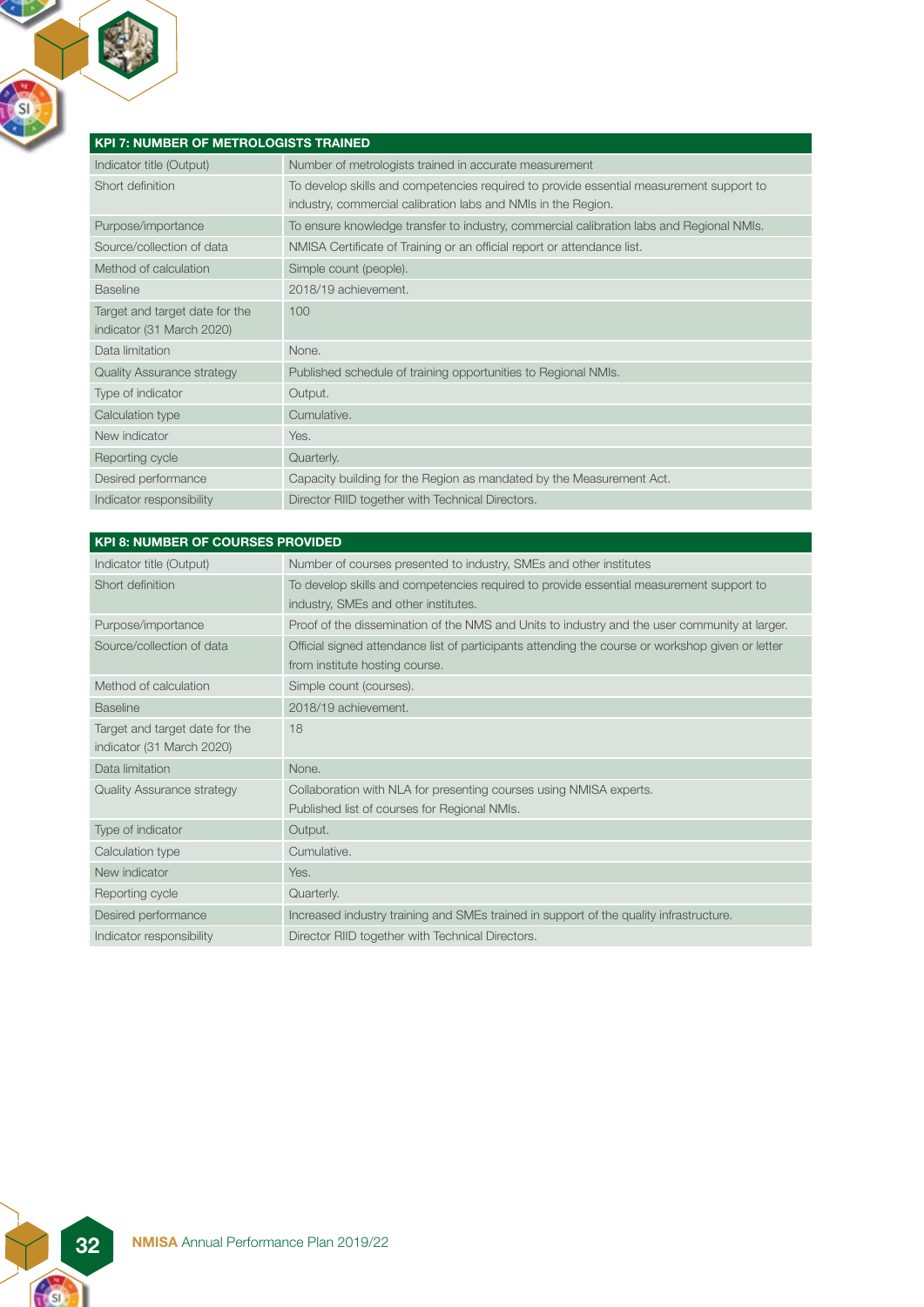

|                                                             | KPI 9: NUMBER OF INTERNS AND IN-SERVICE TRAINEES HOSTED                                                                                                                                                                                        |
|-------------------------------------------------------------|------------------------------------------------------------------------------------------------------------------------------------------------------------------------------------------------------------------------------------------------|
| Indicator title (Output)                                    | A skilled, competent and transformed workforce                                                                                                                                                                                                 |
| Short definition                                            | Number of interns and in-service trainees hosted.                                                                                                                                                                                              |
| Purpose/importance                                          | To provide work experience for graduates in line with their studies and improve their<br>employability. To build pipeline of skilled and competent professionals to address current and<br>future skills needs and transform the organisation. |
| Source/collection of data                                   | Internship contracts, training/work plans, certificates.                                                                                                                                                                                       |
| Method of calculation                                       | Simple count, (total number of interns and in-service trainees hosted/trained during the financial<br>year).                                                                                                                                   |
| <b>Baseline</b>                                             | 2018/19 achievement.                                                                                                                                                                                                                           |
| Target and target date for the<br>indicator (31 March 2020) | 15                                                                                                                                                                                                                                             |
| Data limitation                                             | None.                                                                                                                                                                                                                                          |
| Quality Assurance strategy                                  | Completed training in line with training plans.                                                                                                                                                                                                |
| Type of indicator                                           | Equity.                                                                                                                                                                                                                                        |
| Calculation type                                            | Cumulative.                                                                                                                                                                                                                                    |
| New indicator                                               | No.                                                                                                                                                                                                                                            |
| Reporting cycle                                             | Quarterly.                                                                                                                                                                                                                                     |
| Desired performance                                         | Well trained interns who can be placed in NMISA or other organisations.                                                                                                                                                                        |
| Indicator responsibility                                    | Human Resources.                                                                                                                                                                                                                               |

| <b>KPI 10: AMOUNT OF INCOME GENERATED</b>                   |                                                                                                                                                                                 |
|-------------------------------------------------------------|---------------------------------------------------------------------------------------------------------------------------------------------------------------------------------|
| Indicator title (Output)                                    | Income generated through services (dissemination activities)                                                                                                                    |
| Short definition                                            | Income generated through calibration, services (PTS and reference measurements), sales<br>(CRMs), consultation, research funds and donor projects (REVENUE) excluding interest. |
| Purpose/importance                                          | To provide measurement traceability to industry through calibration, measurement services,<br>analysis, consultation, research grants and donor projects.                       |
| Source/collection of data                                   | A report of income is downloadable from NMISA financial system and provided by Finances.                                                                                        |
| Method of calculation                                       | Simple count (Revenue in line with GRAP plus confirmed purchase orders and income received<br>in advance).                                                                      |
| <b>Baseline</b>                                             | 2018/19 achievement.                                                                                                                                                            |
| Target and target date for the<br>indicator (31 March 2020) | R38 018 270                                                                                                                                                                     |
| Data limitation                                             | None.                                                                                                                                                                           |
| <b>Quality Assurance strategy</b>                           | Financial performance audited by both internal and external auditors.                                                                                                           |
| Type of indicator                                           | Output.                                                                                                                                                                         |
| Calculation type                                            | Cumulative.                                                                                                                                                                     |
| New indicator                                               | No.                                                                                                                                                                             |
| Reporting cycle                                             | Quarterly.                                                                                                                                                                      |
| Desired performance                                         | Meet and exceed annual financial revenue target for sustainability.                                                                                                             |
| Indicator responsibility                                    | Commercial Services with technical divisions.                                                                                                                                   |

 $f(s)$ 

ì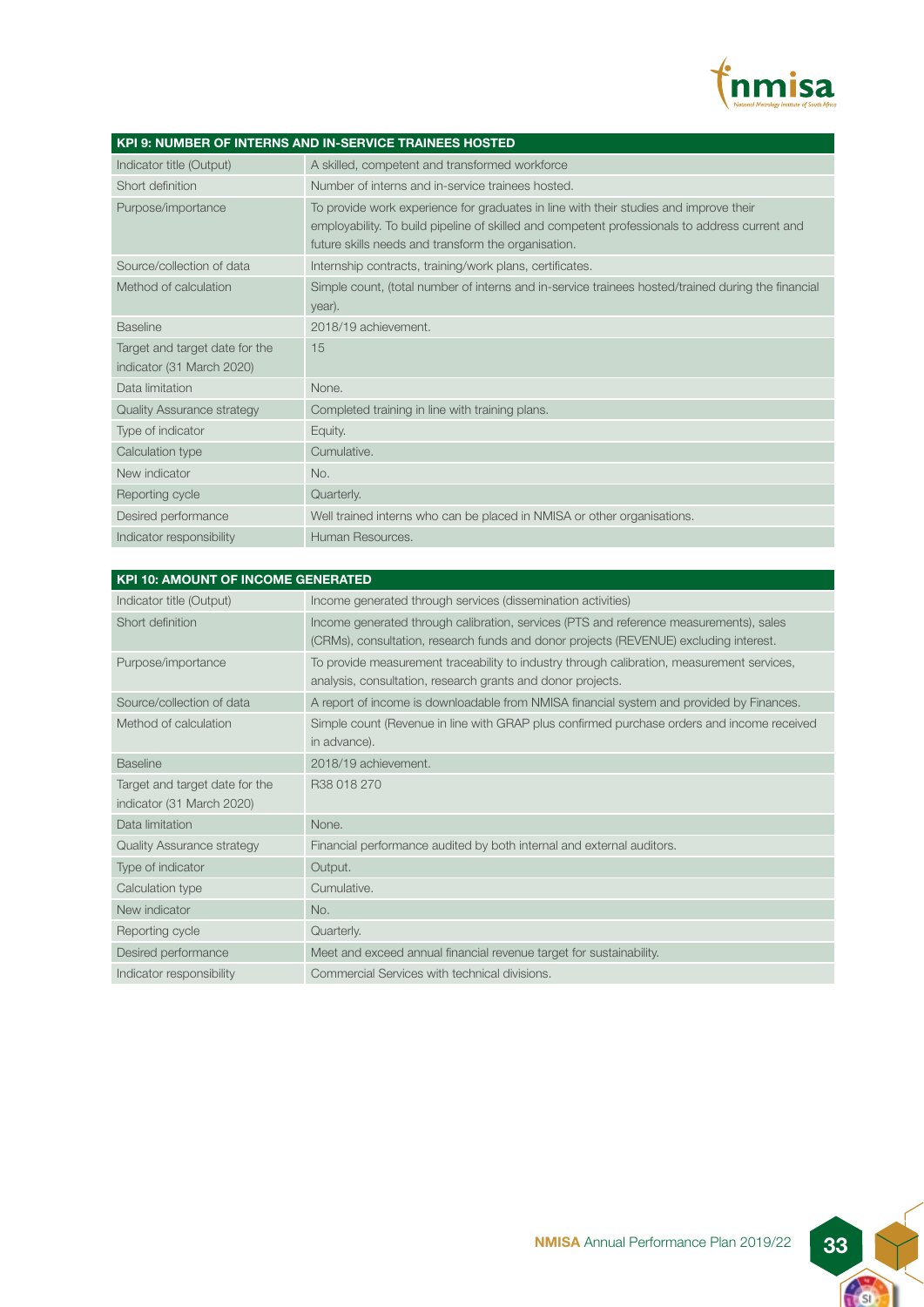Œ

SI

| Indicator title (Output)          | Establish financial systems and processes to ensure compliance with regulatory frameworks |
|-----------------------------------|-------------------------------------------------------------------------------------------|
| Short definition                  | Percentage of revenue received expensed and commitments.                                  |
| Purpose/importance                | Established systems and processes to ensure compliance to regulatory frameworks (PFMA).   |
| Source/collection of data         | Statement of financial performance and other financial reports.                           |
| Method of calculation             | Actual spending including commitments/income received.                                    |
| <b>Baseline</b>                   | 2018/19 achievement.                                                                      |
| Target and target date for the    | 98 %                                                                                      |
| indicator (31 March 2020)         |                                                                                           |
|                                   |                                                                                           |
| Data limitation                   | None.                                                                                     |
| <b>Quality Assurance strategy</b> | GRAP compliance and Combined Assurance.                                                   |
| Type of indicator                 | Internal compliance to regulatory frameworks.                                             |
| Calculation type                  | Cumulative.                                                                               |
| New indicator                     | No.                                                                                       |
| Reporting cycle                   | Quarterly.                                                                                |
| Desired performance               | Full compliance with regulatory frameworks and ungualified audit report.                  |

| KPI 12: REVISED MEASUREMENT ACT TO SUPPORT AND CONTRIBUTE TO NATIONAL REGULATION |                                                                                                                                                                                                               |
|----------------------------------------------------------------------------------|---------------------------------------------------------------------------------------------------------------------------------------------------------------------------------------------------------------|
| Indicator title (Output)                                                         | Revise the measurement act to support and contribute to national regulation                                                                                                                                   |
| Short definition                                                                 | The revision of the Measurement Act to support regulation.                                                                                                                                                    |
| Purpose/importance                                                               | For the protection of the State by ensuring accurate measurement.                                                                                                                                             |
| Source/collection of data                                                        | Confirmation of the Steering Committee including external stakeholders, process for engaging<br>with external stakeholders, submission of draft Act to the Board and submission of revised Act to<br>the dti. |
| Method of calculation                                                            | Inputs made towards the revision of the Act.                                                                                                                                                                  |
| <b>Baseline</b>                                                                  | New KPI.                                                                                                                                                                                                      |
| Target and target date for the<br>indicator (31 March 2020)                      | Submit to <b>the dti</b> the revised Measurement Act.                                                                                                                                                         |
| Data limitation                                                                  | None.                                                                                                                                                                                                         |
| <b>Quality Assurance strategy</b>                                                | None.                                                                                                                                                                                                         |
| Type of indicator                                                                | Output.                                                                                                                                                                                                       |
| Calculation type                                                                 | Non-cumulative.                                                                                                                                                                                               |
| New indicator                                                                    | Yes.                                                                                                                                                                                                          |
| Reporting cycle                                                                  | Quarterly.                                                                                                                                                                                                    |
| Desired performance                                                              | Amendment of the Measurement Act.                                                                                                                                                                             |
| Indicator responsibility                                                         | All Directors.                                                                                                                                                                                                |

**34 NMISA** Annual Performance Plan 2019/22

**Ash**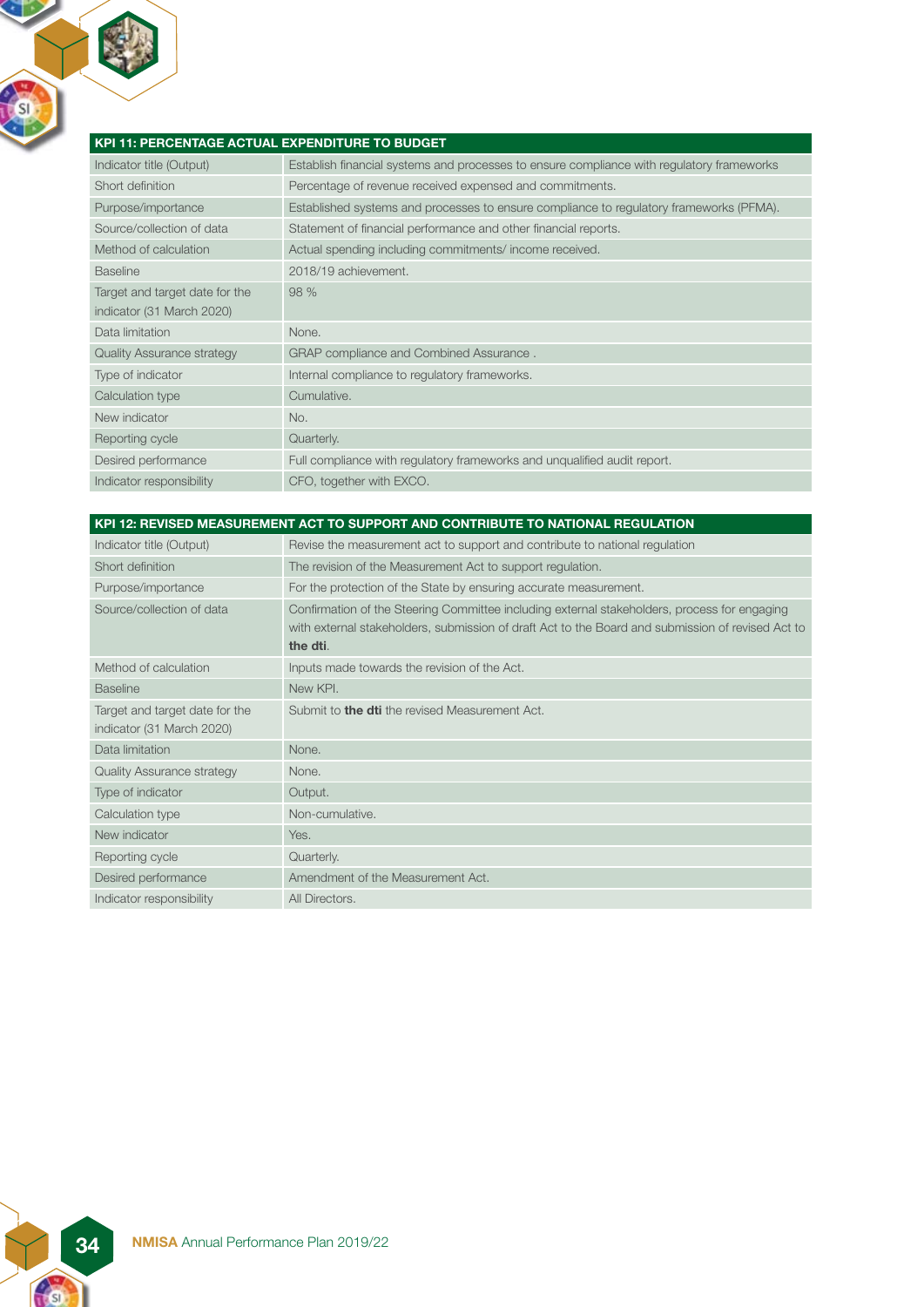

#### KPI 13: NUMBER OF GOVERNMENT AND SOEs SERVICED BY NMISA

| Indicator title (Output)                                    | Metrology service provider for Government services and State-owned Entities  |
|-------------------------------------------------------------|------------------------------------------------------------------------------|
| Short definition                                            | NMISA providing metrology related services to Government.                    |
| Purpose/importance                                          | Consolidation of metrological services in Government and SOEs to save costs. |
| Source/collection of data                                   | Service Level Agreements/contracts, with Government or SOE Customers.        |
| Method of calculation                                       | Simple count.                                                                |
| <b>Baseline</b>                                             | New KPI.                                                                     |
| Target and target date for the<br>indicator (31 March 2020) | 3                                                                            |
| Data limitation                                             | None.                                                                        |
| <b>Quality Assurance strategy</b>                           | Contracts with related parties.                                              |
| Type of indicator                                           | Output.                                                                      |
| Calculation type                                            | Cumulative.                                                                  |
| New indicator                                               | No.                                                                          |
| Reporting cycle                                             | Quarterly.                                                                   |
| Desired performance                                         | Saving Government costs by creating effectiveness.                           |
| Indicator responsibility                                    | Marketing and COMMS with all divisions.                                      |

| <b>KPI 14: PERCENTAGE INCREASE VISIBILITY OF NMISA</b> |                                                                                                        |
|--------------------------------------------------------|--------------------------------------------------------------------------------------------------------|
| Indicator title (Output)                               | 20% Increase visibility of NMISA in South Africa and the region                                        |
| Short definition                                       | Increase in the visibility of the organisation.                                                        |
| Purpose/importance                                     | To provide traceability within SA and the Region by shortening the traceability ensuring growth in     |
|                                                        | industrialisation, employment within SA and not exporting jobs.                                        |
| Source/collection of data                              | Statistical report showing progress throughout the quarters.                                           |
| Method of calculation                                  | Using Advertising Value Equivalence calculations done by a contracted service provider.<br>Cumulative. |
| <b>Baseline</b>                                        | AVE to be determined in March 2019.                                                                    |
| Target and target date for the                         | 20% increase in visibility.                                                                            |
| indicator (31 March 2020)                              |                                                                                                        |
| Data limitation                                        | The baseline will be determined in the 1st quarter and monitored throughout the financial year.        |
| <b>Quality Assurance strategy</b>                      | Advertising value equivalent done.                                                                     |
| Type of indicator                                      | Output.                                                                                                |
| Calculation type                                       | Cumulative.                                                                                            |
| New indicator                                          | New.                                                                                                   |
| Reporting cycle                                        | Annual.                                                                                                |
| Desired performance                                    | Increase visibility by 20% of NMISA to our stakeholders.                                               |
| Indicator responsibility                               | Corporate Services Director.                                                                           |

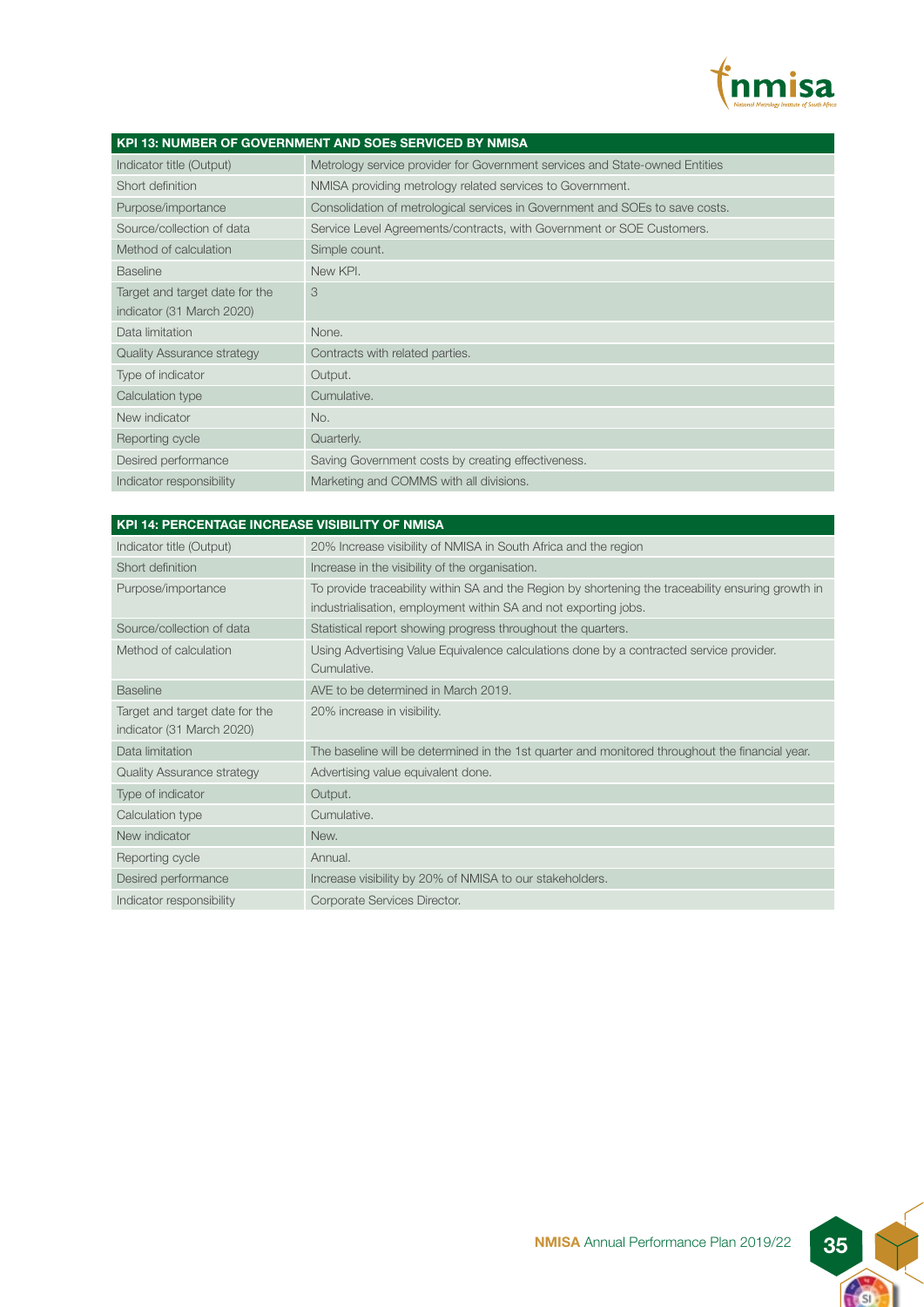| <b>KPI 15: PERCENTAGE CUSTOMER SATISFACTION</b>             |                                                                                                                                                        |
|-------------------------------------------------------------|--------------------------------------------------------------------------------------------------------------------------------------------------------|
| Indicator title (Output)                                    | External client satisfaction                                                                                                                           |
| Short definition                                            | Percentage of customer complaints against all service jobs.                                                                                            |
| Purpose/importance                                          | To provide industry with a sense of ownership and confidence in NMISA measurements by<br>providing a superior service. NMISA strives for less than 5%. |
| Source/collection of data                                   | Report on the review of customer complaints taken from the Quality System (Customer Action<br>Requests-CARs).                                          |
| Method of calculation                                       | Number of customer complaints per quarter/total jobs per quarter.                                                                                      |
| <b>Baseline</b>                                             | 2018/19 achievement.                                                                                                                                   |
| Target and target date for the<br>indicator (31 March 2020) | >95%                                                                                                                                                   |
| Data limitation                                             | Client complaints not raised as CARs to the organisation.                                                                                              |
| <b>Quality Assurance strategy</b>                           | <b>Quality System.</b>                                                                                                                                 |
| Type of indicator                                           | Output.                                                                                                                                                |
| Calculation type                                            | Non-cumulative.                                                                                                                                        |
| New indicator                                               | No.                                                                                                                                                    |
| Reporting cycle                                             | Quarterly.                                                                                                                                             |
| Desired performance                                         | Zero customer complaints are ideal, any customer complaints received to be timeously<br>addressed and cleared satisfactorily.                          |
| Indicator responsibility                                    | SHEQ.                                                                                                                                                  |

491

 $\mathbf{q}$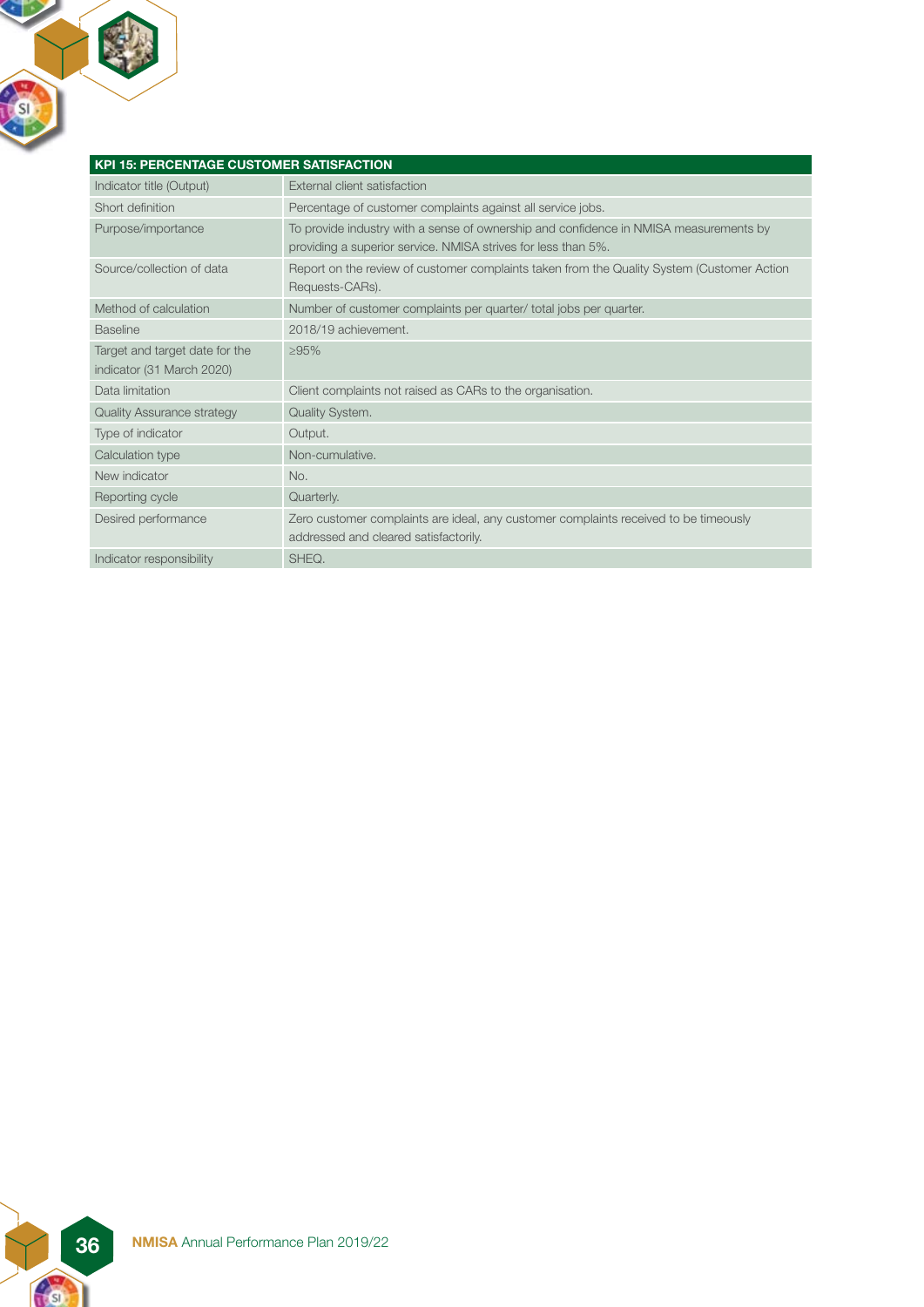



## **ANNEXURE B: VISION AND MISSION**

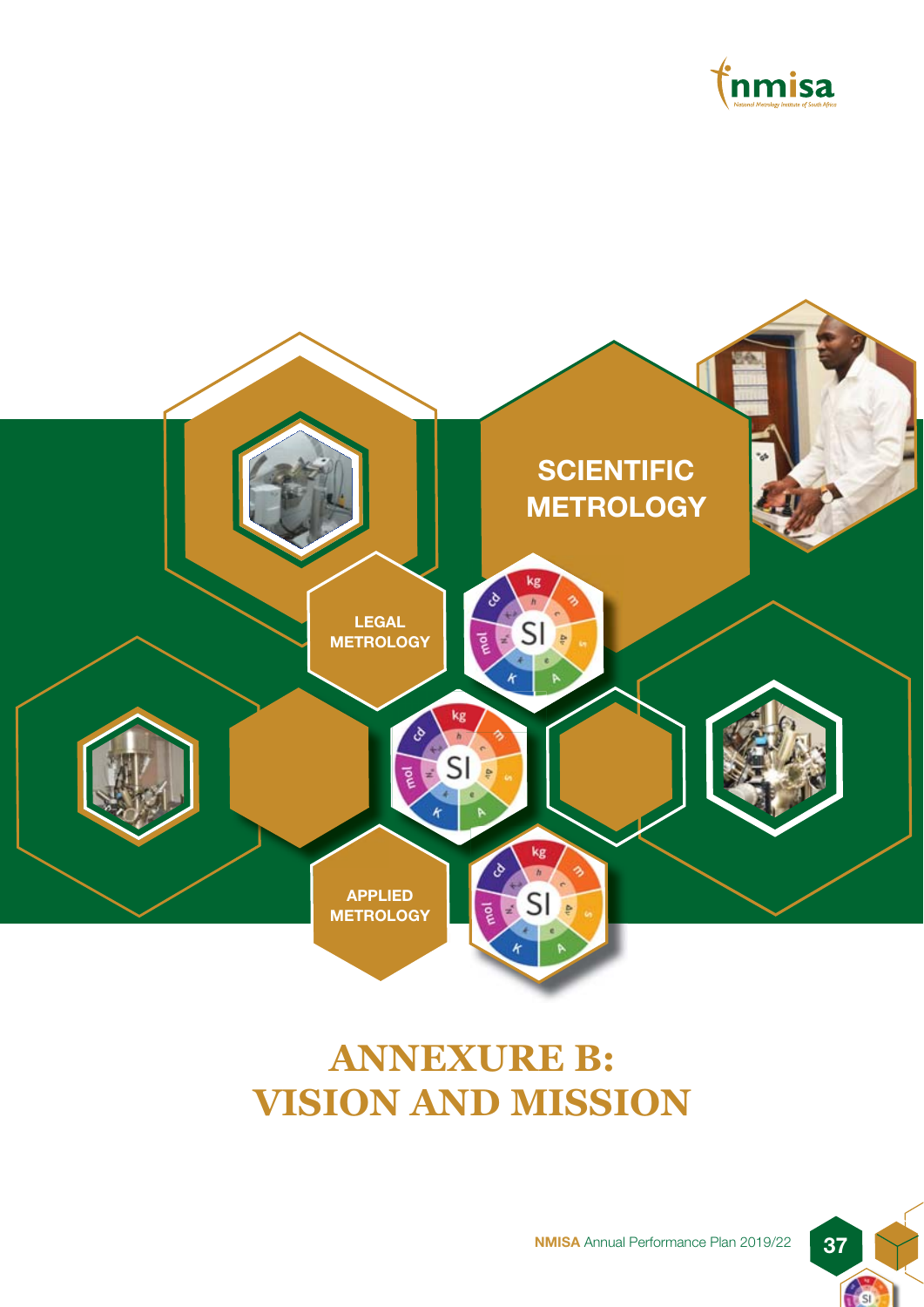## **6 ANNEXURE B: VISION AND MISSION**

#### 6.1 VISION

To be the leading Metrology and Measurement Centre of excellence on the African continent connecting Africa to the World.

#### 6.2 MISSION

To consistently deliver outstanding innovative and Internationally comparable measurement solutions that support Regional and International trade, people's quality of life and enable the protection of the environment.

#### 6.3 VALUES

- Measurement excellence.
- Social responsibility,
- Economic prosperity, and
- Good Governance.

Countries and advanced developing countries are increasingly using TBTs and NTBs to protect their markets. SQAM issues supported by Technical Infrastructure policies and institutions are set to play an increasing role in global trade, in line with TBTs and NTBs".

South Africa is a signatory of the Metre Convention, a treaty dating back to 1875. Under the Metre Convention, the

International Bureau of Weights and Measures (BIPM) was created to act in matters of world metrology, particularly concerning the demand for measurement standards of ever increasing accuracy, range and diversity, as well as to address the need to demonstrate equivalence between National Measurement Standards. The International System of Units (SI) was also established under the Metre Convention.

South Africa (NMISA) signed the International Committee for Weights and Measures (CIPM) Mutual Recognition Arrangement (MRA) in 1999. The CIPM MRA was a response to a growing need for an open, transparent and comprehensive scheme to give users reliable quantitative information on the comparability of National Metrology Services and to provide the technical basis for wider agreements negotiated for International trade, commerce and regulatory affairs. It is the basis for the International acceptance of National Measurement Standards and for calibration and measurement certificates issued by National Metrology Institutes (NMIs).

The BIPM, CIPM MRA and associated procedures to establish the equivalence of NMS and the SI governs the activities of NMISA to ensure a proper measurement system for South Africa. This is then disseminated to industry according to local needs.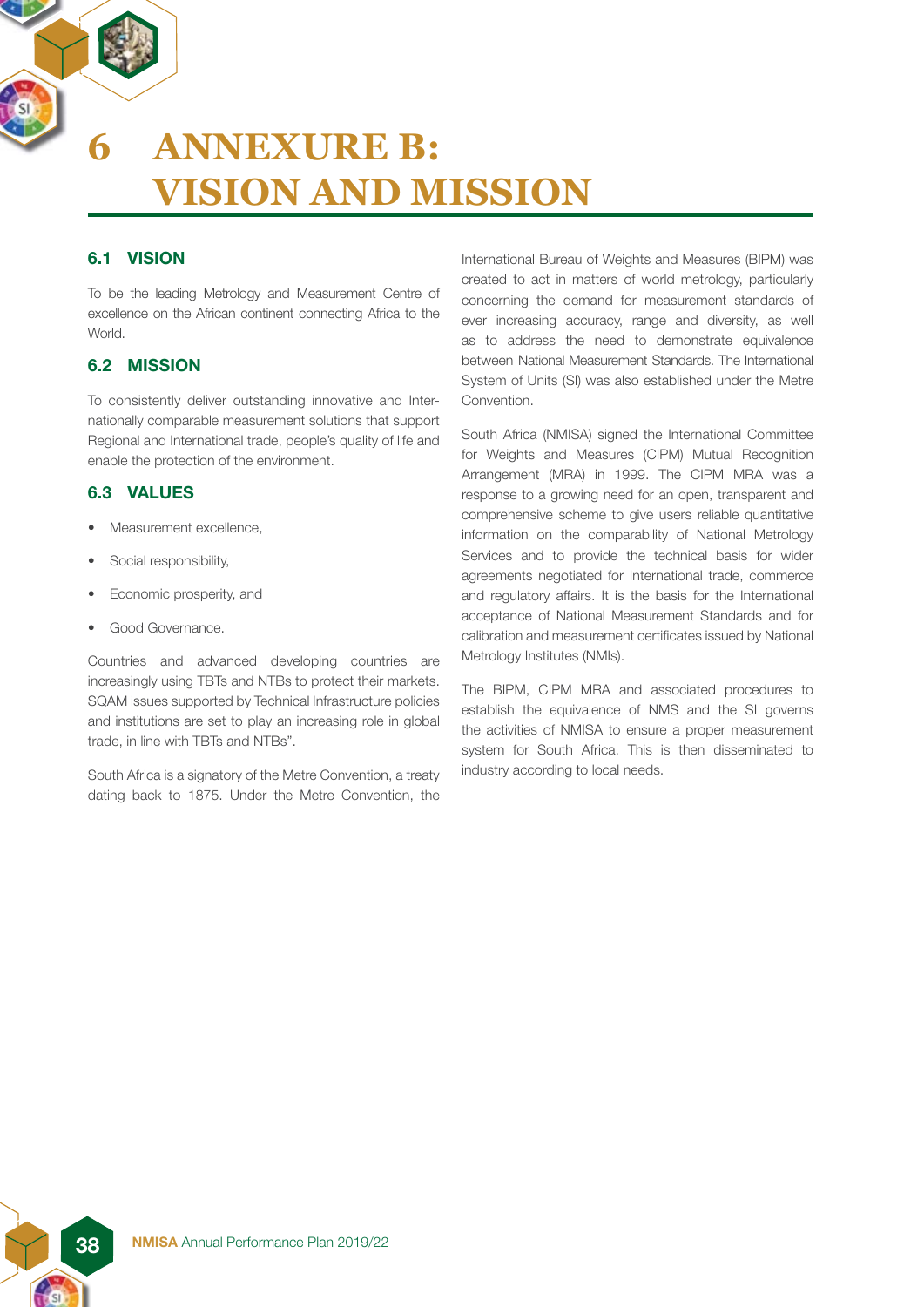